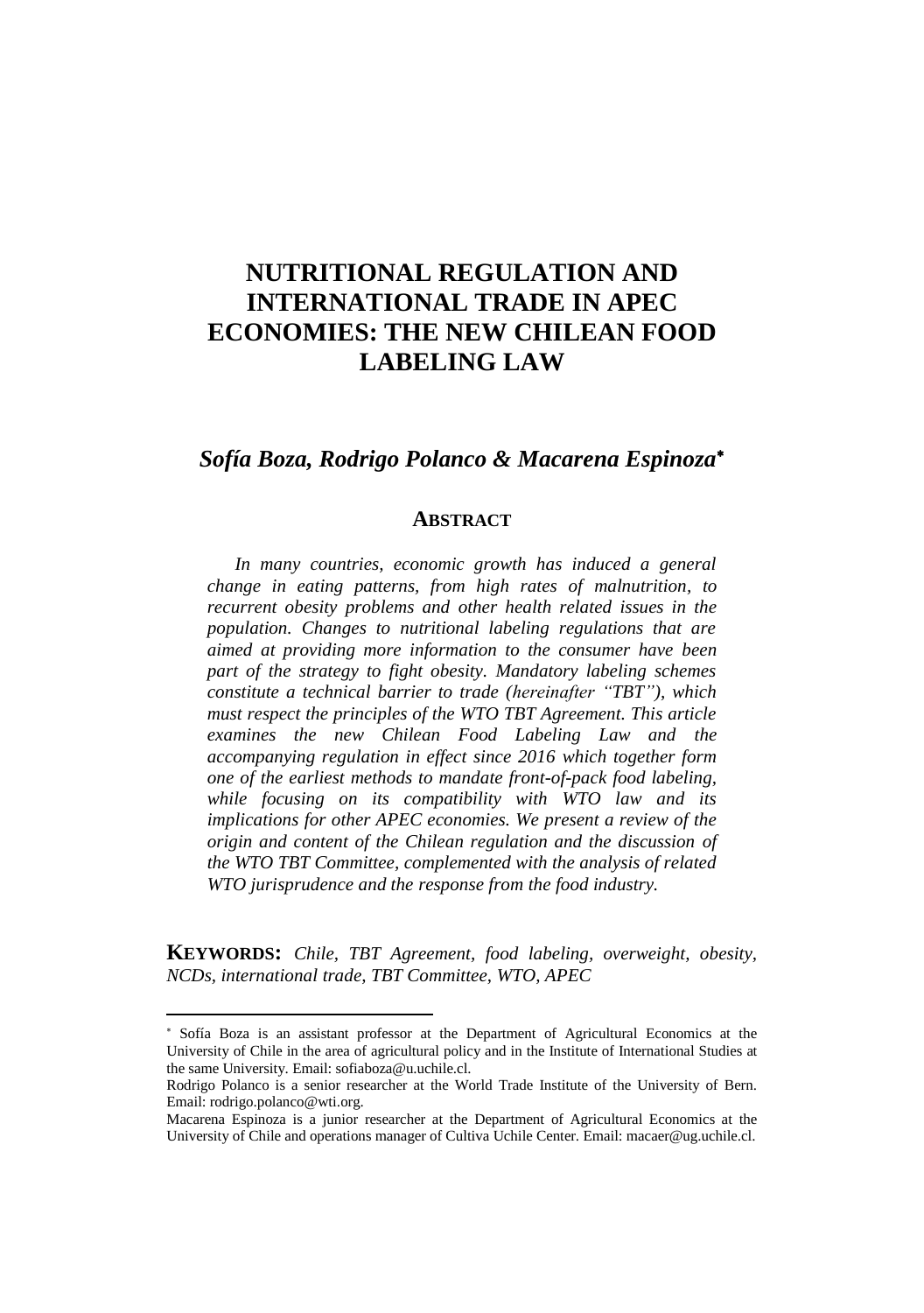#### **I. INTRODUCTION**

According to the World Health Organization (WHO), almost 40% of the world's adult population is overweight, and 13% is obese. An inadequate nutritional condition is a major risk factor for noncommunicable diseases (hereinafter "NCDs"), especially for cardiovascular diseases and diabetes, which together lead to more deaths worldwide than all of the remaining causes combined.<sup>1</sup> Childhood obesity is likely to persist into adulthood. <sup>2</sup> The high prevalence of overweight and obese people is a relevant concern for public health policy. Legal intervention that aims to motivate individuals who are at a high risk of NCDs to change their lifestyle, and specifically diet, are increasingly common. Some authors consider that conditioning personal behavior in areas that affect only the individual, and assuming that policy makers know which choices are best, is a paternalistic and even coercive attitude. <sup>3</sup> Government policies that intend to influence individuals to make healthy choices are common not only for diet, but also for tobacco and alcohol consumption. Until now, because the initiatives in several cases have not been sufficiently based on an advanced knowledge of health related behavior, the results have been limited. <sup>4</sup> As a consequence, an interdisciplinary dialogue that encompasses behavioral sciences, such as psychology and economics, in addition to law and nutrition, is highly recommended for the design of measures.<sup>5</sup> Authorities also have to consider the interaction between public health policy and trade. Under the binding rules of the World Trade Organization (hereinafter "WTO"), and in particular of the Agreement on Technical Barriers to Trade (hereinafter "TBT Agreement"), it is necessary to balance the "market-access interests of exporters with the public health interests of importers". 6

The Asia-Pacific Economic Cooperation (hereinafter "APEC") members are very diverse in terms of overweight and obesity rates. Oceanic and American countries have a prevalence that currently doubles that of

<sup>&</sup>lt;sup>1</sup> WORLD HEALTH ORGANIZATION [hereinafter WHO], GLOBAL STATUS REPORT ON NONCOMMUNICABLE HEALTH DISEASES 2014, 79 (2014).

<sup>2</sup> *See generally* William Dietz, *Childhood Weight Affects Adult Morbidity and Mortality*, 128 J. NUTRITION 411 (1998).

<sup>3</sup> *See generally* Fernando D. Simões, *Paternalism and Health Law: Legal Promotion of a Healthy Lifestyle*, 4 EUR. J. RISK REG. 347 (2013).

<sup>4</sup> *See generally* Mike Kelly & Mary Barker, *Why Is Changing Health-related Behavior So Difficult?* 136 PUB. HEALTH 109 (2016); *See generally* Jennifer Matjasko et al., *Applying Behavioral Economics to Public Health Policy: Illustrative Examples and Promising Directions*, 50 (5 Suppl 1) AM. J. PREV. MED. 13 (2016).

<sup>5</sup> *See generally* Elsa Savourey, *Supermarket Heuristics Behavioral Insights into the U.S. Nutrition Labeling Policy*, 23 VA. J. SOC. POL'Y & L. 89 (2016).

 $^6$  BENN MCGRADY, TRADE AND PUBLIC HEALTH: THE WTO, TOBACCO, ALCOHOL, AND DIET  $25\,$ (1st ed. 2011).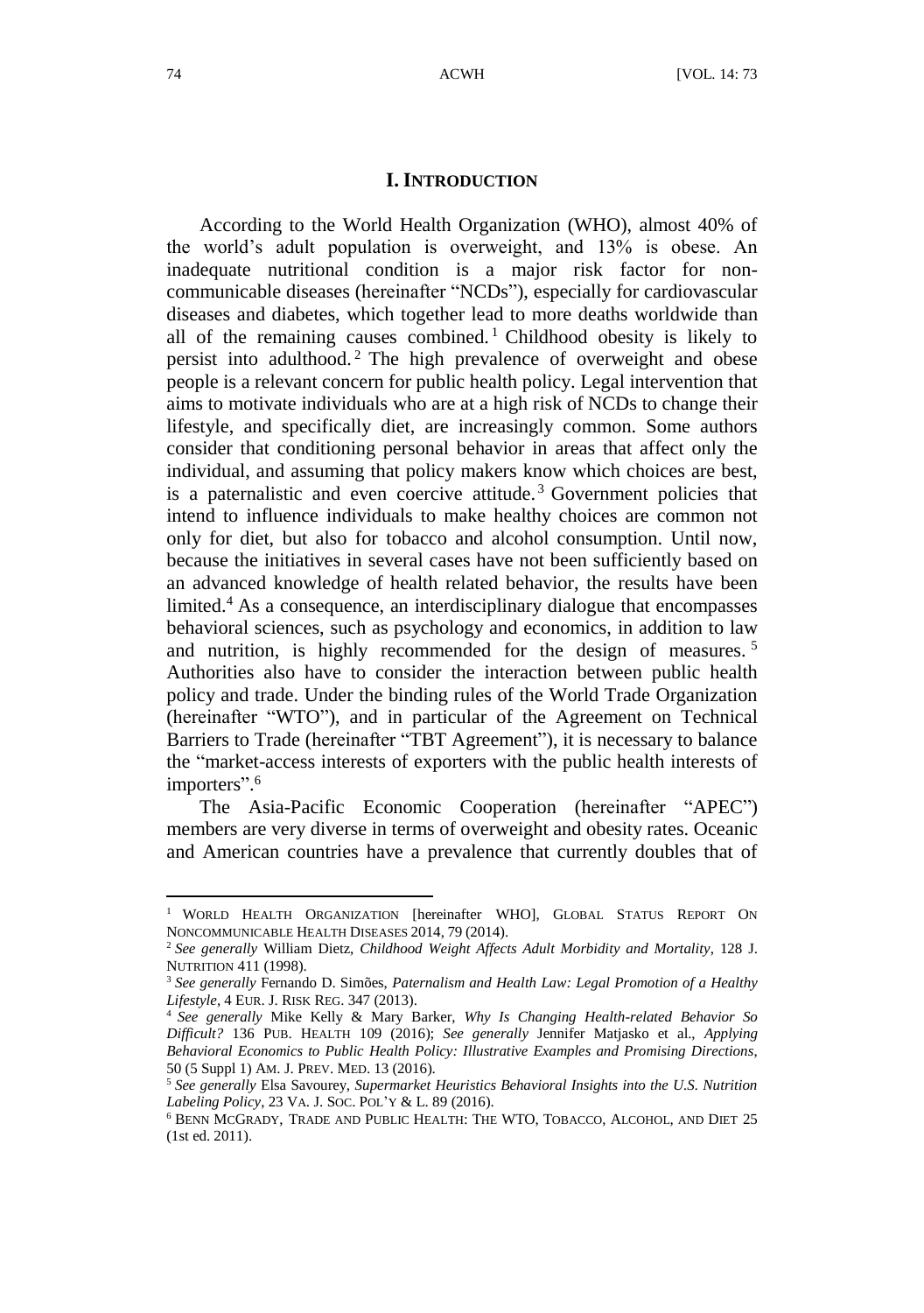Asian countries. <sup>7</sup> One of the APEC members with the highest rates of obesity is Chile. The 2017 National Health Survey showed that 39.8% of the adult population is overweight and 34.4% is obese. Women and less educated people are significantly more likely to be obese.<sup>8</sup> Three million Chileans suffer from chronic diseases related to obesity, which costs an estimated 0.2% of the GDP in productivity losses and health care, and is expected to reach  $0.4\%$  in the next years.<sup>9</sup> For children, the situation is not much better. According to the Nutritional Map Report, 23.9% of students in first grade are obese and 26.4% are overweight. <sup>10</sup>Socioeconomic level greatly influences the probability of being obese in this age group.<sup>11</sup>

<span id="page-2-0"></span>In 2007, a group of five Chilean Senators introduced legislation for the regulation of unhealthy food. The document defended consumers' right to receive clear, standardized information. After a long discussion and various modifications, the Chilean Food Labeling and Advertising Law (hereinafter "Law 20606") was finally approved in July 2012.<sup>12</sup> Law 20606 establishes that any processed food which exceeds a certain level of energy, sugar, fat or sodium as defined by the Ministry of Health must exhibit a compulsory front-of-pack (hereinafter "FOP") warning label.<sup>13</sup> In addition, advertising of labeled products to children under fourteen years old is restricted in any form, as is their sale inside schools.<sup>14</sup> Since its publication, Law 20606 has remained a contentious issue. One of the controversies derives from its implications to international trade. In 2013 the Chilean Government informed the WTO about the implementation of Law 20606.<sup>15</sup> Since then, its legality has been a recurring topic of discussion at meetings of the WTO Committee on Technical Barriers to Trade (hereinafter "TBT Committee"). More than ten WTO Members, including the United States (hereinafter

<span id="page-2-1"></span><sup>7</sup> *Global Health Observatory (GHO) Data*, WHO, http://www.who.int/gho/ncd/risk\_factors/overwe ight/en/ (last visited Nov. 8, 2018).

<sup>8</sup> For further information: Minsal Chile, *Encuesta Nacional de Salud 2016-2017: Primeros resultados*, [*National Health Survey 2016-2017: First Results*] (2017), http://www.minsal.cl/wpcontent/uploads/2017/11/ENS-2016-17\_PRIMEROS-RESULTADOS.pdf.

<sup>9</sup> U.N. ECON. COMM'N FOR LAT. AM. AND THE CARIB., *Impacto Social y Económico de la Malnutrición: Modelo de Análisis y Estudio Piloto en Chile, el Ecuador y México* [*Social and Economic Impact of Malnutrition: Analysis Model and Pilot Study in Chile, Ecuador and Mexico*], at 86, 102, U.N. Doc. LC/TS.2017/32 (Nov. 2017).

<sup>10</sup> Junta Nacional de Auxilio Escolar y Becas [National School Aid and Scholorship Board], *Mapa Nutricional 2017* [*Nutritional Map 2017*] 3 (2017), https://www.junaeb.cl/wpcontent/uploads/2013/ 03/Mapa-Nutricionalpresentacio%CC%81n2.pdf.

<sup>11</sup> *See generally* Ariel Azar et al., *Determinantes individuales, sociales y ambientales del sobrepeso y la obesidad adolescente en Chile* [*Individual, Social and Environmental Determinants of Overweight and Obesity Among Chilean Adolescents*], 143 REV. MED. CHILE 598 (2015).

<sup>&</sup>lt;sup>12</sup> Law No. 20606 On Nutritional Composition of Food and Food Advertising [hereinafter Law 20606], Julio 6, 2012 (Chile).

<sup>13</sup> *Id.* art. 2.

<sup>14</sup> *Id.* art. 6.

<sup>15</sup> Committee on Technical Barriers to Trade [hereinafter TBT Committee], *Notification*, WTO Doc. G/TBT/N/CHL/219 (Jan. 16, 2013) [hereinafter G/TBT/N/CHL/219].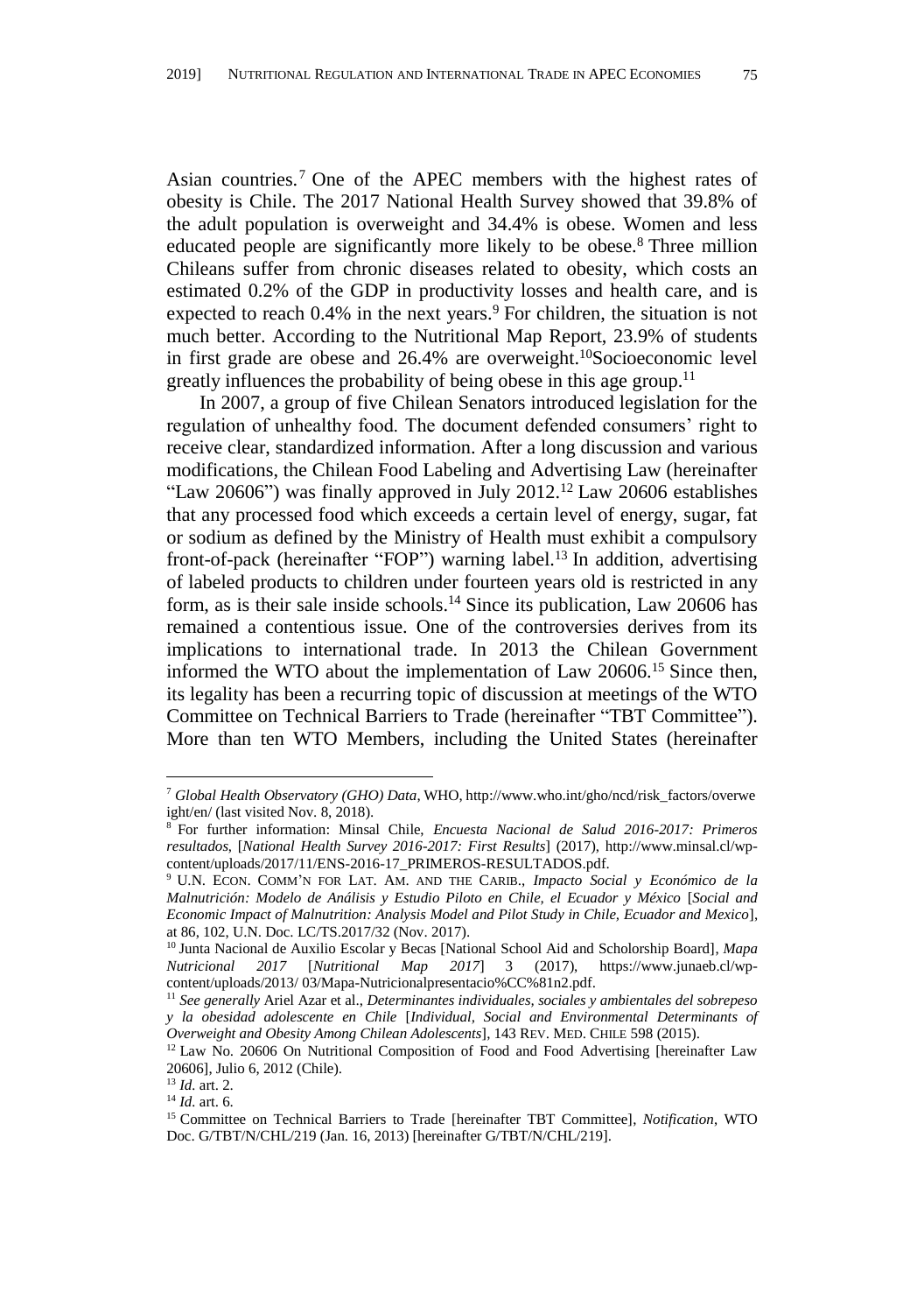<span id="page-3-1"></span>"US") and the European Union (hereinafter "EU"), formally presented concerns. According to them, Law 20606 violates several principles in the TBT Agreement, <sup>16</sup> including non-discrimination, harmonization, prevention of unnecessary obstacles to trade, and transparency.

<span id="page-3-0"></span>Chile is not the only country in the APEC who has developed FOP nutritional labeling specific regulations. Of the twenty-one APEC members, eleven have implemented or are preparing the implementation of FOP labeling.<sup>17</sup> Most of them have introduced voluntary schemes where each company can choose whether or not to join. Australia, New Zealand, Brunei, South Korea, Malaysia, Mexico, Singapore and Thailand all have voluntary labeling. The most common form under such schemes are adopted is emphasize the health attributes of a product based on its nutritional profile. For example, a scheme may include a sign of approval that appears accompanied by the legend "healthy choice" or "healthier choice". Another option is the one used by Australia and New Zealand with the "health star" rating system. In this case, products are ranked according to how healthy they are. The number of stars can range from half to five. The label will include the number of stars rated but also the energy declaration and the content of saturated fats, sugar, sodium and fiber per 100 grams. South Korea introduced voluntary "traffic light" FOP labeling in 2011, but only for children's preferred food products. Three colors—red, amber and green—are displayed according to the content of fat, saturated fat, sugar and salt.<sup>18</sup> In the U.S. and China, there is voluntary use of FOP, but it does not stem from any specific regulation. Instead, they emerged from the private sector or specialized organizations.

The first initiatives relating to mandatory FOP nutritional labeling have recently appeared among APEC members. While Chile is still the only country with legislation in effect, there are important advances in Peru and Canada. In addition to restrictions on advertisements, the Peruvian regulation mandates FOP food labeling in the form of a warning sign for products that exceed a certain threshold of "critical nutrients".<sup>19</sup> This labeling was introduced by Law 30021, published in  $2013$ ,  $20$  whose accompanying regulation was issued in 2017 to assist with its

<sup>&</sup>lt;sup>16</sup> Agreement on Technical Barriers to Trade, Apr. 15, 1994, 1868 U.N.T.S. 120 [hereinafter TBT Agreement].

<sup>17</sup> Rebecca Kanter et al., *Front-of-package Nutrition Labelling Policy: Global Progress and Future Directions*, 21 PUB. HEALTH NUTRITION 1399, 1402-04 (2018).

<sup>&</sup>lt;sup>18</sup> SEUNG AH CHUNG & STEPHEN L. WIXOM, REPUBLIC OF KOREA, FOOD AND AGRICULTURAL IMPORT REGULATIONS AND STANDARDS-NARRATIVE, FAIRS COUNTRY REPORT 13-14 (2013).

<sup>19</sup> *See generally* Sofía Boza et al., *Recent Changes in Food Labelling Regulations in Latin America: The Cases of Chile and Peru* (SECO/WTI Acad. Corp. Project, Working Paper No.04/2017, 2017).

<sup>20</sup> Law No. 30021, Mayo 17 2013 (Peru).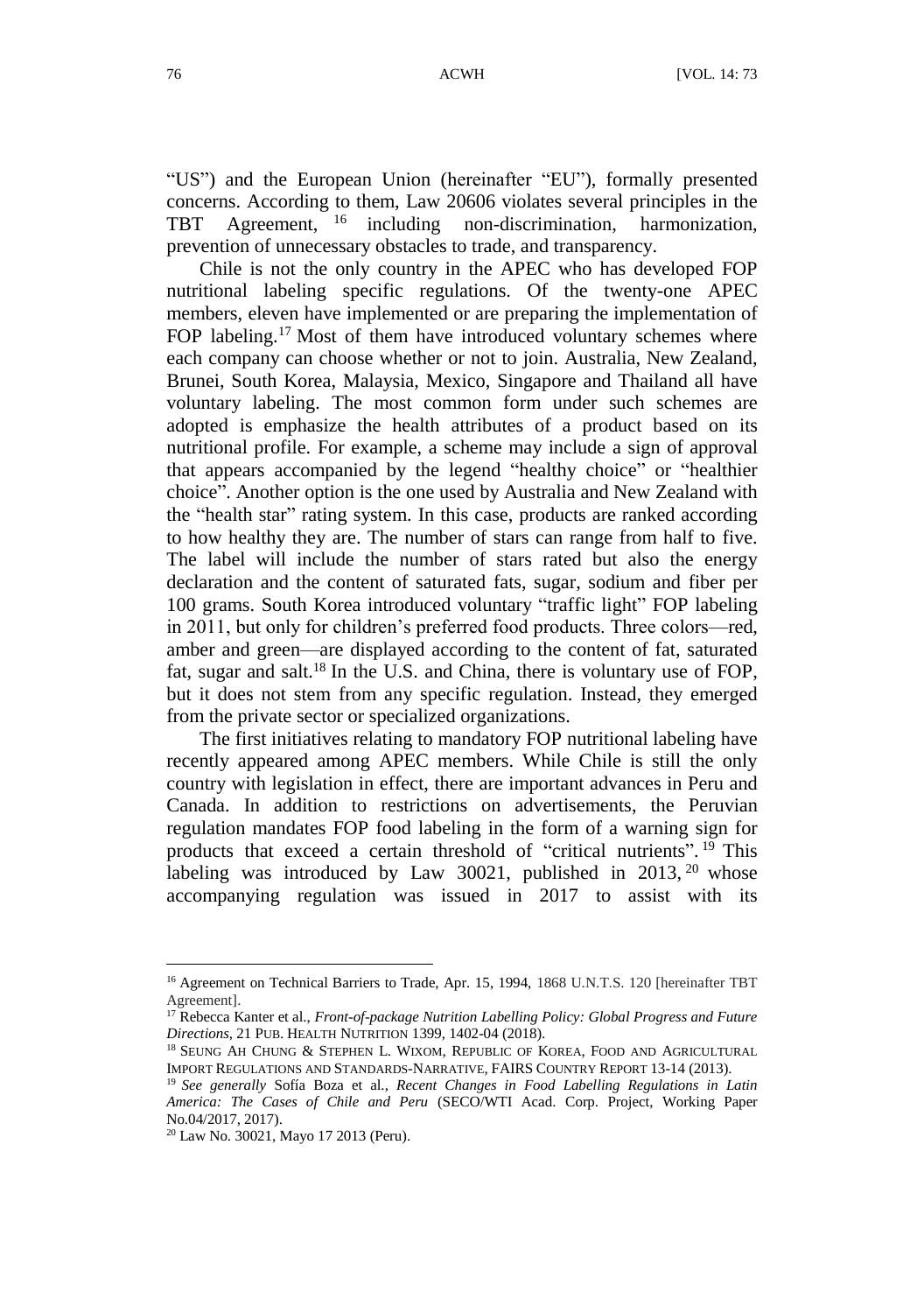implementation. <sup>21</sup> Although both were supposed to come into effect in December 2017, it was delayed for further discussion in the Congress. Finally, in June 2018 an Advertising Warnings Manual was published, and it was announced that the FOP labeling will be in effect in June 2019.<sup>22</sup>

In 2016, the Canadian government agency Health Canada advanced the introduction of mandatory FOP labeling and initiated a public consultation to help formulate the strategy. In February 2018 a first proposal was unveiled. The warning label consists of a rectangle on a white background with the words "high in" accompanied by the list of exceeded critical nutrients in English and French. The nutrient thresholds are established per serving and not per 100 grams as in Chile and Peru.<sup>23</sup>

The impact of the proliferation of FOP nutritional labeling is a matter of concern at a supranational level. The Codex Alimentarius Committee on Food Labeling created a working group which is developing general guidelines for national initiatives on FOP. In Europe, there are already several FOP schemes in operation, all of them voluntary. Some are a distinction for healthier products as the "Nordic Keyhole" in Sweden, Norway, Denmark, Iceland and Lithuania, the "Heart Symbol" in Finland and the Healthy Choice Program labeling in Netherlands, Belgium, Poland and Czech Republic. In the United Kingdom and France, there are schemes of the "traffic light" type. The main legal framework at European level is the Food Information for Consumers Regulation of 2011. In its Article 35.5 establishes that "the European Commission shall submit a report to the European Parliament and the Council on the use of additional forms of expression and presentation, on their effect on the internal market and on the advisability of further harmonization". Since April 2018, the European Commission is preparing its report promoting discussion through specialized meetings on FOP nutritional labeling. <sup>24</sup> For APEC, despite the proliferation of FOP labeling among its members, no specific joint initiatives have been identified.

This article presents a critical analysis of the Chilean Law 20606 and its compatibility with WTO law, which in turn can contribute to identifying the potential implications of similar regulations in other countries, especially those within APEC. For this purpose, we address the origin and

<sup>21</sup> Supreme Decree No. 017-2017-SA that approves the regulation of Law 30021, Junio 17 2017 (Peru).

 $^{22}$  DIARIO OFICIAL EL PERUANO SÁ BADO 16 DE JUNIO DE 2018 [THE PERUVIAN OFFICIAL DAILY, SATURDAY, JUNE 16, 2018] (June 16, 2018), https://busquedas.elperuano.pe/download/ url/aprueban-manual-de-advertencias-publicitarias-en-el-marco-de-decreto-supremo-n-012-2018 sa-1660606-1.

<sup>23</sup> Kanter et al., *supra* not[e 17,](#page-3-0) at 1401.

<sup>24</sup> Heidi Moens, *EC Report on Front-of-pack Nutrition Labeling* (June 1, 2018), https://ec.europa.eu/health/sites/health/files/nutrition\_physical\_activity/docs/ev\_20180531\_co03\_e n.pdf; Regulation No. 1169/2011 of the European Parliament and of the Council, Oct. 25, 2011.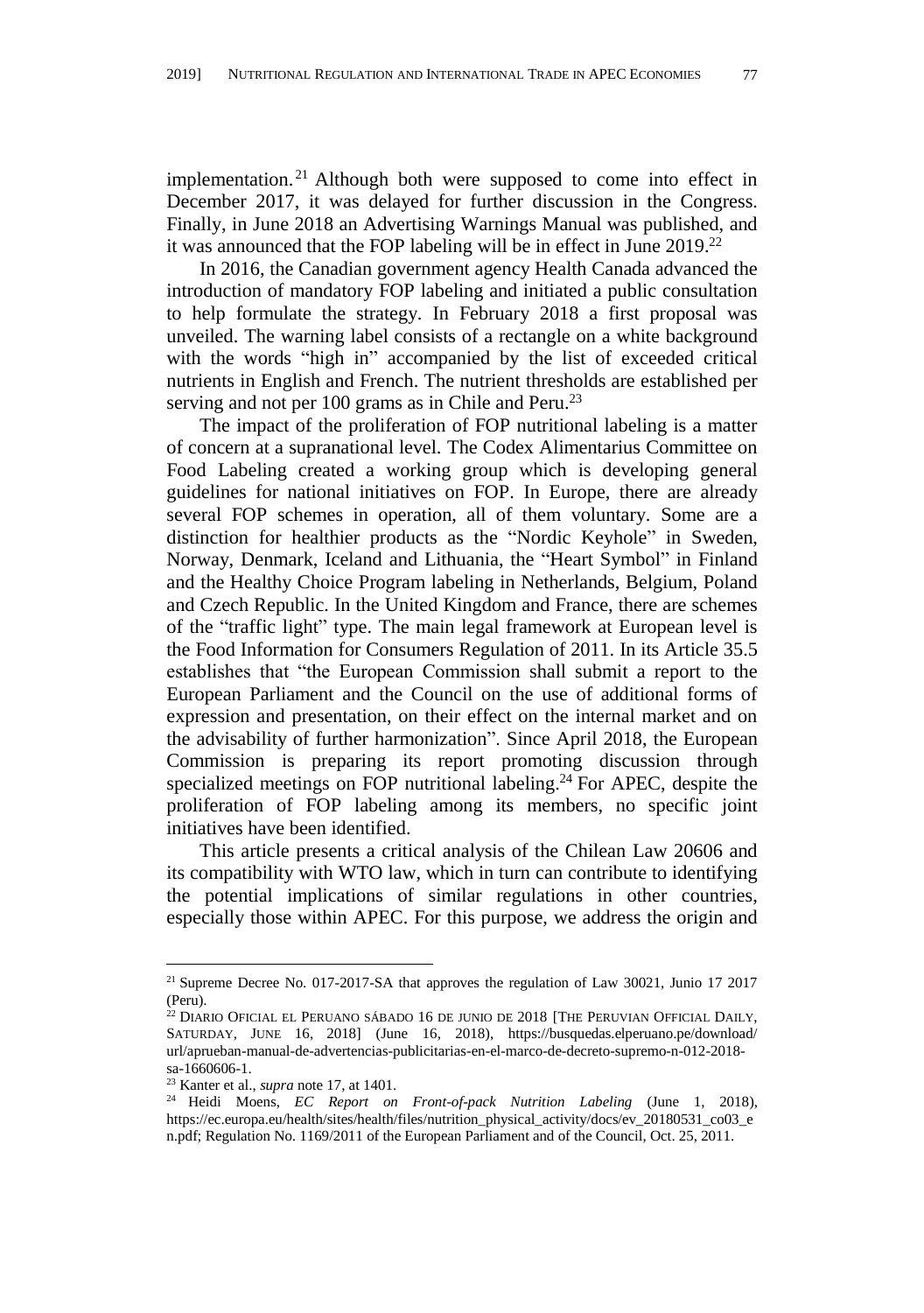content of the law and its regulation with their compatibility to the WTO, specifically in: (i) necessity and restrictiveness, (ii) non-discrimination, (iii) harmonization, (iv) transparency, and (v) implementation related issues. Finally, in the conclusion we propose some lessons on food labelling for other APEC economies that were uncovered in the development and implementation of the Chilean law.

APEC countries have shown interest in FOP labeling and are also in the process of developing FOP labeling laws, including even mandatory ones. This is the basis of our interest in discussing this specific Chilean law in the context of APEC countries. In fact, APEC is the region that up to now has implemented or is in the process of developing more initiatives in FOP nutritional labeling; among them, three of the few mandatory schemes worldwide.<sup>25</sup> In addition, APEC economies are of key relevance to international food trade. Together, they comprise of 41% of world agricultural exports and  $36.5\%$  of imports by value. <sup>26</sup> Therefore, it is relevant to generate quality inputs for an increasingly necessary but still largely unexplored discussion.

#### **II. ORIGIN, CONTENT AND REGULATION OF LAW 20606**

The results of a joint WHO/Food and Agriculture Organization of the United Nations (hereinafter "FAO") Expert Consultation on Diet, Nutrition and the Prevention of Chronic Disease held in Geneva in 2002, motivated a group of Chilean researchers to discuss the actions that the country could take to address its growing overweight and obese population.<sup>27</sup> The discussion was continued in the Chilean Congress, and in March of 2007, the Senate Health Committee presented legislation for the regulation of unhealthy food. The strategy proposed by Chilean legislators was focused on informing consumers about nutrient content according to the recommendations in the final report of the joint WHO/FAO meeting, so that they could make informed decisions about what they were eating. More specifically, the bill stated that consumers have the right to receive clear and standardized information about food, as it will allow them to make healthier purchasing decisions. Consequently, it would be justified to regulate the way in which food suppliers deliver the information about their products. The draft also proposed to discourage the use of advertising

<sup>25</sup> Kanter et al., *supra* not[e 17,](#page-3-0) at 1402-1404.

<sup>26</sup> According to data for 2016 on World Integrated Trade Solution (WITS), WORLD BANK, https://wits.worldbank.org/default.aspx?lang=es (last visited Feb. 19, 2019).

<sup>&</sup>lt;sup>27</sup> WHO, DIET, NUTRITION AND THE PREVENTION OF CHRONIC DISEASES FINAL REPORT OF THE JOINT WHO/FAO MEETING (2003); Camila Corvalán et al., *Structural Responses to the Obesity and Non-communicable Diseases Epidemic: The Chilean Law of Food Labeling and Advertising*, SUPPL. 2 OBESITY REV. 79, 87 (2013).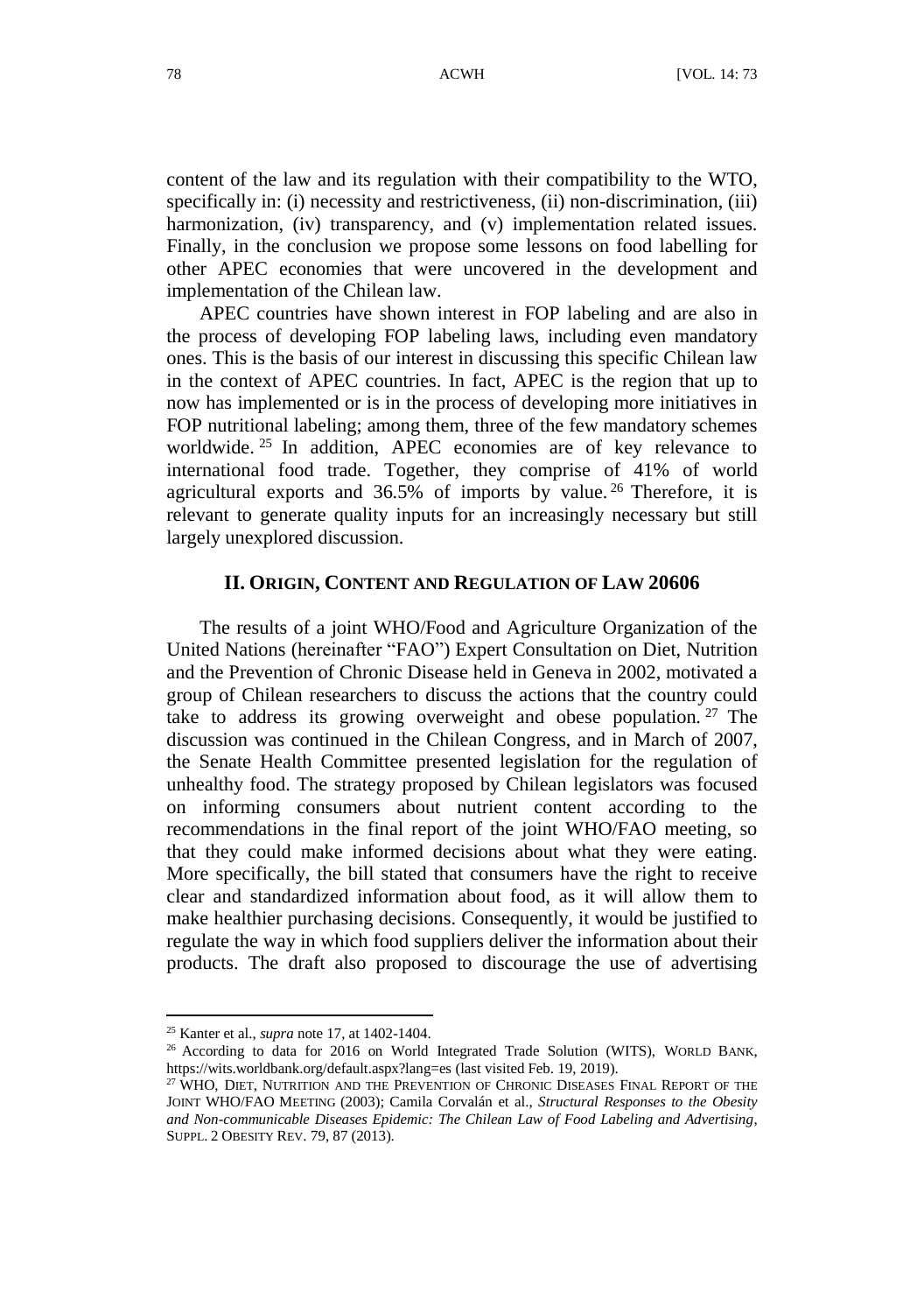targeted at children for unhealthy foods, as it takes advantage of their credulity.<sup>28</sup>

During the five years following its introduction, the legislation and its subsequent versions and modifications were extensively discussed. The different representatives agreed on the need to reduce the levels of obesity in the Chilean population. However, some legislators felt that the proposed strategy was insufficient as it did not address certain structural causes that influence food consumption, e.g. the low purchasing power of much of the Chilean population. Professional associations linked to food production and advertising also expressed their concerns very explicitly.<sup>29</sup>

<span id="page-6-1"></span>The Law 20606, as finally approved in 2012, is based in three pillars: (i) FOP nutritional labeling, (ii) ban on advertising aimed at children, and (iii) education and promotion of healthy life, including a prohibition of the sale of unhealthy foods in schools. Its scope of application is food production, distribution, commercialization and consumption. Given the fact that the first pillar is the most broadly addressed in the law and generates the highest implications for trade, it will be discussed in greater depth in this section compared to the latter two.

(i) FOP nutritional Labeling: Four "critical nutrients" including sodium, sugar, saturated fat and energy content were identified for the evaluation of nutritional quality, as their excessive intake may constitute a risk to human health. The scope, nutrient content thresholds and design of the FOP labeling were in the hands of the Ministry of Health through their power to modify the Chilean Sanitary Regulation of Food (hereinafter "RSA", for "Reglamento Sanitario de los Alimentos").<sup>30</sup> An early attempt to modify the RSA by Decree  $N^{\circ}$  12 was published in December 2013, <sup>31</sup> but never came into effect. Law 20606 was implemented by Decree  $N^{\circ}$  13, which was published on June 2015, and came into effect exactly one year later.<sup>32</sup>

<span id="page-6-0"></span>For every food product sold in the Chilean market, whether local or imported, Decree  $N^{\circ}$  13 establishes that a warning label must be used when "critical nutrients" exceed the thresholds specified in the regulation. Energy

1

<sup>28</sup> BIBLIOTECA DEL CONGRESO NACIONAL DE CHILE [THE LIB. OF CONGRESS OF CHILE], *Diario de Sesiones del Senado de la República de Chile, Sesión 5ª, miércoles 21 de marzo de 2007* [*Journal of Sessions of the Senate of the Republic of Chile, Session 5, Wednesday, Mar. 21, 2007*] (Mar. 21, 2007), https://www.bcn.cl/laborparlamentaria/wsgi/consulta/verDiarioDeSesion.py?id=646377.

<sup>29</sup> *See generally* BIBLIOTECA DEL CONGRESO NACIONAL DE CHILE [THE LIBRARY OF CONGRESS OF CHILE], HISTORIA DE LA LEY NO. 20.606: SOBRE COMPOSICIÓ N NUTRICIONAL DE LOS ALIMENTOS Y SU PUBLICIDAD [HISTORY OF LAW 20606: ON FOOD NUTRITIONAL COMPOSITION AND ADVERTISMENT] (2012) [hereinafter BCN].

<sup>&</sup>lt;sup>30</sup> Supreme Decree No. 977/1996 approving Food Health Regulations, Agosto 6, 1996 (Chile).

<sup>&</sup>lt;sup>31</sup> Decree No. 12 Amending Supreme Decree No. 977/1996 on Food Health Regulations [hereinafter Decree N° 12], Diciembre 17, 2013 (Chile).

<sup>&</sup>lt;sup>32</sup> Decree No. 13 Amending Supreme Decree No. 977/1996 on Food Health Regulations [hereinafter Decree N° 13], Junio 26, 2015 (Chile).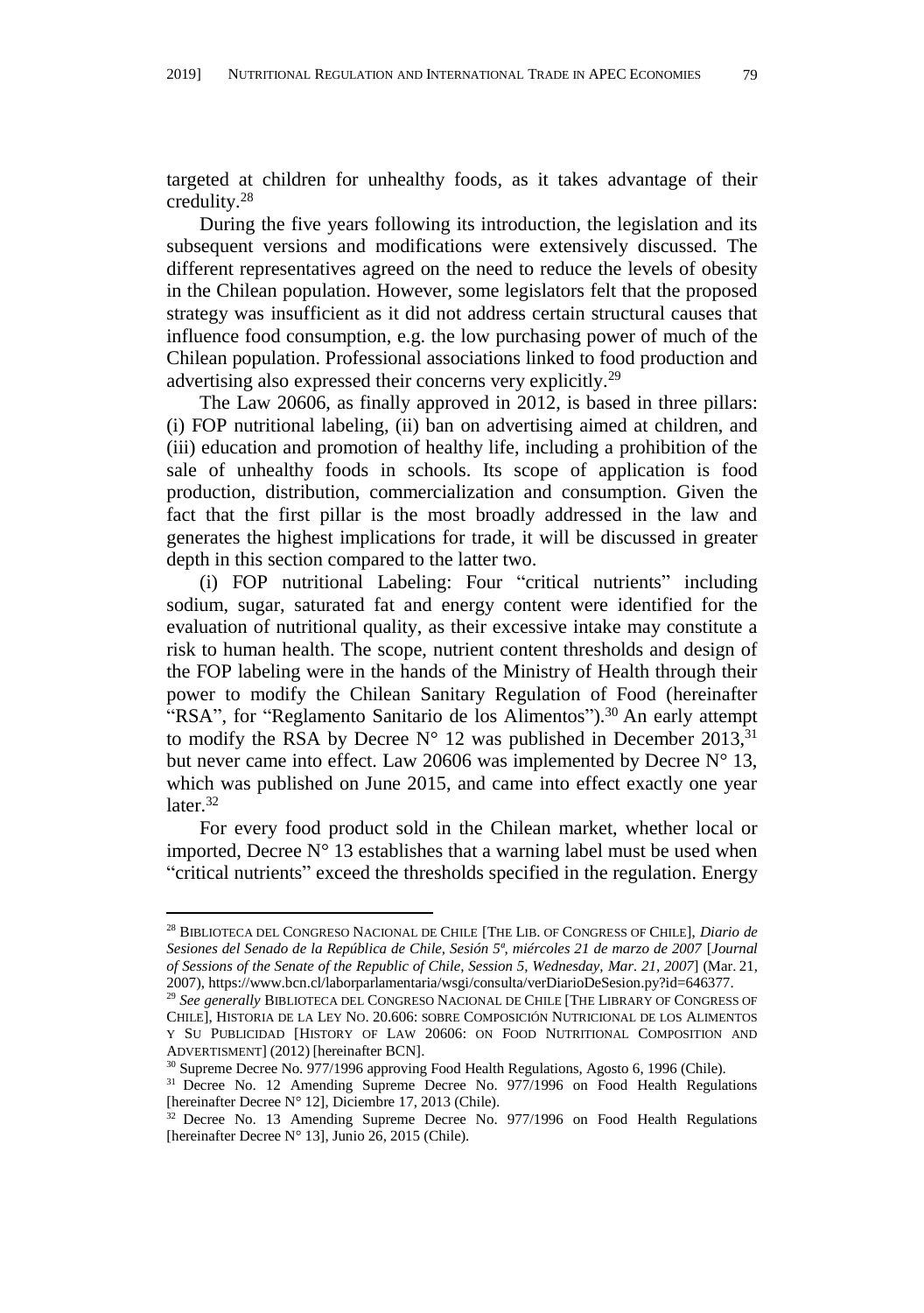content must be labeled when sugars or saturated fats have been added and the cutoff value is exceeded. Sodium addition is excluded since it does not increase natural energy content. Some food products are exempted from this labeling obligation, such as foods that are sold in bulk, broken down and prepared at the point of sale, i.e. not packaged prior to be sold; infant formulas and baby food, except those containing added sugars; processed cereal-based infant food; food for medical use; food for weight control; sports supplements; and calorie free sweeteners.<sup>33</sup>

Decree  $N^{\circ}$  13 also establishes the thresholds for critical nutrients. For this, products are divided in two categories: solids and liquids, and thresholds are set by portions of 100 grams for solids, or 100 milliliters for liquids. Regulated thresholds were designed to come into effect progressively, becoming increasingly restrictive over time (Table 1). $34$ 

Products which exceed the thresholds set by law must exhibit an octagonal label with a black background and white border that contains the text "High in" followed by the name of the "critical nutrient" and the words "Ministry of Health" for each nutrient in excess (Figure 1). Decree  $N^{\circ}$  13 details the location and size of the labels depending on the type of packaging. The Decree allows labels to be printed directly on the packaging of the product or be superimposed by a sticker.<sup>35</sup> In both cases they must be in Spanish.  $36$  The Decree N° 13 grants micro and small enterprises (hereinafter "SMEs"), defined according to Chilean Law 20416 which sets special rules for smaller companies, an initial delay of thirty-six months in the application of these labeling obligations. This grace period will end in June 2019.<sup>37</sup>

(ii) Ban on Advertising: According to Law 20606, the free sampling of labeled products is prohibited for children under fourteen years old.<sup>38</sup> Decree  $N^{\circ}$  13 also prohibits all kinds of advertisement of labeled foods targeted to children, as well as the use of free toys or any other promotional strategy due to their credulity.<sup>39</sup>

(iii) Education And Promotion: The Decree  $N^{\circ}$  13 bans the sale and distribution of labeled products inside pre-school, primary or secondary education facilities <sup>40</sup> and Law 20606 introduces a school monitoring system coordinated by the Ministry of Health and the Ministry of Education.<sup>41</sup> In this context, the National Board of School Assistance and

<sup>33</sup> *Id.* art. 6.

<sup>34</sup> *Id.* art. 6.

<sup>35</sup> *Id.* art. 6.

<sup>36</sup> *Id.* art. 2.

<sup>37</sup> *Id.* transitory art. 3.

<sup>38</sup> Law 20606, *supra* not[e 12,](#page-2-0) art. 6.

<sup>39</sup> Decree N° 13, *supra* not[e 32,](#page-6-0) art. 3.

<sup>40</sup> *Id.* art. 3.

<sup>41</sup> Law 20606, *supra* not[e 12,](#page-2-0) art. 6.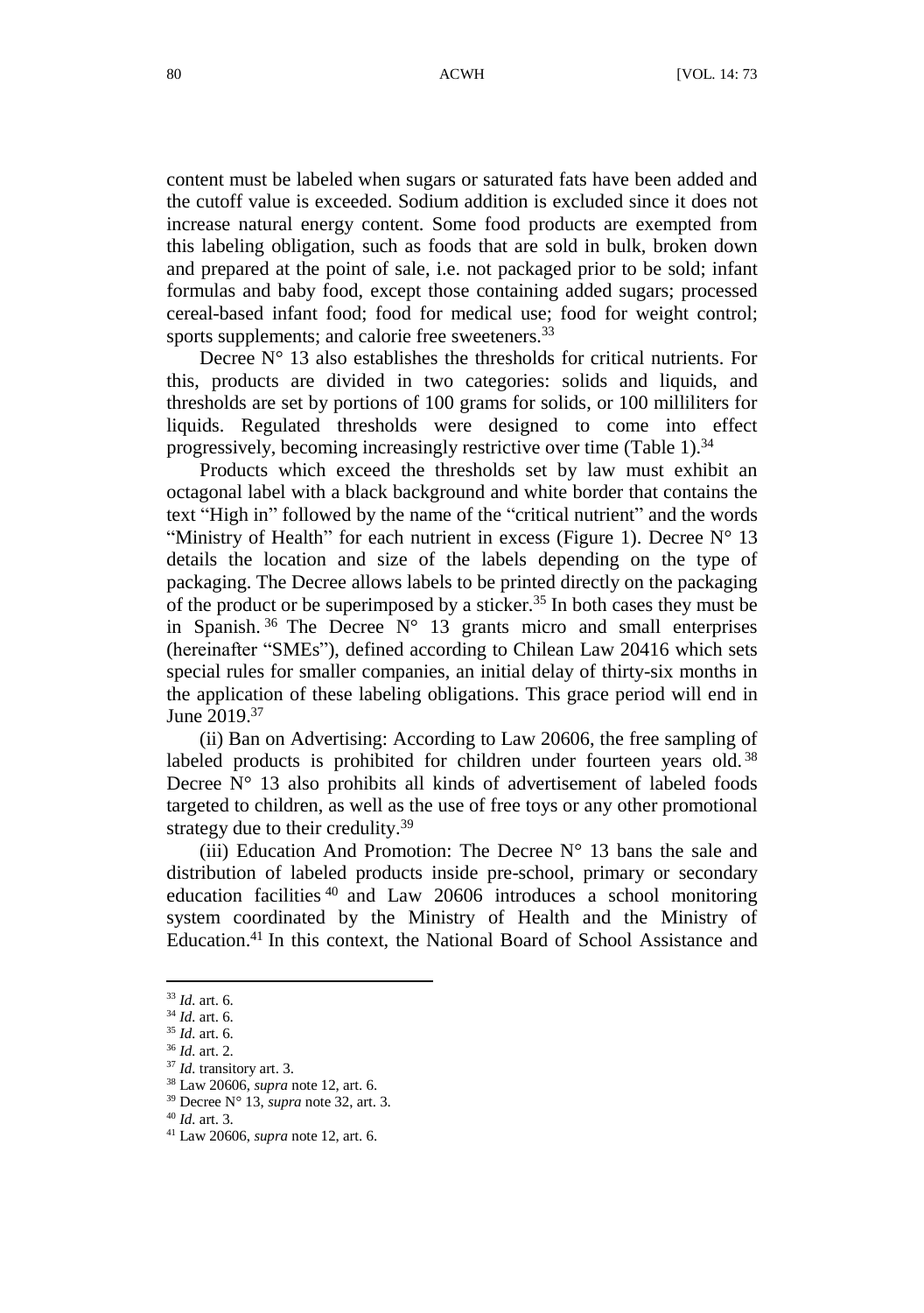Scholarships (hereinafter "JUNAEB"), an independent unit of the Ministry of Education, has coordinated a national strategy to prevent childhood obesity since 2016 (hereinafter "*Plan Contrapeso*") in which the Ministry of Health is also involved. $42$  One of the initiatives in the strategy has been the publication of a guide for the implementation of "healthy kiosks" in schools. The main characteristic of these kiosks is that they substitute the sale of products with warning labels for healthier alternatives, such as fresh fruit, sugar-free juices, bottled water, dried fruit, non-fat yogurt, salads and other fruit and vegetable based preparations.<sup>43</sup>

### <span id="page-8-0"></span>*A. Implementation of Law 20606*

Decree  $N^{\circ}$  13 established that, less than eighteen months after its publication, the Chilean Undersecretary of Public Health was to produce a report evaluating: (i) the implementation of Law 20606, (ii) the adaptation of technical procedures and (iii) the changes in consumers' attitudes and perceptions.<sup>44</sup> This report was presented on January 2017 in an open event and published in June the same year. <sup>45</sup> The impact of the Law on consumers' behavior and the food industry were evaluated as generally satisfactory, as was the progress of the implementation strategy.

Concern remains about the capacity of micro and small enterprises to comply with the regulations despite the three years' grace period. In Chile, there are more than 1.5 million SMEs, which are responsible for half of the private employment rate.<sup>46</sup> Most of those SMEs are informal, comprising of 77% of the primary sector in 2017. For these businesses, a lack of sufficient financial resources is a recurring problem preventing their growth. <sup>47</sup> It is reasonable to suggest that they might be vulnerable to changes in the regulatory framework, especially if they imply variations to their processes.

<sup>42</sup> JUNAEB, *Plan Contrapeso* [*Counterweight Plan*], https://www.junaeb.cl/wp-content/uploads/20 16/11/Pol%C3%ADtica-Contra-la-Obesidad-Estudiantil-JUNAEB.pdf.

<sup>43</sup> KIOSKOS SALUDABLES [HEALTHY KIOSKS] (Sept. 10, 2015), http://www.minsal.cl/kioscos\_ saludables/.

<sup>44</sup> Decree N° 13, *supra* not[e 32,](#page-6-0) transitory art. 4.

<sup>45</sup> *See generally* MINISTERIO DE SALUD [MINISTRY OF HEALTH], INFORME DE EVALUACIÓ N DE LA IMPLEMENTACIÓ N DE LA LEY SOBRE COMPOSICIÓ N NUTRICIONAL DE LOS ALIMENTOS Y SU PUBLICIDAD [REPORT ON THE EVALUATION OF THE IMPLEMENTATION OF THE LAW ON FOOD LABELING AND ADVERTISMENT] (2017) [hereinafter MINSAL].

<sup>46</sup> MINISTERIO DE ECONOMÍA, FOMENTO Y TURISMO (SERCOTEC) [THE MINISTRY OF ECONOMY, DEVELOPMENT AND TOURISM], LA SITUACIÓ N DE LA MICRO Y PEQUEÑ A EMPRESA EN CHILE [SITUATION OF MICRO AND SMALL ENTERPRISES IN CHILE] 12 (2013).

<sup>47</sup> *See generally* INSTITUTO NACIONAL DE ESTADÍSTICAS CHILE, INFORME FINAL QUINTA ENCUESTA DE MICROEMPRENDIMIENTO [NATIONAL INSTITUTE OF STATISTICS, FINAL REPORT MICRO ENTREPRENEURSHIP SURVEY] (2017), https://www.economia.gob.cl/wp-content/uploads/2018/02/Informe-Final-EME-5.pdf.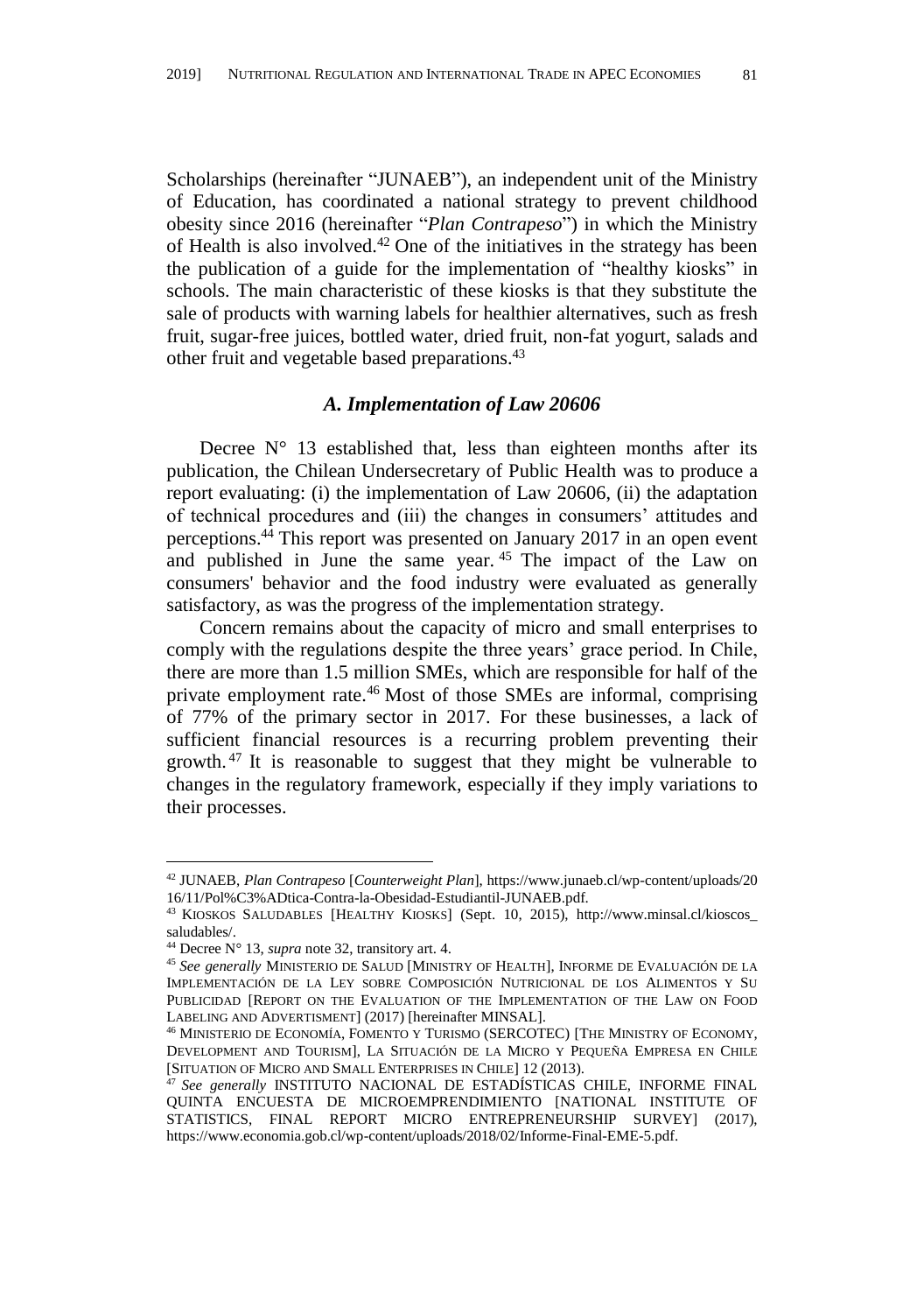In addition, the Chilean food industry disagreed with the use of 100 grams or milliliters as a standard portion for measurement. It was questioned that a product sold in a package that contains less than 100g must carry a warning label if a 100g portion would exceed the established thresholds for critical nutrients. Moreover, some products may be sold in units above 100 grams, but the usual consumption portion is much lower, for example, butter and certain dressings.<sup>48</sup> The nutrient thresholds in Decree  $N^{\circ}$  13 were also questioned because they only separate solid and liquid products. In the industry's opinion the classification of foods should have included many more categories, like in the RSA, e.g. yogurt, butter, ice cream, breakfast cereals, ketchup, etc. The food industry also expressed their concern in relation to the consumer's ability to compare when making purchasing decisions. They affirm that if every product within the same typology is labeled, for example chocolates, cookies or mayonnaise, even in their gourmet or light versions, the incentives to market higher quality varieties decrease.<sup>49</sup> In short, the industry considers an initiative such as the labeling law positive, but not the specific form in which it was implemented because they believe that it does not help the consumer make better decisions.<sup>50</sup>

Chilean professional associations linked to food production and advertising pointed out during the legislative discussion that the new labeling may lead to stigmatizing certain foods and cause confusion among consumers. In their view, prohibiting or restricting advertising would limit freedom of expression and hinder the development of economic activities.<sup>51</sup> The Chilean Food Companies Association ("Chile Alimentos") criticized the lack of transparency surrounding the rules which the Ministry of Health will use to monitor compliance with the regulation.<sup>52</sup>

<sup>48</sup> *See generally* BCN, *supra* not[e 29.](#page-6-1)

<sup>49</sup> *See generally* MACARENA DEL PILAR ESPINOZA ROMERO, ESTUDIO DE LA LEY 20.606 "SOBRE COMPOSICIÓ N NUTRICIONAL DE LOS ALIMENTOS Y SU PUBLICIDAD" DE CHILE [STUDY OF LAW 20606 ON FOOD NUTRITIONAL COMPOSITION AND ADVERTISMENT] (2016).

<sup>50</sup> Daniela Pradel A., *Ley de Etiquetado sigue golpeando: Dulces y snacks registraron mayores caídas en ventas*, [*Labeling Law Continues Hitting: Sweets and Snacks Registered Greater Falls in Sales*], ECONOMÍA Y NEGOCIOS (Sept. 19, 2017), http://www.economiaynegocios.cl/noticias/ noticia s. asp?id=399140.

<sup>51</sup> ANDA Chile, *No perdamos una oportunidad*, [*Don't Lose an Opportunity*], MARZO-ABRIL, REVISTA DE LA ASOCIACIÓ N NACIONAL DE AVISADORES [MARCH-APRIL, NATIONAL ADVERTISEMENT ASSOCIATION JOURNAL], 3 (2013).

<sup>52</sup> DEVELOPING IDEAS & AMO, CHILE'S LAW ON FOOD LABELLING AND ADVERTISING: A REPLICABLE MODEL FOR LATIN AMERICA? 6 (May 2016), http://www.desarrollando-idea s.com/wp-content/uploads/sites/5/2016/05/160504\_DI\_report\_food\_chile\_ENG.pdf.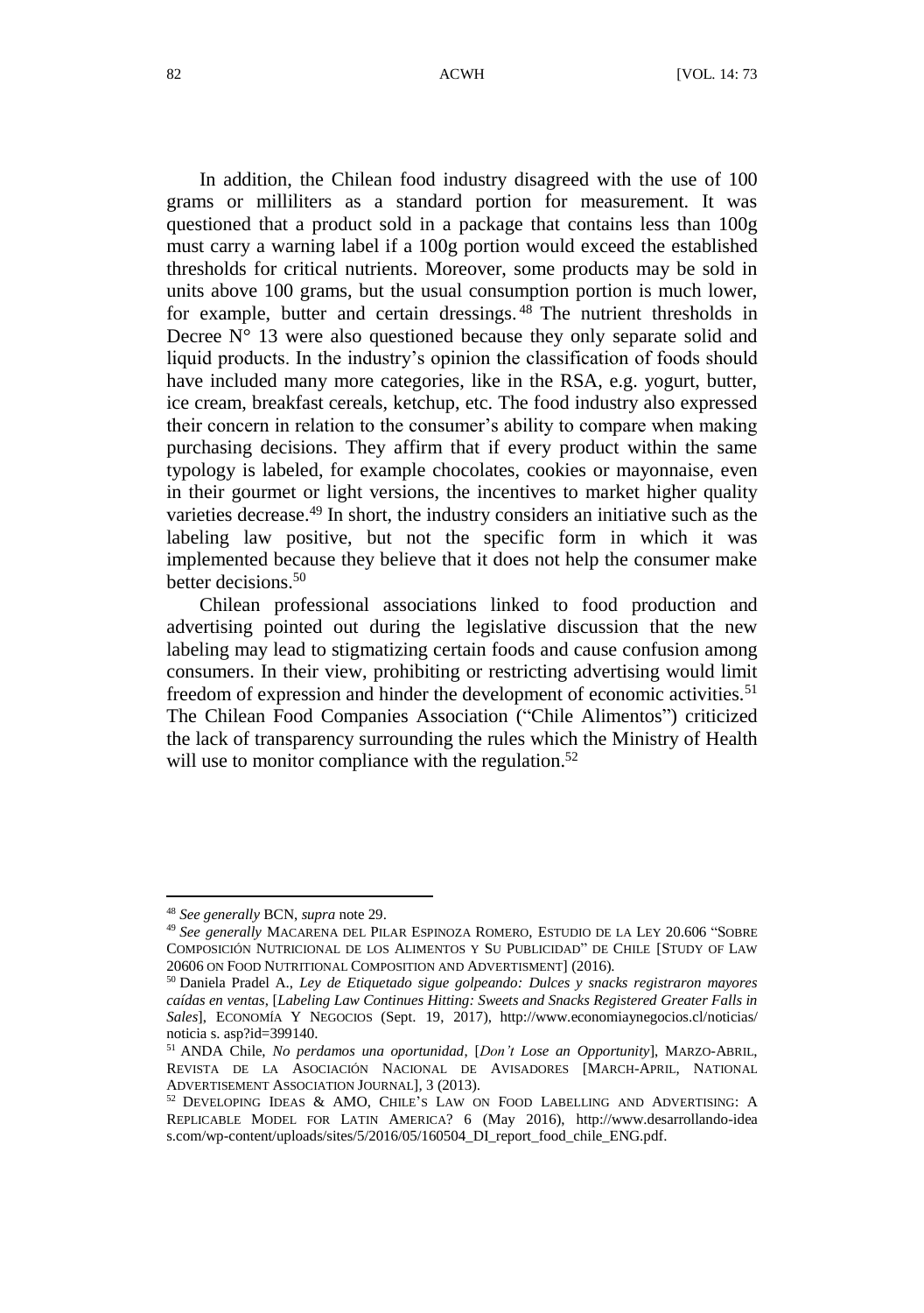#### *B. The Discussion of the Law 20606 at the TBT Committee*

As Law 20606 establishes mandatory labeling requirements for products and affects not only domestic production, but also imports, it is considered to be a technical regulation.<sup>53</sup> In January 2013, Chile notified the TBT Committee of the amendment to its Food Health Regulations in accordance with Law 20606.<sup>54</sup> In August 2014, Chile declared this first notification null and void<sup>55</sup> being substituted by a new one which was referred to in Decree  $N^{\circ}$  12.<sup>56</sup> The WTO was notified of the replacement of Decree N° 12 by Decree N° 13 in July 2015.<sup>57</sup>

The number of meetings in which a concern is raised is an important measure. It could indicate the "seriousness" of such concern and the technical and political complexity of the measure, as well as the number of countries involved.<sup>58</sup> The content of the Law 20606 and its accompanying regulation was discussed in every TBT Committee meeting from the first notification in 2013 to November 2016. There was no discussion about it in 2017 or in 2018. During those meetings, eleven WTO members, including Argentina, Australia, Brazil, Canada, Colombia, Costa Rica, the EU, Guatemala, Mexico, Switzerland and the U.S., raised their concerns. In the review of Chile's trade policy at the WTO in 2015, concerns over Law 20606 were one of the main topics discussed.<sup>59</sup> Such concerns can be summarized as: (i) the necessity and restrictiveness of the measure, (ii) the compliance with the principles of: harmonization, non-discrimination and transparency, and (iii) the implementation of the legislation. $60$  They will all be examined in the following section.

<span id="page-10-0"></span>It is important to note that the Law 20606 is not the first food labeling regulation to generate controversy amongst WTO members. Food labeling measures have even been challenged at the WTO Dispute Settlement Mechanism, invoking violations to the TBT Agreement. Two paradigmatic cases are the US — Certain Country of Origin Labeling (hereinafter "COOL") Requirements; and the US — Measures Concerning the

1

<sup>53</sup> TBT Agreement Annex 1.

<sup>54</sup> G/TBT/N/CHL/219, *supra* not[e 15.](#page-2-1)

<sup>55</sup> TBT Committee, *Notification*, WTO Doc. G/TBT/N/CHL/219/Add.4 (Aug. 20, 2014).

<sup>56</sup> TBT Committee, *Notification*, WTO Doc. G/TBT/N/CHL/282 (Aug. 22, 2014).

<sup>57</sup> TBT Committee, *Notification*, WTO Doc. G/TBT/N/CHL/282/Add.1 (July 6, 2015).

<sup>58</sup> Henrik Horn et al., *In The Shadow of The DSU: Addressing Specific Trade Concerns in The WTO SPS and TBT Committees* 29-30 (Columbia L. & Econ. Working Paper No. 494, 2013).

<sup>59</sup> WTO Secretariat, *Trade Policy Review Report by the Secretariat Chile*, WTO Doc. WT/TPR/S/315 (May 5, 2015).

<sup>&</sup>lt;sup>60</sup> Some members expressed also concern on the compliance with the Agreement on Trade-Related Aspects of Intellectual Property Rights (TRIPS) article 20. That because of the potential impact on trademarks of the ban of the use of advertising involving children's characters, animations, cartoons, animals and toys on products protected by property rights. Although interesting, this discussion is not in the extent of this article, since it does not specifically refer to the FOP labeling and, therefore, is outside the scope of the TBT Agreement.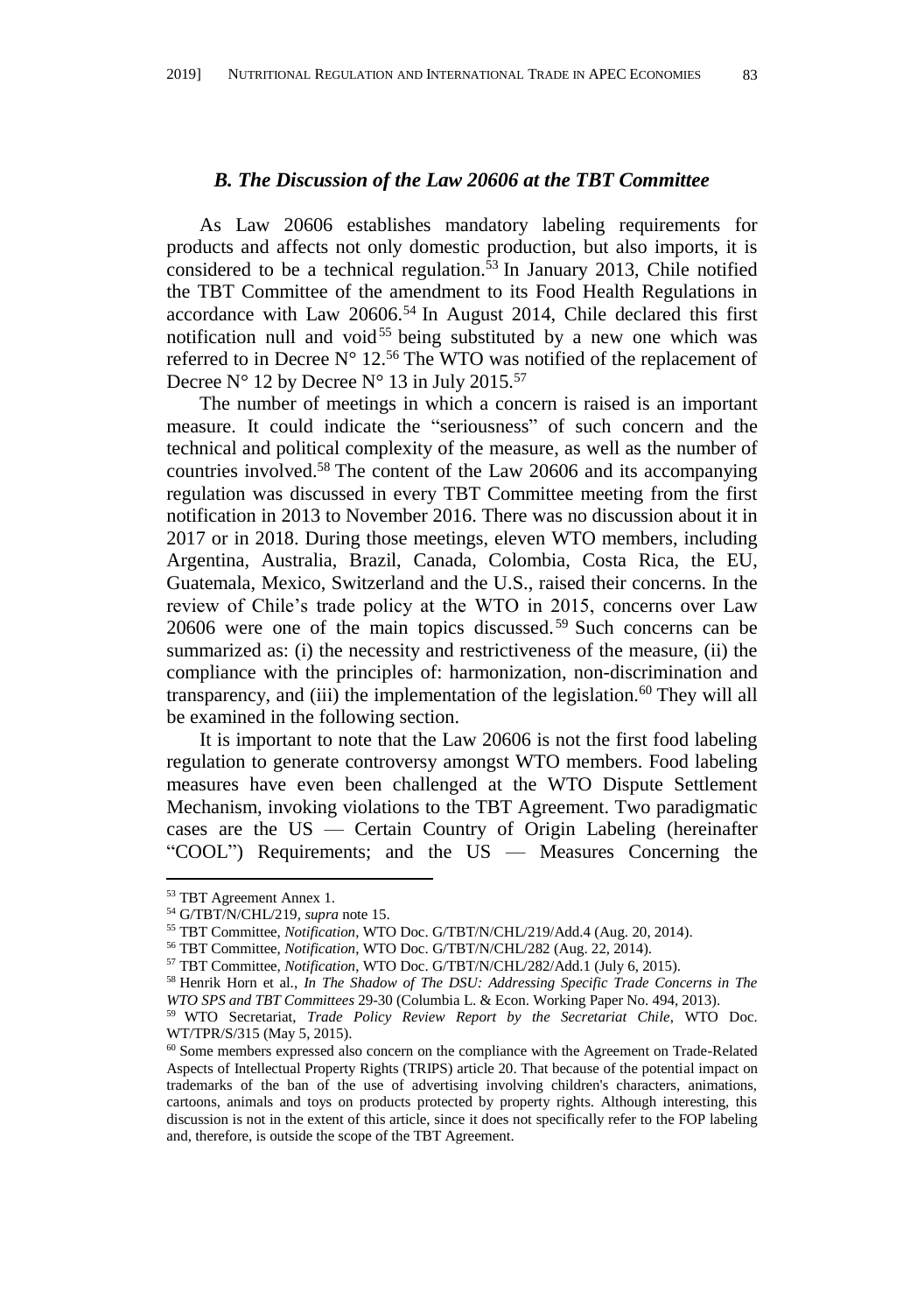Importation, Marketing and Sale of Tuna and Tuna Products (hereinafter "Tuna II"), which will, together with other relevant disputes, be used to complement the analysis of the Law 20606 in the following sections.

#### **III. COMPATIBILITY WITH WTO LAW**

#### *A. Necessity and Restrictiveness of the Measure*

Under the TBT Agreement, Art. 2.2, WTO Members shall "ensure that technical regulations are not prepared, adopted or applied with a view to or with the effect of creating unnecessary obstacles to international trade. For this purpose, technical regulations shall not be more trade-restrictive than necessary to fulfil a legitimate objective, taking account of the risks nonfulfillment would create".

The concept of "necessity" in the context of trade measures was already present in the General Agreement on Tariffs and Trade ("GATT")<sup>61</sup> and was later incorporated into WTO agreements.<sup>62</sup> In order to determine whether a measure is necessary to achieve policy objectives and is consistent with the WTO rules, the so-called "necessity test" is used. $63$ WTO agreements contain different necessity tests, which are not interchangeable, so they must be interpreted in their own context.<sup>64</sup> To date, no WTO member has been found to be acting in a manner inconsistent with the TBT Agreement article 2.2, and the fact that a measure is trade restrictive does not automatically make it inconsistent with that provision.<sup>65</sup> Despite differences in the interpretation of necessity among agreements, there are three common elements that make up the core of this concept: the justifiability of the measure, the level of trade-restrictiveness, and the comparison with other alternatives.<sup>66</sup>

<span id="page-11-0"></span>*1. The Justifiability of the Measure* — After examining the discussion about Law 20606 at the WTO TBT Committee, it seems that there is consensus, even among concerned members, that the intention to reduce overweight, obesity and related diseases is a legitimate objective. The question is whether the Law 20606 fulfills that objective. The Appellate

<sup>&</sup>lt;sup>61</sup> GATT art. XX (b) supports the adoption or enforcement of measures "necessary to protect human, animal or plant life or health".

 $62$  TBT Agreement arts. 2.2 & 2.5; The WTO Agreement on the Application of Sanitary and Phytosanitary Measures, arts. 2.2 & 5.6, Apr. 15, 1994, 1867 U.N.T.S. 493 [hereinafter SPS Agreement].

<sup>63</sup> Working Party on Domestic Regulation, "*Necessity Tests in the WTO" Note by the Secretariat*, ¶ 4, WTO Doc. S/WPDR/W/27 (Dec. 2, 2003).

<sup>64</sup> *Id.* ¶ 50.

<sup>65</sup> PETER VAN DEN BOSSCHE & WERNER ZDOUC, THE LAW AND POLICY OF THE WORLD TRADE ORGANIZATION: TEXT, CASES AND MATERIALS 913 (2017).

<sup>66</sup> Panagiotis Delimatsis, *The Principle of Necessity in the WTO – Lessons for the GATS Negotiations on Domestic Regulation*, TILEC DISCUSSION PAPER NO. 2013-026, 1, 7 (2013).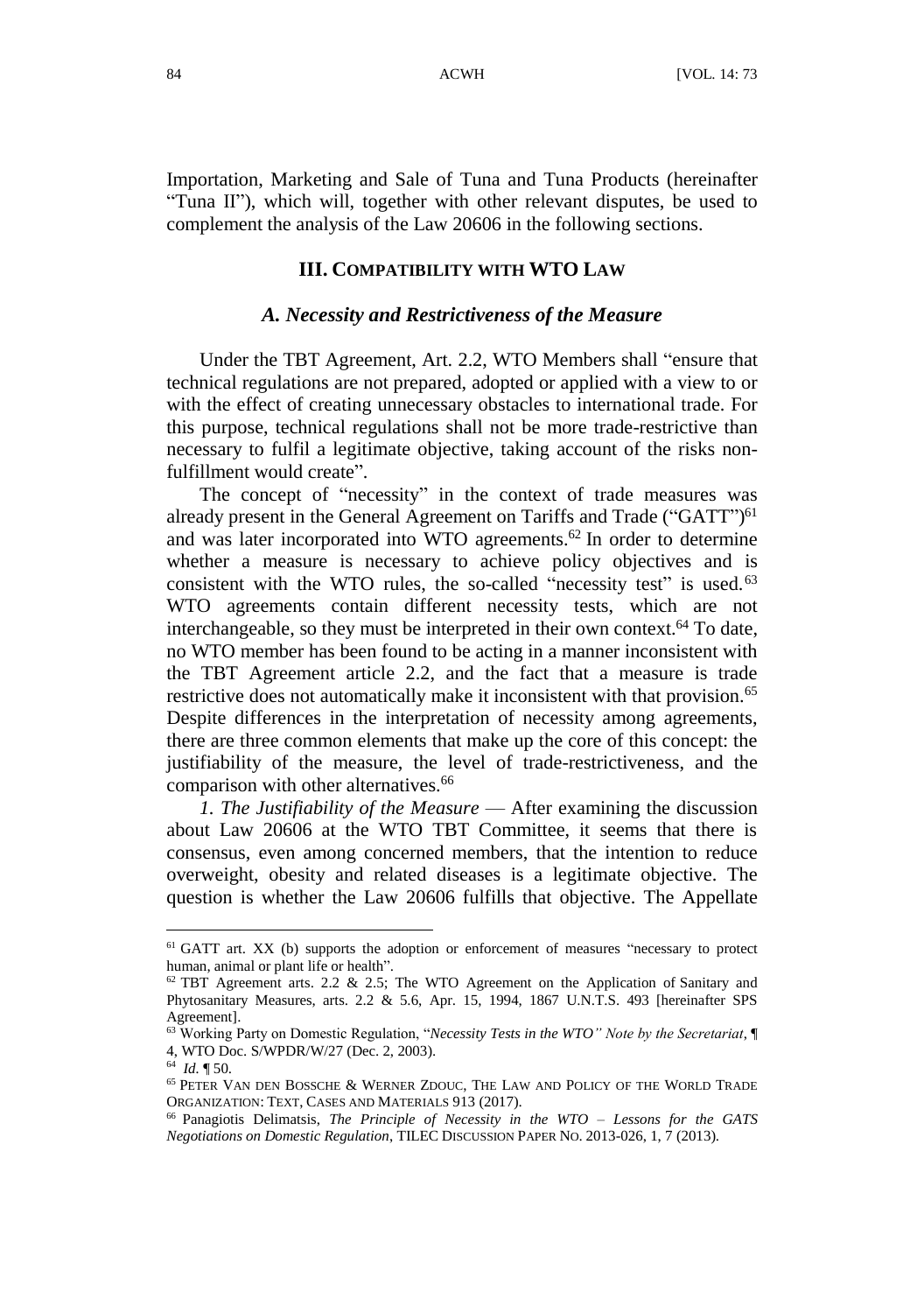Body (hereinafter "AB") on US-COOL concluded that this type of assessment "should focus on ascertaining the degree of contribution achieved by the measure, rather than on answering the question of whether the measure fulfills the objective completely or satisfies some minimum level of fulfillment of that objective".<sup>67</sup> On US-Tuna II, the AB ruled that the question of whether a regulation "fulfills" an objective "is concerned with the degree of contribution that the technical regulation makes toward the achievement of the legitimate objective". The degree to which a particular objective is achieved "may be discerned from the design, structure, and operation of the technical regulation, as well as from evidence relating to the application of the measure". <sup>68</sup> At the TBT Committee, concerned WTO members have pointed to several aspects of the design, structure and operation of the Law 20606, claiming they are unclear, incomplete or without sufficient background or justification.

<span id="page-12-2"></span>Mexico has criticized the definition of "critical nutrients" for lacking technical, scientific and legal support.<sup>69</sup> The EU recognizes that certain nutrients are more likely to promote disease development, but affirms that there is no scientific evidence suggesting an identifiable threshold above which the risk existed.<sup>70</sup>

<span id="page-12-3"></span>Considering 100g/100ml as the portion of reference has also been questioned. The US recommended that Chile use a product/category method instead, otherwise, misleading information would be given to the consumer, especially when the average portion of the food consumed was typically significantly larger or smaller than the 100g or 100ml or when the food provides other valuable nutrients.<sup>71</sup> Canada also suggested that the thresholds of "critical nutrients" should be based on "actual serving sizes normally consumed at one sitting".<sup>72</sup>

<span id="page-12-1"></span><span id="page-12-0"></span>WTO Members have also pointed out that the Law 20606 stigmatizes certain products even though they can be part of a healthy diet if consumed in a balanced way. An element they think contributes to stigmatization is the design of the label. The octagonal shape is associated with a stop sign,

<sup>67</sup> Appellate Body Report, *United States — Certain Country of Origin Labelling Requirements*, ¶ 468, WTO Doc. WT/DS384/AB/R, WT/DS386/AB/R (adopted June 29, 2012) [hereinafter *COOL JUNE Report 2012*].

<sup>68</sup> Appellate Body Report, *United States — Measures Concerning the Importation, Marketing and Sale of Tuna and Tuna Products*, ¶¶ 315, 317, WTO Doc. WT/DS381/AB/R (adopted May 16, 2012) [hereinafter *TUNA MAY Report 2012*].

<sup>69</sup> *See generally* TBT Committee, *Statement by Mexico at the Meeting of the Committee on Technical Barriers to Trade of 6-7 March 2013*, WTO Doc. G/TBT/W/361 (Mar. 20, 2013).

<sup>70</sup> TBT Committee, *Note by the Secretariat*: *Minutes of the Meeting of 17, 19 and 20 June 2013*, ¶ 3.147, WTO Doc. G/TBT/M/60 (Sept. 23, 2013).

<sup>71</sup> TBT Committee, *Note by the Secretariat*: *Minutes of the Meeting of 5-6 November 2014*, ¶ 2.135, WTO Doc. G/TBT/M/64 (Feb. 10, 2015).

<sup>72</sup> TBT Committee, *Note by the Secretariat*: *Minutes of the Meeting of 4-6 November 2015*, ¶ 2.111, WTO Doc. G/TBT/M/67 (Feb. 3, 2016).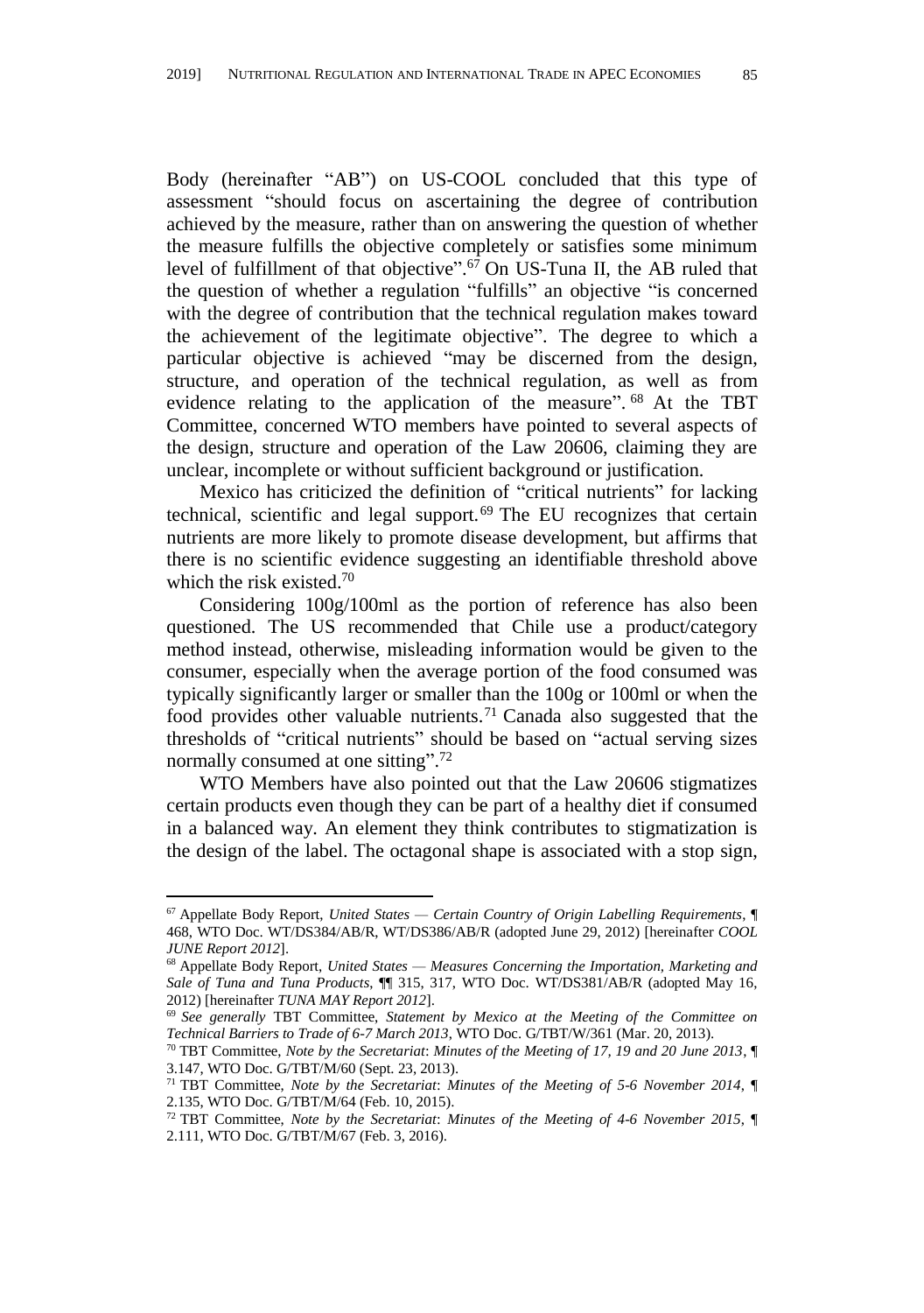which can imply that intake of that product should be completely avoided. In different meetings, Australia, the EU, and the U.S. have urged Chile to reconsider the size, color and position of the labels.

Chile has addressed these concerns in the TBT Committee meetings, during a public consultation on the Law in 2014,<sup>73</sup> at the WTO review of Chile's trade policy in  $2015^{74}$  and at a thematic session on food labeling at the WTO in November 2016.<sup>75</sup>

Firstly, the country's representatives have called overweight and obesity an intractable health problem and an epidemic, emphasizing the high incidence of NCDs that their proliferation entails, as well as their alarming prevalence in children. Therefore, Chile believes that its population needs to be able to make informed decisions about food consumption. Secondly, Chile has argued that there is abundant evidence that the excessive intake of "critical nutrients" is related to the prevalence of overweight and obesity, and consequently, with NCDs. It has documented that the sale of ultra-processed food products high in "critical nutrients" has significantly increased in the country from 1999 to 2013, according to the results of a project commissioned by the Pan American Health Organization ("PAHO"). <sup>76</sup> Likewise, Chile has cited international research which agrees that the information available on food products has an impact on consumers' decisions. To be more effective, that information should be communicated in a simple manner, preferably by graphics or evaluative expressions in order to avoid quantitative data.<sup>77</sup>

*2. The Level of Trade-Restrictiveness* — The other contentious issue to test Law 20606's fulfillment of article 2.2 is whether or not it is more trade restrictive than necessary. For this purpose, we should examine the issues of applicable standard of review, burden of proof, and the possibility for WTO Members to take experimental actions.

Regarding the standard of review, it is important to observe the level of intrusiveness that WTO panels and the AB have had in the examination of

<sup>74</sup> WTO Secretariat, *supra* not[e 59.](#page-10-0)

<sup>73</sup> *Consolidado de Respuestas a Observaciones Recibidas Durante Consulta Pública Nacional e Internacional Sobre Propuesta de Modificación del Decreto Supremo Nº 977/96, Reglamento Sanitario de los Alimentos, del Ministerio de Salud de Chile, para la Ejecución de la Ley Nº 20.606, Sobre Composición Nutricional de los Alimentos y Su Publicidad*, [*Responses to Observations Received During National and International Public Consultation on the Proposal to Amend Supreme Decree No. 977/96, Sanitary Regulation of Foods, of the Ministry of Health of Chile, for the Execution of Law No. 20,606, on Nutritional Composition of Foods And Their Advertising*], MINSAL 6-10 (2014), http://www.minsal.cl/wp-content/uploads/2015/08/ CONSOLIDADO-DE-RESPUESTAS-A-OBSERVACIONES-RECIBIDAS-DURANTE-CONS ULTA-P%C3%9ABLIC A.pdf.

<sup>75</sup> WTO, *Regulatory Cooperation Between Members: Food Labelling*, https://www.wto.org/englis h/tratop\_e/tbt\_e/tbtnov16\_e.htm (last visited Nov. 10, 2018).

<sup>76</sup> PAHO & WHO, ULTRA-PROCESSED FOOD AND DRINK PRODUCTS IN LATIN AMERICA: TRENDS, IMPACT ON OBESITY, POLICY IMPLICATIONS 45 (2015).

<sup>77</sup> *See generally* MINSAL, *supra* not[e 45.](#page-8-0)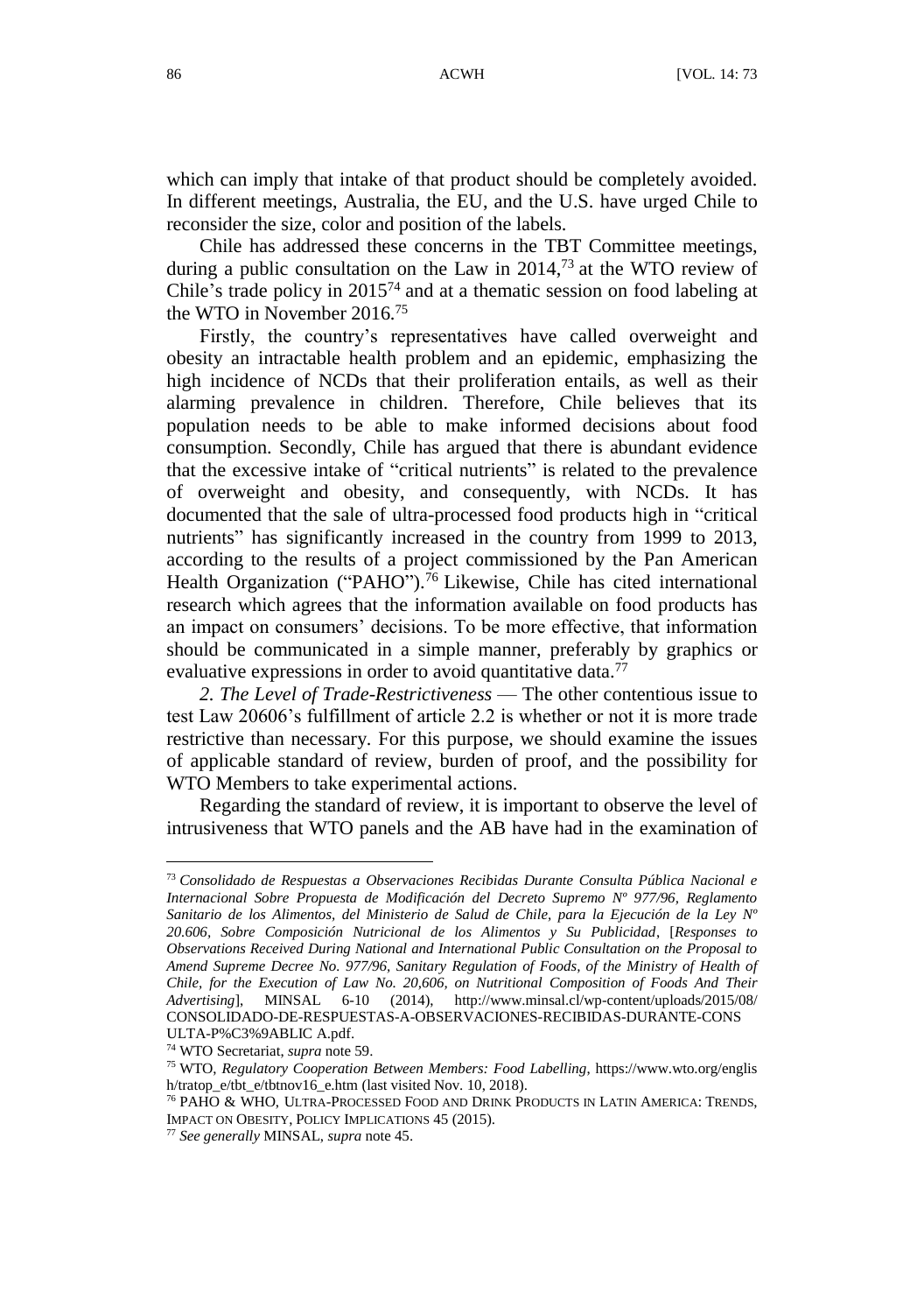factual determinations made at the national level. How much deference should a panel or the AB give to fact-finding and legal interpretation provided by national authorities?<sup>78</sup> In particular, the scientific studies from which FOP measures are based is relevant in determining the willingness (or unwillingness) of the panels and the AB to substitute the assessment of national bodies exercising authority with its own assessments.<sup>79</sup>

<span id="page-14-0"></span>On Article 11 of the WTO Understanding on Rules and Procedures Governing the Settlement of Disputes ("DSU"), WTO panels are required to make "an objective assessment of the matter before it, including an objective assessment of the facts of the case and the applicability of and conformity with the relevant covered agreements . . . ". <sup>80</sup> However, there is no clear guidance in the text on what "an objective assessment" should be and whether, and to what extent, they should defer to national government decisions. In practice, such standards can lead to two extremes: it can either be completely deferential with the national decision, with the panels or the AB being only entitled to check the procedural compliance of the body that adopted the measure, or extremely intrusive, with the adjudicators testing the substantive merits of an examined decision and substituting prior determinations with its own ("*de novo* review").<sup>81</sup>

From the analysis of WTO case law it is increasingly clear that the standard of review is now a *de facto* balancing exercise, which is decided on a case-by-case basis. Through this exercise, the adjudicators look at a number of factors, including the structure, design and architecture of the measure in dispute, the value protected by it, the amount of scientific uncertainty on the effects of the challenged measure, its trade impact, and the proportionality between the potential risk and rewards of the disputed measures. The WTO panels and the AB then weigh everything together and decide whether, and to what extent, they should differ with the WTO member's analysis.<sup>82</sup>

In Australia — Tobacco Plain Packaging, the Panel was mindful that its role was "not to make scientific determinations or otherwise seek to

<sup>78</sup> Michael M. Du, *Standard of Review in TBT Cases*, *in* RESEARCH HANDBOOK ON THE WTO AND TECHNICAL BARRIERS TO TRADE 164, 164 (Tracey Epps & Michael J. Trebilcock eds., 2014).

<sup>79</sup> Michael Ioannidis, *Beyond the Standard of Review: Deference Criteria in WTO Law and the Case for a Procedural Approach*, *in* DEFERENCE IN INTERNATIONAL COURTS AND TRIBUNALS: STANDARD OF REVIEW AND MARGIN OF APPRECIATION 91, 94 (Lukasz Gruszczynski & Wouter Werner eds., 2014).

<sup>80</sup> DSU, Dispute Settlement Rules: Understanding on Rules and Procedures Governing the Settlement of Disputes art. 11, Apr. 15, 1994, Marrakesh Agreement Establishing the World Trade Organization, Annex 2, 1869 U.N.T.S. 401, 33 I.L.M. 1226.

<sup>81</sup> Valentina Vadi & Lukasz Gruszczynski, *Standard of Review and Scientific Evidence in WTO Law and International Investment Arbitration: Converging Parallels?*, *in* DEFERENCE IN INTERNATIONAL COURTS AND TRIBUNALS: STANDARD OF REVIEW AND MARGIN OF APPRECIATION, *supra* not[e 79,](#page-14-0) 152, 155.

<sup>82</sup> Michael M. Du, *supra* note 78, 202-203.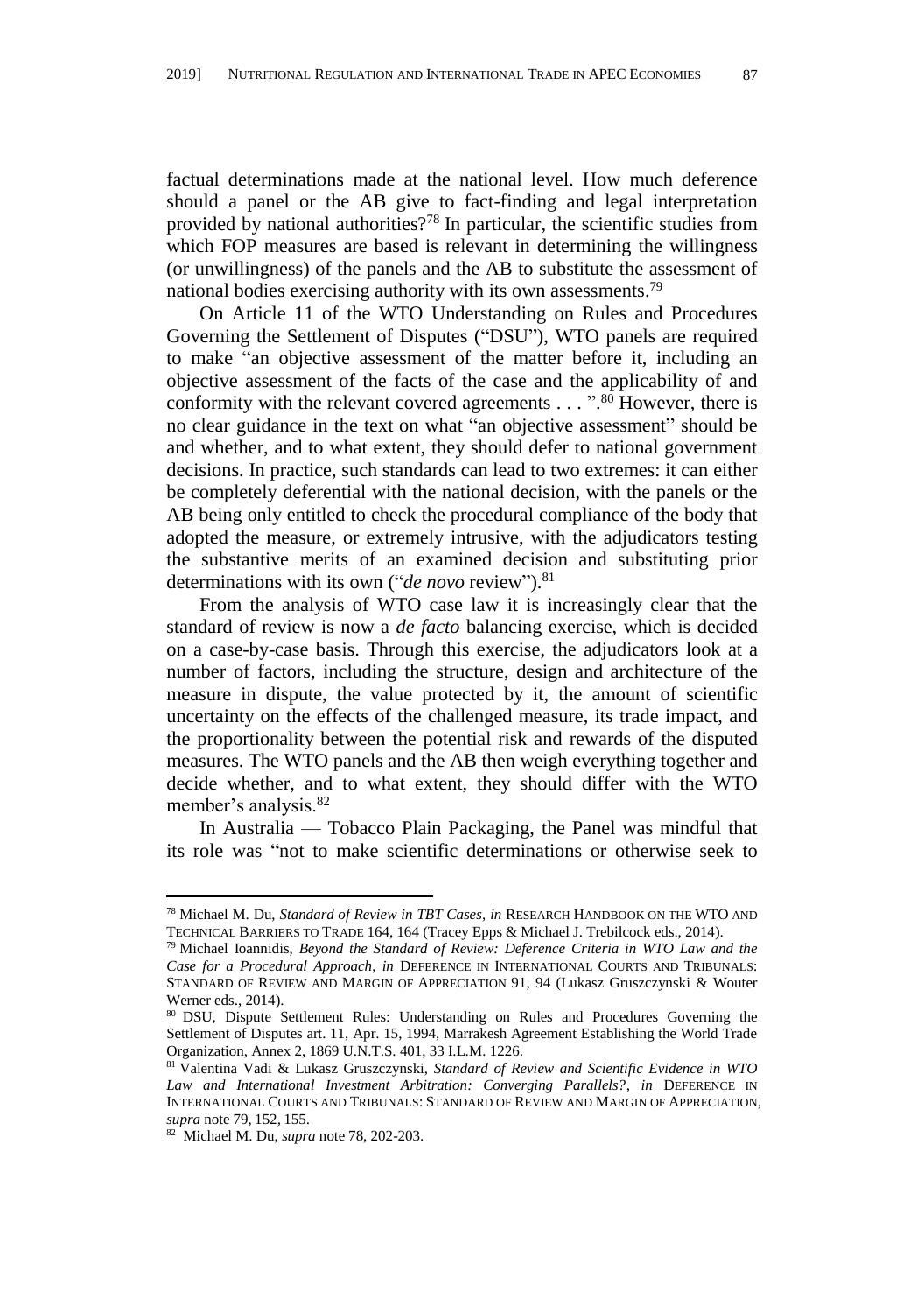resolve scientific debates", but make an objective assessment, based on the arguments and evidence. Furthermore, the Panel did not consider being in a position "to draw definitive conclusions on the methodological merits of each individual study referred to in relation to the impact of plain packaging on various relevant measured outcomes". Rather, it considered the extent to which the body of evidence provided a "reasonable basis in support of the proposition that it is being invoked"; in this case, that plain packaging of tobacco products will lead to a reduction in the appeal of tobacco products for consumers.<sup>83</sup>

The panel finally held that the "assessment of whether a technical regulation is more trade-restrictive than necessary under Article 2.2 of the TBT Agreement involves the holistic weighing and balancing of various elements, including the degree of contribution made by the challenged measure to the legitimate objective, the trade-restrictiveness of the measure and the nature of the risks as well as the gravity of the consequences that would arise from non-fulfilment of the objective pursued by the member through the measure".<sup>84</sup>

It is important to note that in the eventual scenario that a case is brought before the WTO for the implementation of the Chilean FOP labeling, the burden of proof is on the side of the claimant. The AB in both US *—* Tuna II (Mexico) and US *—* COOL, as well as the Panel Report in Australia *—* Tobacco Plain Packaging (Indonesia), have stated that the complainant must present evidence and arguments that the challenged measure creates an unnecessary obstacle to international trade. The claimant must establish that the challenged measure is more trade restrictive than necessary to achieve the contribution it makes to the legitimate objective (in this case, the reduction of obesity), taking into account the risks non-fulfilment would create.<sup>85</sup>

The evidence so far shows that the consumers' reaction to the Chilean FOP labeling was immediate. In December 2016, a survey conducted on 1067 individuals at the Metropolitan Region of Santiago showed that 43.8% of the population compared the number of warning labels between products before buying, and that this process influenced the purchasing decisions of more than 90% of them.<sup>86</sup> According to another study by the

<sup>83</sup> Panel Report, *Australia – Certain Measures Concerning Trademarks, Geographical Indications and Other Plain Packaging Requirements Applicable to Tobacco Products and Packaging*, ¶¶ 7.514, 7.516, WTO Doc. WT/DS435/R; WT/DS441/R; WT/DS458/R; WT/DS467/R (adopted June 20, 2018) [hereinafter TOBACCO JUNE Report 2018].

<sup>84</sup> *Id.* ¶ 7.1724.

<sup>85</sup> Appellate Body Report, *United States – Measures Concerning the Importation, Marketing and Sale of Tuna and Tuna Products*, ¶¶ 301-331, WTO Doc. WT/DS381/AB/RW (adopted Nov. 20, 2015) [hereinafter *TUNA NOVEMBER Report 2015*]; *COOL JUNE Report 2012,* ¶ 379; *TOBACCO JUNE Report 2018,* ¶ 7.27.

<sup>86</sup> MIREYA VALDEBENITO ET AL., INFORME DE RESULTADOS: DESCRIPCIÓ N DE LAS PERCEPCIONES Y ACTITUDES DE LOS/AS CONSUMIDORES RESPECTO A LAS MEDIDAS ESTATALES EN EL MARCO DE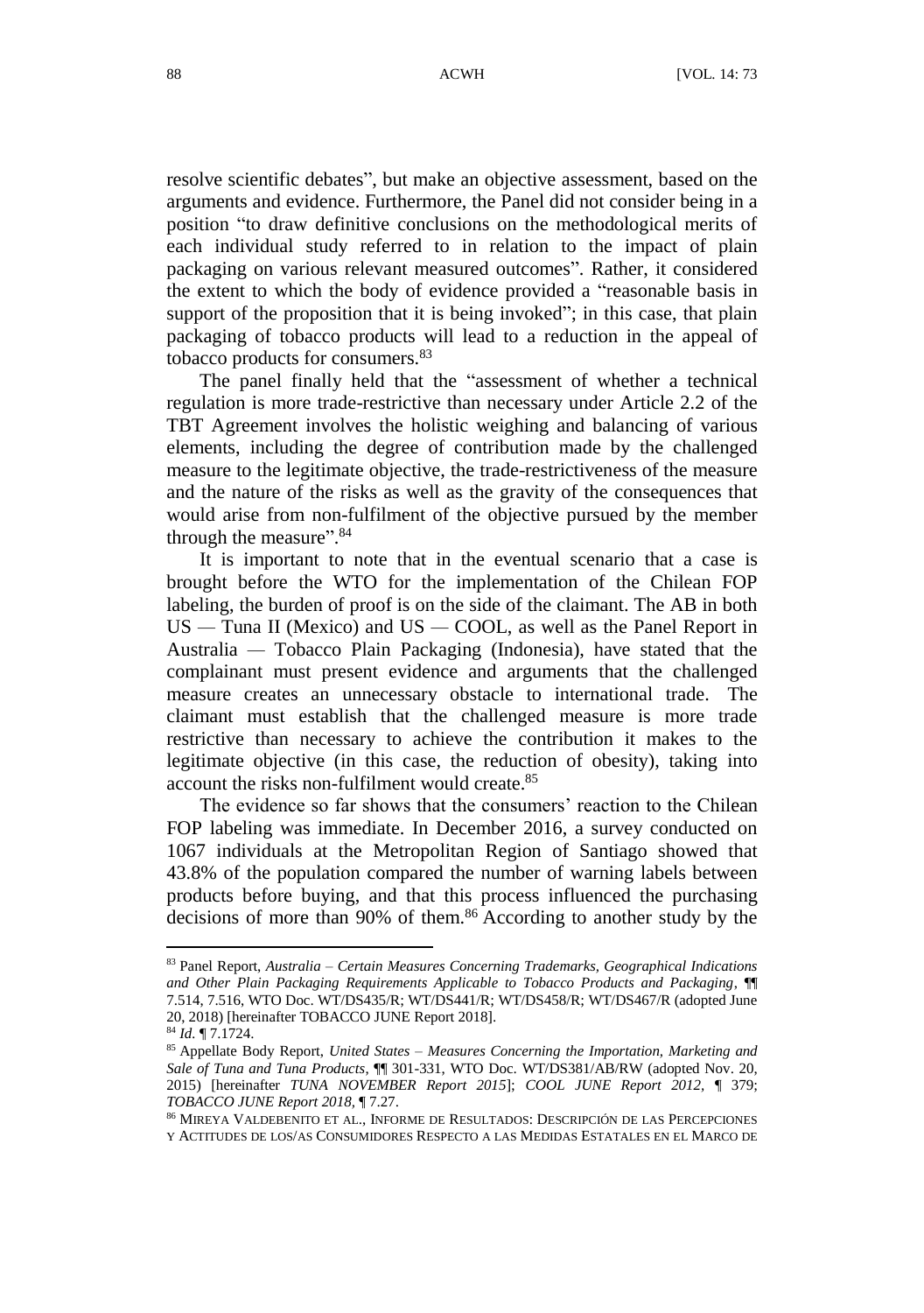Institute of Nutrition and Food Technology ("INTA") at the University of Chile, in a sample of 900 mothers of preschool children and 800 teenagers in Santiago, for 35% percent of the mothers and 11% of teenagers, the presence of warning labeling was the most important factor in their purchasing decisions. For 23% of the teenagers and 26% of the mothers, the absence of labeling indicated that a food item is healthy. The official evaluation report issued by the Ministry of Health in 2017 highlighted that the Law 20606 has also had a notable impact on the reformulation of food products.<sup>87</sup>

Therefore, *a priori*, it seems that Law 20606 has had an impact on consumers' perceptions and behavior. To evaluate if overweight and obesity in Chile are significantly reduced as a consequence, however, we need to observe over a longer period of time. Many of the arguments that Chile has provided to date, not only in the initial evaluation of the law, but in its justification during the regulatory process, have focused on consumers' purchase intentions with the assumption that that will contribute to the reduction of obesity. But the causal link between the labelling and its impact on obesity has not yet been proven.

In this regard, the Panel Report in Australia *—* Tobacco Plain Packaging has hinted that WTO members have room to undertake experimental actions to achieve a legitimate regulatory objective. Even so, the relevant evidence underlying a policy intervention should seek to reflect the conditions under which the intervention will take place as closely as possible. The absence of a study, prior to the implementation of a measure or using an "ideal" experimental design would constitute a flaw that fundamentally undermines its probative value and the evidentiary base underlying the adoption of a measure. Practical and ethical constraints could also affect the possibility of conducting experiments on people, particularly children, which may be considered to have the highest level of predictive value.<sup>88</sup>

*3. The Comparison with Other Alternatives* — Where a comparison of the questioned measure and possible alternative proposed by the complainant is undertaken, consideration must be given to whether the proposed alternative would be less trade-restrictive; whether it would make an equivalent contribution to the relevant legitimate objective, taking into account the risks that non-fulfilment would create; and whether it is reasonably available to the member country.<sup>89</sup>

1

LA IMPLEMENTACIÓ N DEL DECRETO 13/15 [REPORT OF RESULTS: DESCRIPTION OF THE PERCEPTIONS AND ATTITUDES OF THE CONSUMERS ON THE MEASURES IN THE FRAMEWORK OF THE IMPLEMENTATION OF DECREE 13/15] 15-16 (2017).

<sup>87</sup> MINSAL, *supra* not[e 45,](#page-8-0) at 15.

<sup>88</sup> *TOBACCO JUNE Report 2018,* ¶¶ 7.562, 7.613.

<sup>89</sup> *TOBACCO JUNE Report 2018,* ¶ 7.1724.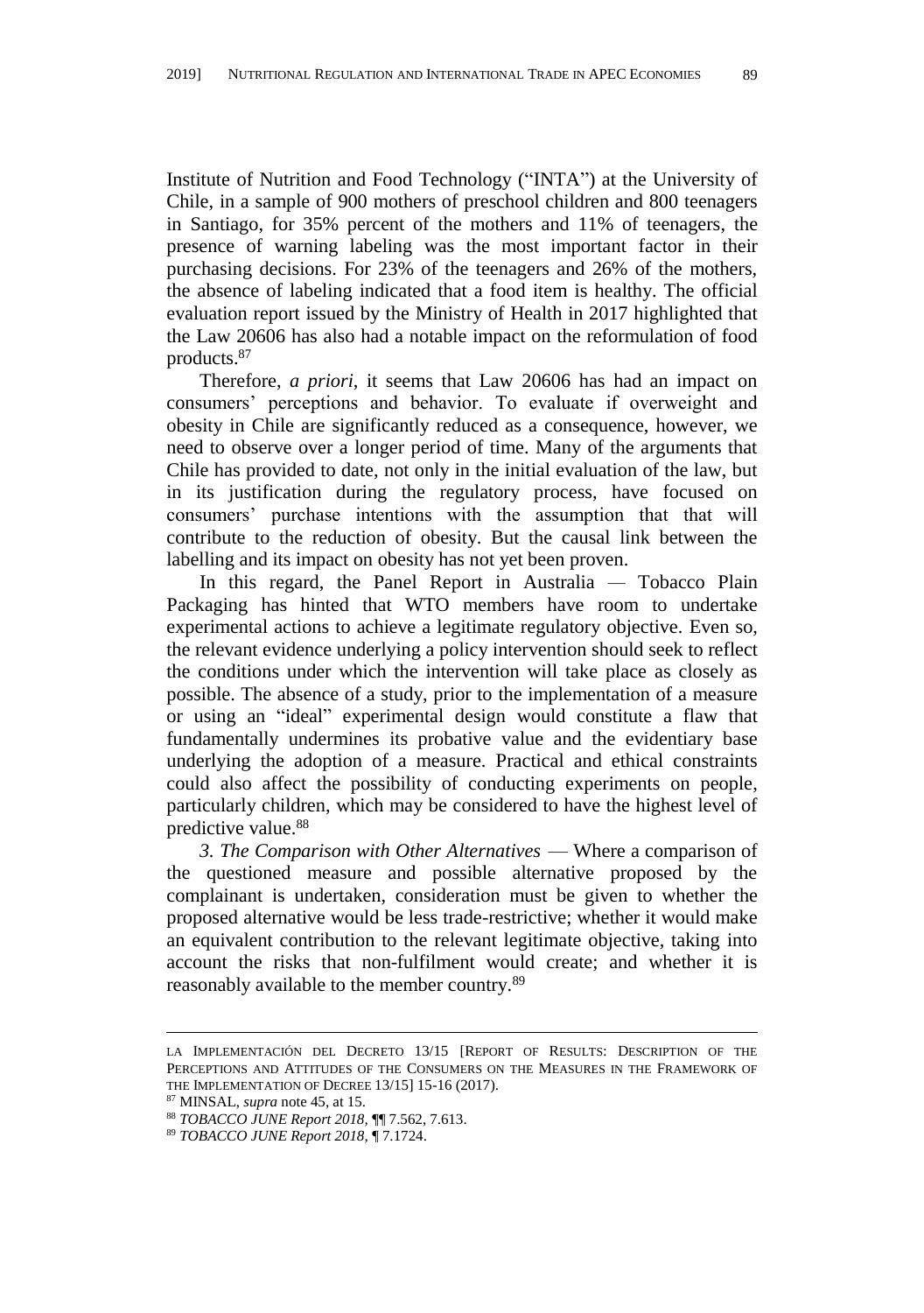Now the burden of proof partially shifts. As explained in US *—* Tuna II (Mexico), "It is then for the respondent to rebut the complainant's *prima facie* case, by presenting evidence and arguments showing that the challenged measure is not more trade restrictive than necessary to achieve the contribution it makes toward the objective pursued and by demonstrating, for example, that the alternative measure identified by the complainant is not, in fact, "reasonably available", is not less trade restrictive, or does not make an equivalent contribution to the achievement of the relevant legitimate objective". <sup>90</sup> In US *—* COOL, art. 21.5, the AB added that the claimant should provide a sufficient indication that their implementation would not render the proposed alternatives merely theoretical in nature, or that entail undue burden because they involve prohibitively high costs or substantial technical difficulties.<sup>91</sup>

Several WTO Members have proposed alternative labeling strategies for Chile. One of the most mentioned is the use of voluntary standards. The US referred to the Codex Alimentarius work on health and diet claims as "low", "free" or "no added", for which thresholds have already been established. Another suggestion was to present nutritional content as the percentage of daily recommended intake, in combination with a comprehensive strategy for consumer education.<sup>92</sup> The use of educational campaigns on healthy habits and strategies that improve nutritional information instead of the proposed mandatory labeling was also suggested by Mexico.<sup>93</sup>

<span id="page-17-1"></span>In response to these alternative strategies, Chile expressed that it considered some of them as appropriate to complement the measures entailed in Law 20606, but not as a substitute.<sup>94</sup> Chilean delegates made clear that Law 20606 is part of an integrated strategy, which includes further initiatives in education and the promotion of healthy habits such as exercise.<sup>95</sup> Chile addressed concerns about the design of the warning label in particular; pointing out that it is based on the results of a study conducted by the University of Chile in 2012 at the request of the Ministry of Health. The study concludes that the chosen label has a higher impact on purchase decisions compared with the alternatives. <sup>96</sup> Chile also noted that comments received from national and international sources, especially the

<span id="page-17-0"></span><sup>90</sup> *TUNA NOVEMBER Report 2015*, ¶ 323.

<sup>91</sup> *COOL JUNE Report 2012*, ¶¶ 5.324, 5.340.

<sup>92</sup> TBT Committee, *supra* not[e 71,](#page-12-0) ¶ 2.136.

<sup>93</sup> TBT Committee, *Note by the Secretariat*: *Minutes of the Meeting of 18-19 June 2014*, ¶ 3.125, WTO Doc. G/TBT/M/63 (Sept. 19, 2014).

<sup>94</sup> MINSAL, *supra* note73, at 34.

<sup>95</sup> TBT Committee, *supra* not[e 72,](#page-12-1) at ¶ 2.116.

<sup>&</sup>lt;sup>96</sup> INSTITUTE OF NUTRITION AND FOOD TECHNOLOGY [INTA] & MINISTERIO DE SALUD [MINSAL], ESTUDIO SOBRE EVALUACIÓ N DE MENSAJES DE ADVERTENCIA DE NUTRIENTES CRÍTICOS EN EL ROTULADO DE LOS ALIMENTOS [STUDY ON EVALUATION OF WARNING MESSAGES OF CRITICAL NUTRIENTS IN FOOD LABELING] 86 (2012) [hereinafter INTA & MINSAL].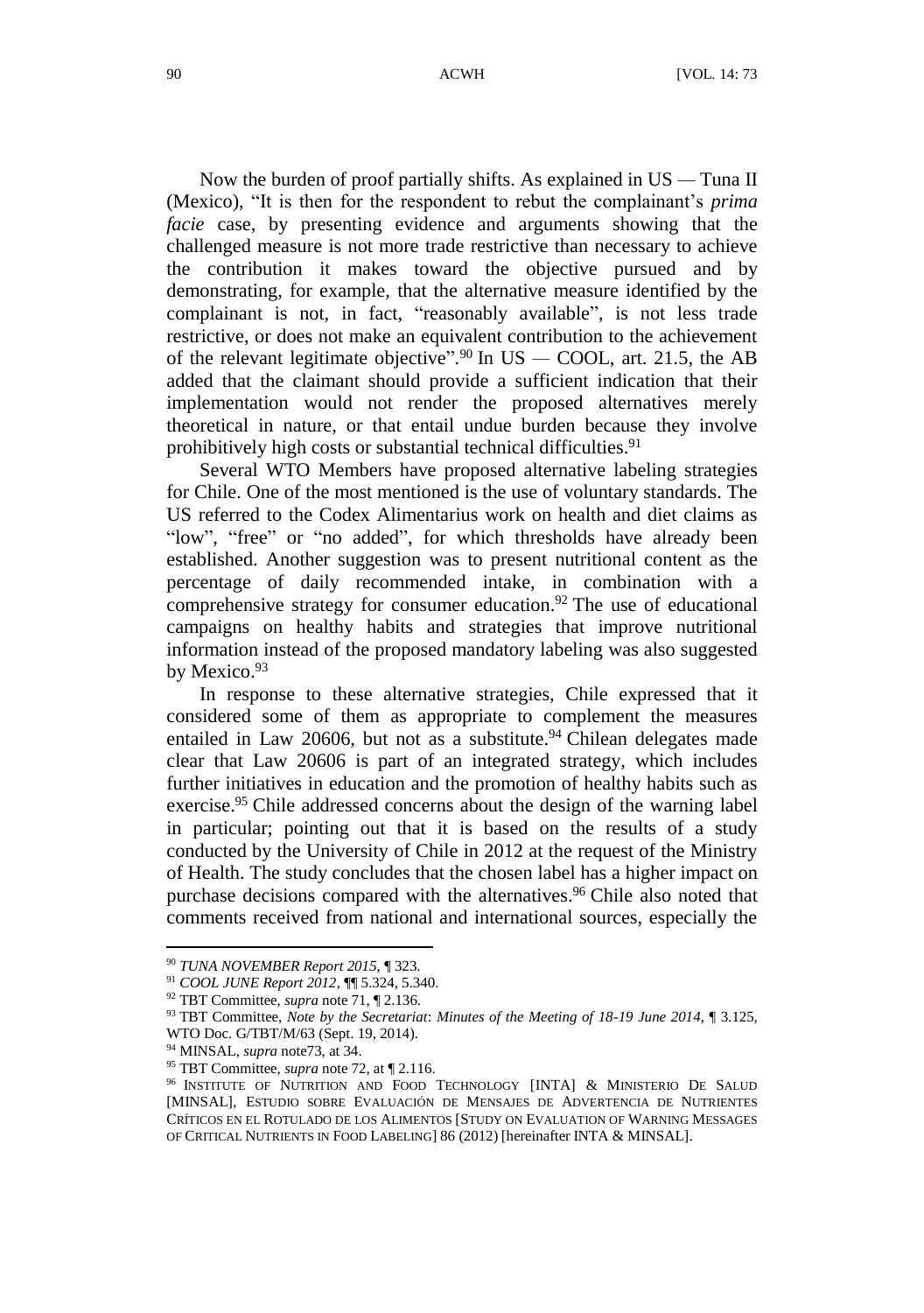national food industry and the concerned WTO Members, were influential for the modifications made to the original labeling proposal.<sup>97</sup>

It seems clear that Chile aimed to have the highest impact in consumers' behavior, and in any case, minimize the law's restrictiveness to trade. Therefore, the evidence used to compare different labeling strategies was oriented toward observing the reactions of consumers. To date, Chile has not published any official report analyzing Law 20606's impact on international trade particularly or comparatively. In a theoretical case against Law 20606, that kind of analysis could be crucial. At the moment, however, there is no precedent or evidence available to affirm or refute that Law 20606 is a less trade restrictive measure than other alternatives.

In conclusion, in the analysis of the necessity of Law 20606 we have to consider three aspects: the justifiability of the measure, the level of traderestrictiveness, and the comparison with other alternatives. Regarding the first, there is no doubt that reducing obesity and NCDs is a legitimate objective. In terms of the degree to which the new Chilean law fulfills that objective, Chile submits that the proposed labeling is the strategy with the highest impact on consumer purchase decisions. It may be considered that there is still a lack of evidence on its effectiveness to achieve the legitimate objective. Chile gives more relevance to the means, namely changing consumer behavior, than to the ultimate legitimate objective of preventing obesity, thereby merely assuming a causal relation. Similarly, with regards to trade restrictiveness, the evidence presented so far does not allow for a comparison between Law 20606 and other similar alternatives.

#### *B. Harmonization with International Standards*

Under TBT Agreement Article 2.4, WTO Members must use relevant international standards, or parts of them, as a basis for their technical regulations, except when such international standards or relevant parts would be ineffective or inappropriate for the fulfillment of the legitimate objectives pursued. Furthermore, according to the second sentence of the TBT Agreement Article 2.5, whenever a technical regulation is prepared, adopted or applied for a legitimate objective mentioned in Article 2.2, *inter alia*, national security, the prevention of deceptive practices, protection of human health or safety, animal or plant life or health or the environment, and is in accordance with relevant international standards, it shall be rebuttably presumed not to create an unnecessary obstacle to international trade. This is known as the "harmonization" principle.

A technical regulation is in accordance with relevant international standards if two cumulative elements are met: first, these "relevant

<sup>97</sup> Decree N° 13, *supra* not[e 32,](#page-6-0) art. 6.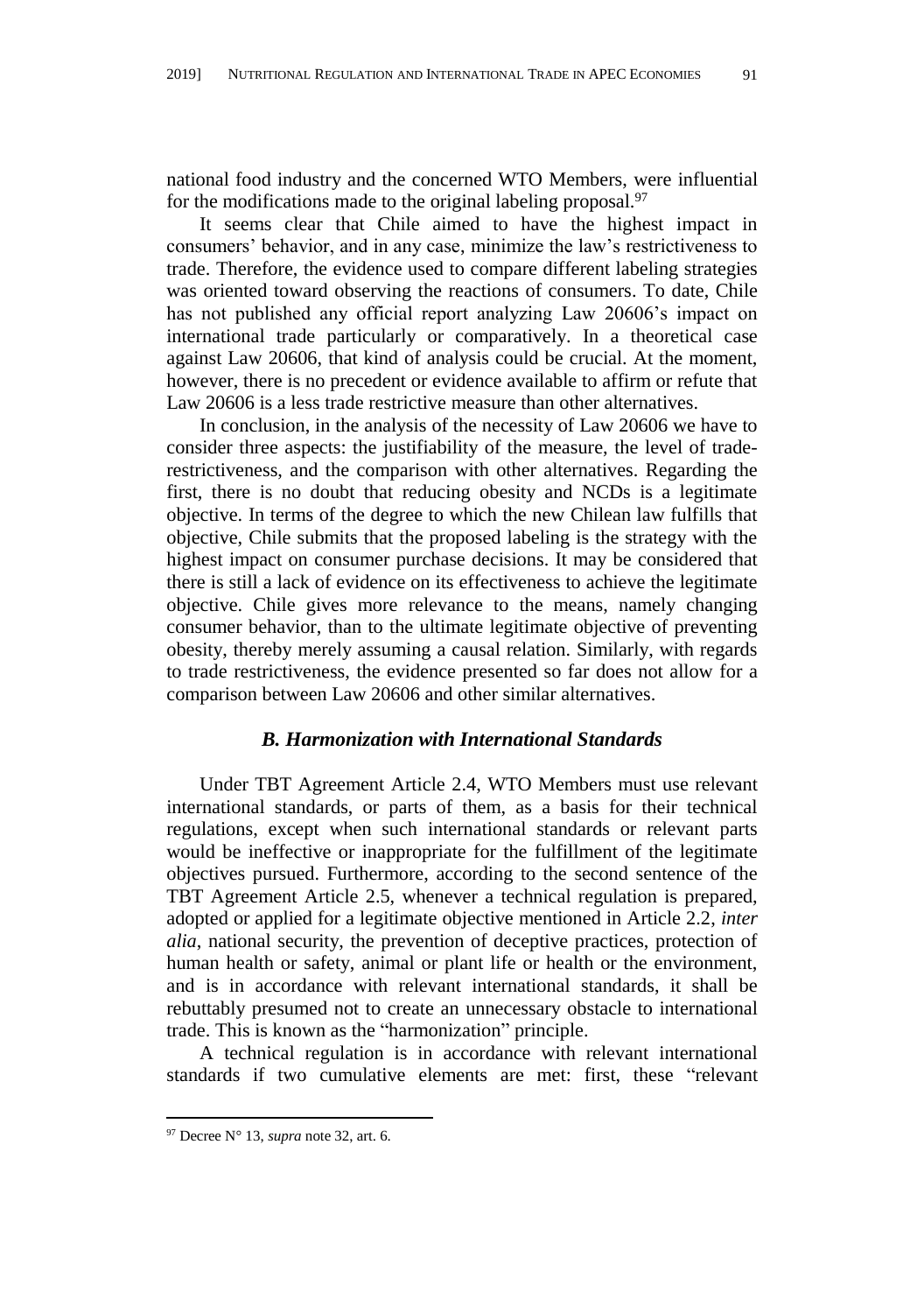international standards" exist, and second, the measures are "in accordance with" these international standards. The TBT Agreement does not specify the relevant international standardizing bodies. This lack of definition led the TBT Committee to state the principles that must be met to be considered as such.<sup>98</sup> The WTO case law has also addressed this issue, holding that while the term "international standard" is not defined in the TBT Agreement, Annex 1 to the agreement contains definitions of relevant related terms such as "standard" and "international body or system", which can be used to define international standards as a document approved by a recognized body that provides "rules", "guidelines" or "characteristics" for products or related processes and production methods for common and repeated use, and that "compliance" with these rules, guidelines or characteristics is "not mandatory". <sup>99</sup> The Codex Alimentarius has already been recognized as an "international standardizing body" in the case of European Communities — Trade Description of Sardines (hereinafter "EC — Sardines"), and for food safety at the WTO Agreement on the Application of Sanitary and Phytosanitary Measures.<sup>100</sup> It is therefore undoubtedly a relevant international institution in this case.

<span id="page-19-0"></span>The non-compliance of Law 20606 with the harmonization principle of the TBT Agreement has been another key concern debated at the TBT Committee. WTO Members have pointed out that Chile has not used existing and applicable guidelines of the Codex Alimentarius as a basis for its food labeling law; specifically the Codex Guidelines for Use of Nutrition and Health Claims<sup>101</sup> and the Codex Guidelines on Nutrition Labeling.<sup>102</sup> The U.S. referred to the Section 4 of the Codex Guidelines on Nutrition Labeling which establishes that supplementary nutritional information on food labels, which is how they interpret Law 20606 as being, should be optional. Brazil stated that Law 20606 seemed to be incompatible with the list of prohibited claims under Section 3 of the Codex General Guidelines on Claims, which forbids labels that "could give rise to doubt about the safety of similar food or which could arouse or exploit fear in the consumer".<sup>103-104</sup> This position is supported by other members such as Mexico and Guatemala. Mexico added that the term "critical nutrient", besides not being mentioned in Codex guidelines, causes

<span id="page-19-1"></span><sup>98</sup> TBT Committee, *Second Triennial Review of the Operation and Implementation of the Agreement on Technical Barriers to Trade*, annex 2, WTO Doc. G/TBT/9 (Nov. 13, 2000). <sup>99</sup> *TOBACCO JUNE Report 2018*, ¶ 7.281.

<sup>100</sup> PETER VAN DEN BOSSCHE & WERNER ZDOUC, *supra* not[e 65,](#page-11-0) at 913.

<sup>101</sup> FAO, *Guidelines for Use of Nutrition and Health Claims*, U.N. Doc. Cac/Gl 23-1997 (1997) [hereinafter CAC/GL 23-1997].

<sup>102</sup> FAO, *Guidelines on Nutrition Labelling*, U.N. Doc. Cac/Gl2-1985 (1985).

<sup>103</sup> TBT Committee, *Note by the Secretariat*: *Minutes of the Meeting of 30-31 October 2013*, ¶

<sup>2.125,</sup> WTO Doc. G/TBT/M/61(Feb. 5, 2014).

<sup>104</sup> FAO, *General Guidelines on Claims*, ¶ 3.5, U.N. Doc. Cac/Gl 1 1979 (1979).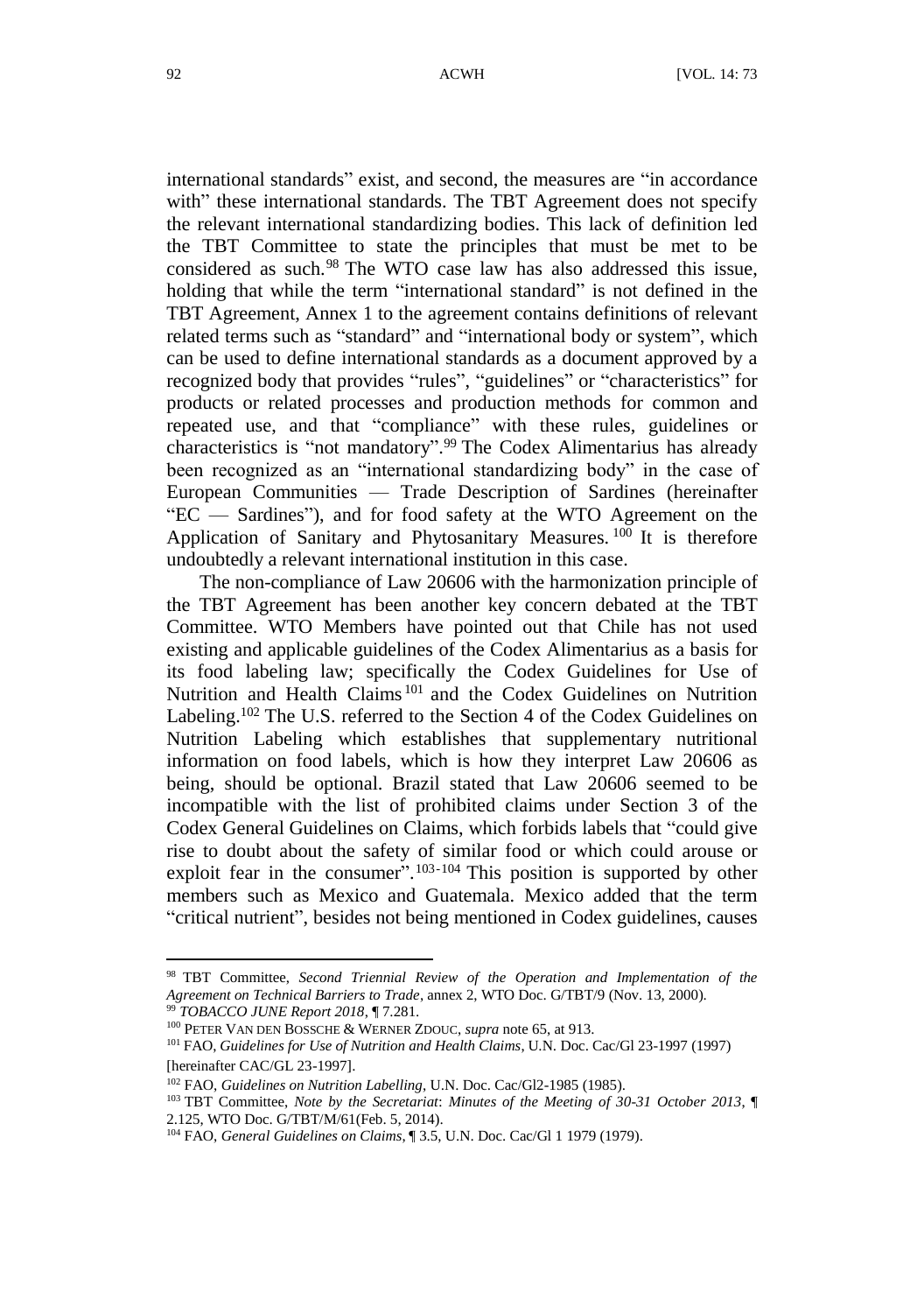unnecessary alarm for the consumer.<sup>105</sup> Mexico also asked Chile to replace the solid and liquid classifications for food products from Decree  $N^{\circ}$  13 with the specific categories that "take into account international parameters". <sup>106</sup> Guatemala expressed concern that the increasing heterogeneity of labeling regulations among Latin American countries would reduce intra-regional trade. A similar concern was put forward by Switzerland, referring to the use of divergent negative messages and pictograms, and the multiplication of uncoordinated parameters worldwide for nutritional labeling.<sup>107</sup>

In the 2014 public consultation report, Chile explained that the use of 100g and 100ml as reference portions follows the Codex Alimentarius Guidelines for Use of Nutritional and Health Claims to declare the content of energy, fats, cholesterol, sugar and sodium.<sup>108</sup> The process to establish the specific thresholds for each "critical nutrient" was also detailed. For solids, a database on nutritional composition of foods with no "critical nutrients" added was compiled. That database was organized using the nutritional content of each food. The thresholds were established on the 90th percentile for each nutrient. In the case of liquid foods, the nutritional composition of cow milk in its natural state was taken as reference.

The 2014 report indicates that, for some nutrients in solid foods, the proposed values were compared to those of international health organizations, regulations and voluntary strategies in Chile and other countries. It is not stated to what extent the results of said comparison were considered, or which international organizations or sources specific to them were consulted. As a basis for the distinction between liquid and solid foods, the WHO is referenced, although the document cited addresses only the intake of sugar and not the other critical nutrients.<sup>109</sup> Regarding the design of the labels, the response to the concerns raised is based on the results of the aforementioned study carried out in 2012 by the University of Chile.<sup>110</sup> That report, however, does not address whether the label generates doubts about the safety of a product or fear in the consumer.

The Codex Guidelines for Use of Nutritional and Health Claims employs the 100g/100ml reference portion. The focus of Law 20606 is different, however. While the Codex guidelines are referring to the maximum nutrient content for claims of "low", "very low" and "free", thereby highlighting the positive qualities of the food item, Law 20606 is

<sup>105</sup> TBT Committee, *supra* not[e 69,](#page-12-2) ¶ 2.7.

<sup>106</sup> TBT Committee, *Note by the Secretariat*: *Minutes of the Meeting of 10-11 November 2016*, ¶ 2.104, WTO Doc. G/TBT/M/70 (Feb. 17, 2017).

<sup>107</sup> TBT Committee, *supra* not[e 71,](#page-12-0) ¶ 2.138.

<sup>108</sup> CAC/GL 23-1997, *supra* not[e 101.](#page-19-0)

<sup>109</sup> *See generally* WHO, GUIDELINE: SUGARS INTAKE FOR ADULTS AND CHILDREN, (2015).

<sup>110</sup> *See generally* INTA & MINSAL, *supra* not[e 96.](#page-17-0)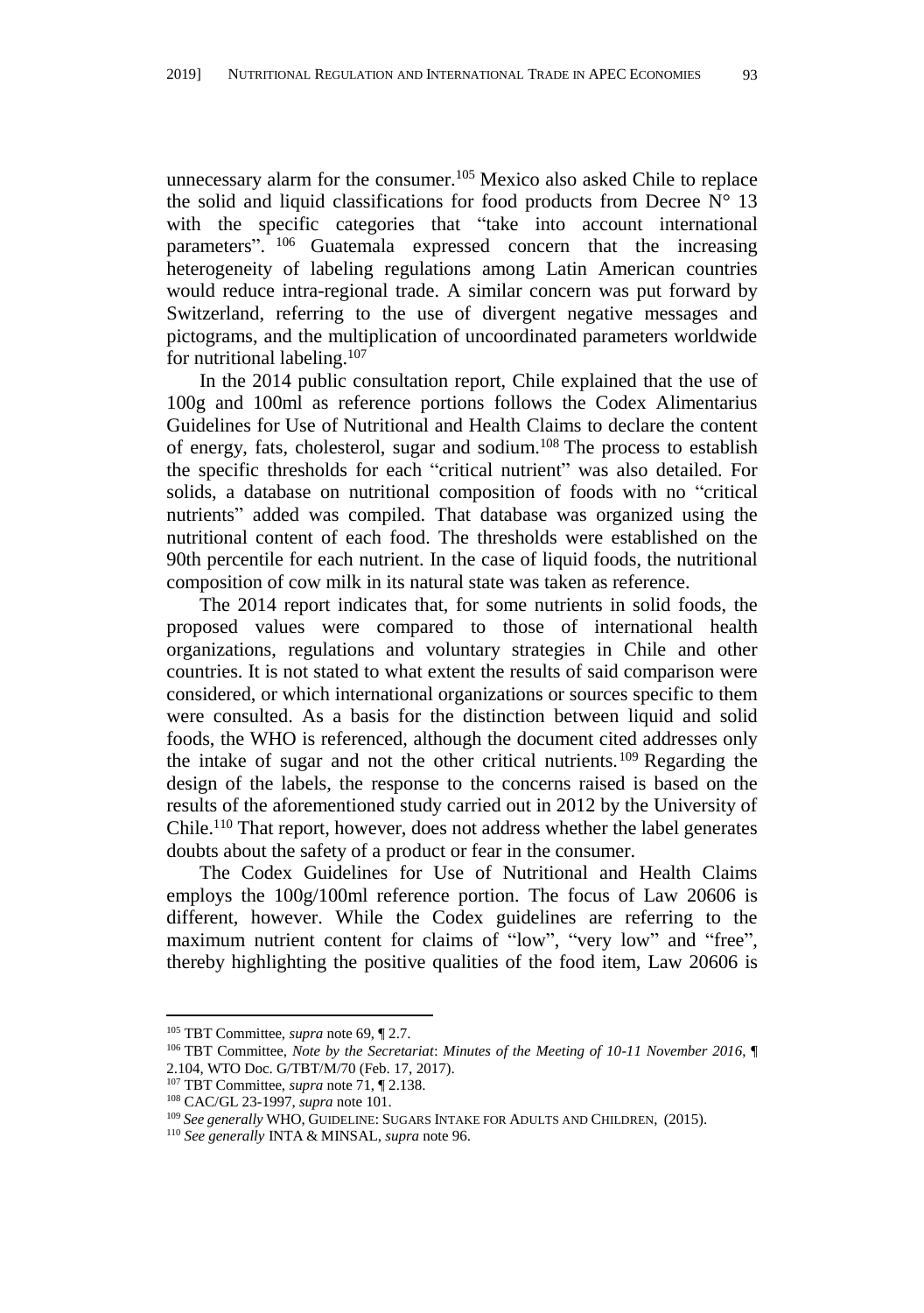classifying foods that are "high in" critical nutrients.<sup>111</sup> On EC - Sardines, the panel report says that a relevant international standard "must bear upon, relate to or be pertinent" to the technical regulation.<sup>112</sup> Therefore, the pertinence of the Codex standard to the Law 20606 may be questionable, given the significant differences in their intended uses. Additionally, regarding the "critical nutrient" thresholds, the 2014 report reveals that no international standard was used as a basis to specify the amounts. In this regard, the panel report from EC — Sardines concluded that the "principal constituents or fundamental principles of an international standard" and a technical regulation should be coincident to say it was used as a basis.<sup>113</sup> For the final design of the label, Chile presented more evidence since the impact of different FOP alternatives was compared in an *ad hoc* consumer study. In order for concerned countries to sustain the argument of noncompliance with Codex, it would be necessary to conduct more research on factors underlying consumers' perception of Chilean labeling, and to verify that there is doubt or fear about the safety of the food. Research on the effects of FOP labeling to date concurs on the impact on consumer perception of food nutritional quality, and therefore healthiness, but not on perceived safety.<sup>114</sup>

However, in the case of Law 20606 it is possible to question whether a "relevant international standard" even exists. When Law 20606 was developed, the Codex did not have established nutrient reference values for FOP labeling purposes. That is to say, there was no existing reference standard. In this regard, the Codex Secretary himself stated that "the absence of Codex guidance on a topic does not automatically mean that a measure is not in line with Codex". <sup>115</sup> Also, the Codex Committee on Food Labeling has recognized the need to address the increasing use of simplified FOP nutrition information. This is because the current provisions are not sufficiently adapted to allow for the use of FOP labeling

<sup>113</sup> *Id.* ¶ 7.110.

1

<sup>111</sup> CAC/GL 23-1997, *supra* not[e 101,](#page-19-0) at 3.

<sup>112</sup> Panel Report, *European Communities — Trade Description of Sardines*, ¶ 7.68, WTO Doc. WT/DS231/R (adopted May 29, 2002) [hereinafter *SARDINES MAY Report 2002*].

<sup>114</sup>Catherine Hersey et al., *Effects of Front-of-package and Shelf Nutrition Labeling Systems on Consumers*, 71(1) NUTR REV. 1, 14 (2013); Michele Cecchini & L Warin, *Impact of Food Labelling Systems on Food Choices and Eating Behaviours: A Systematic Review and Metaanalysis of Randomized Studies*, 17(3) OBES REV. 201, 210 (2016); Pauline Ducrot et al., *Impact of Different Front-of-Pack Nutrition Labels on Consumer Purchasing Intentions*, 50(5) AM. J. PREV. MED. 627, 636, (2015); Manuel Cabrera et al., *Nutrition Warnings as Front-of-pack Labels: Influence of Design Features on Healthfulness Perception and Attentional Capture*, 20(18) PUBLIC HEALTH NUTR 3360, 3371 (2017).

<sup>115</sup> *Technical Barriers to Trade*, CODEX ALIMENTARIUS: INTERNATIONAL FOOD STANDARDS, http://www.fao.org/fao-who-codexalimentarius/roster/detail/en/c/387539/ (last visited Nov. 12, 2018).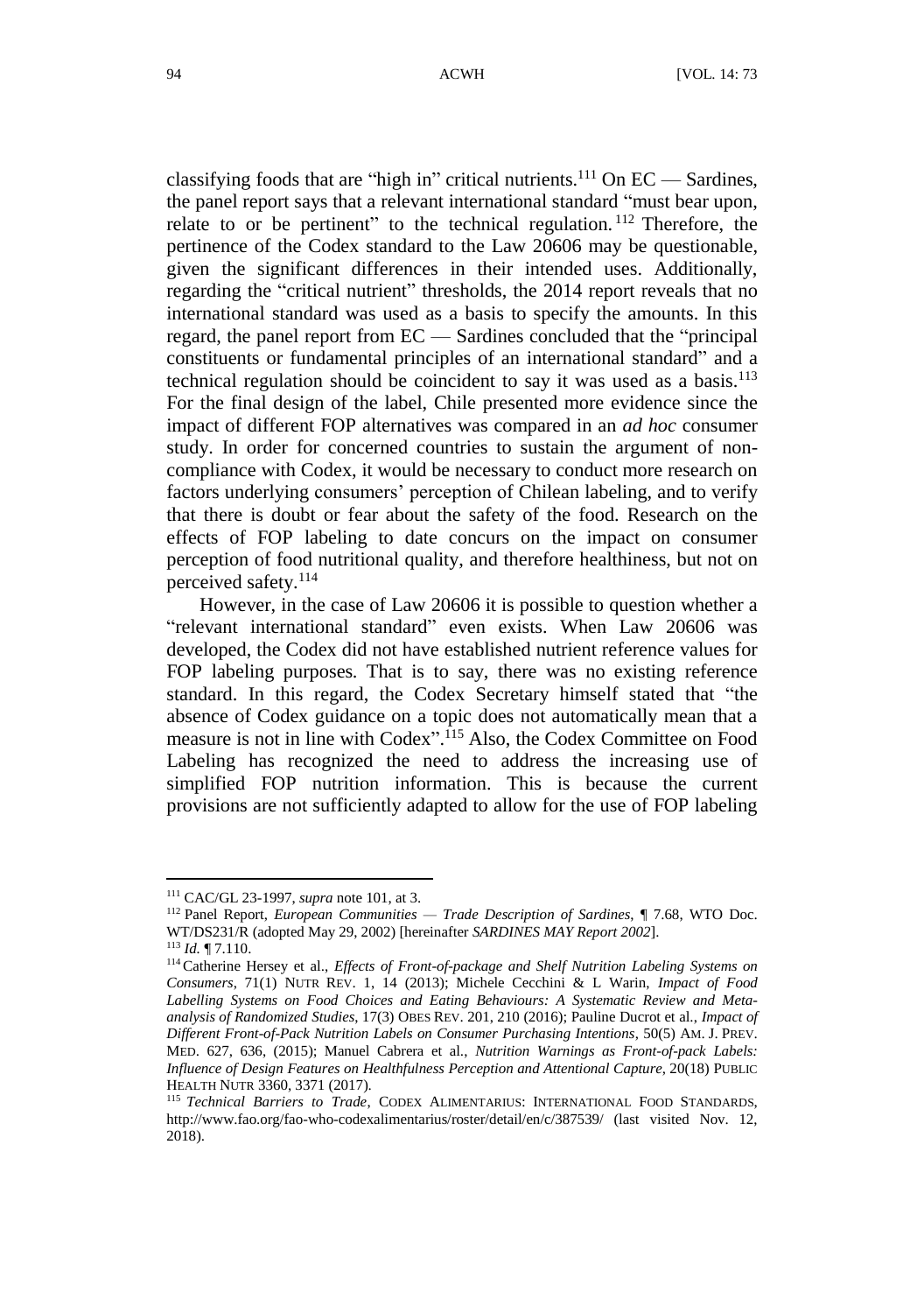in a way that potential trade barriers are minimized.<sup>116</sup> This is a matter in progress, for which there are likely to be relevant changes soon.

### *C. Non-Discrimination*

The TBT Agreement recognizes most-favored nation and national treatment obligations under the principle of "non-discrimination". WTO members should ensure that the enforcement of technical regulations on products imported from the territory of any member shall be accorded treatment "no less favorable" than that accorded to like products of national origin and to like products originating in any other country. <sup>117</sup>

The compliance of Law 20606 with the principle of non-discrimination has also been questioned by concerned members. The EU affirmed that it would have a discriminatory effect on foreign manufacturers that need to adapt their packaging exclusively for the Chilean market.<sup>118</sup> The US expressed the same view, adding that Law 20606 would entail higher costs for foreign companies, thereby favoring Chilean producers.<sup>119</sup> Meanwhile, Australia reiterated at various meetings that in Law 20606 there are some "inconsistencies" between requirements for national and imported products, although they did not specify what these were.<sup>120</sup>

Other countries have also argued that food markets and selling formats exempted from the law are less accessible for importers and monopolized by Chilean producers. Switzerland stated that Law 20606 discriminates by selling method.<sup>121</sup> Brazil noted that there is an inconsistency in Law 20606 between its goal and its content because it does not regulate meals sold in fast-food restaurants, which are normally rich in fat, sugar and salt.<sup>122</sup>

Law 20606 and its companion regulation leave important food distribution channels unregulated, mainly, the sale of bulk food and of prepared food served in restaurants, street food stalls, hotels or collective catering. Bakery products are a bulk food high in carbohydrates, salt and added sugars. In Chile that market is especially relevant as the country consumes 90 kilograms of bread per annum, which is the second most in the world and equates to an average expenditure of 2% of household budgets. <sup>123</sup> Bread consumption by itself contributes to 75% of the

<sup>116</sup> *See generally* Codex Alimentarius Comission, *Discussion Paper On Consideration Of Issues Regarding Front-Of-Pack Nutrition Labelling*, U.N.Doc. CX/FL 17/44/7 (Sept. 2017).

TBT Agreement art. 2.1.

<sup>118</sup> TBT Committee, *supra* not[e 70,](#page-12-3) ¶ 3.146.

<sup>119</sup> TBT Committee, *supra* not[e 103,](#page-19-1) ¶ 2.128.

<sup>120</sup> TBT Committee, *supra* not[e 93,](#page-17-1) ¶ 3.130.

<sup>121</sup> TBT Committee, *supra* not[e 93,](#page-17-1) ¶ 3.127.

<sup>122</sup> TBT Committee, *Note by the Secretariat*: *Minutes of the Meeting of 19-20 March 2014*, ¶ 2.155, WTO Doc. /TBT/M/62 (May 20, 2014).

<sup>123</sup> REPORTE MENSUAL DE PAN [MONTHLY BREAD REPORT], http://www.sernac.cl/reportemensual-de-pan-area-metropolitana-octubre-2015/ (last visited Nov. 12, 2018).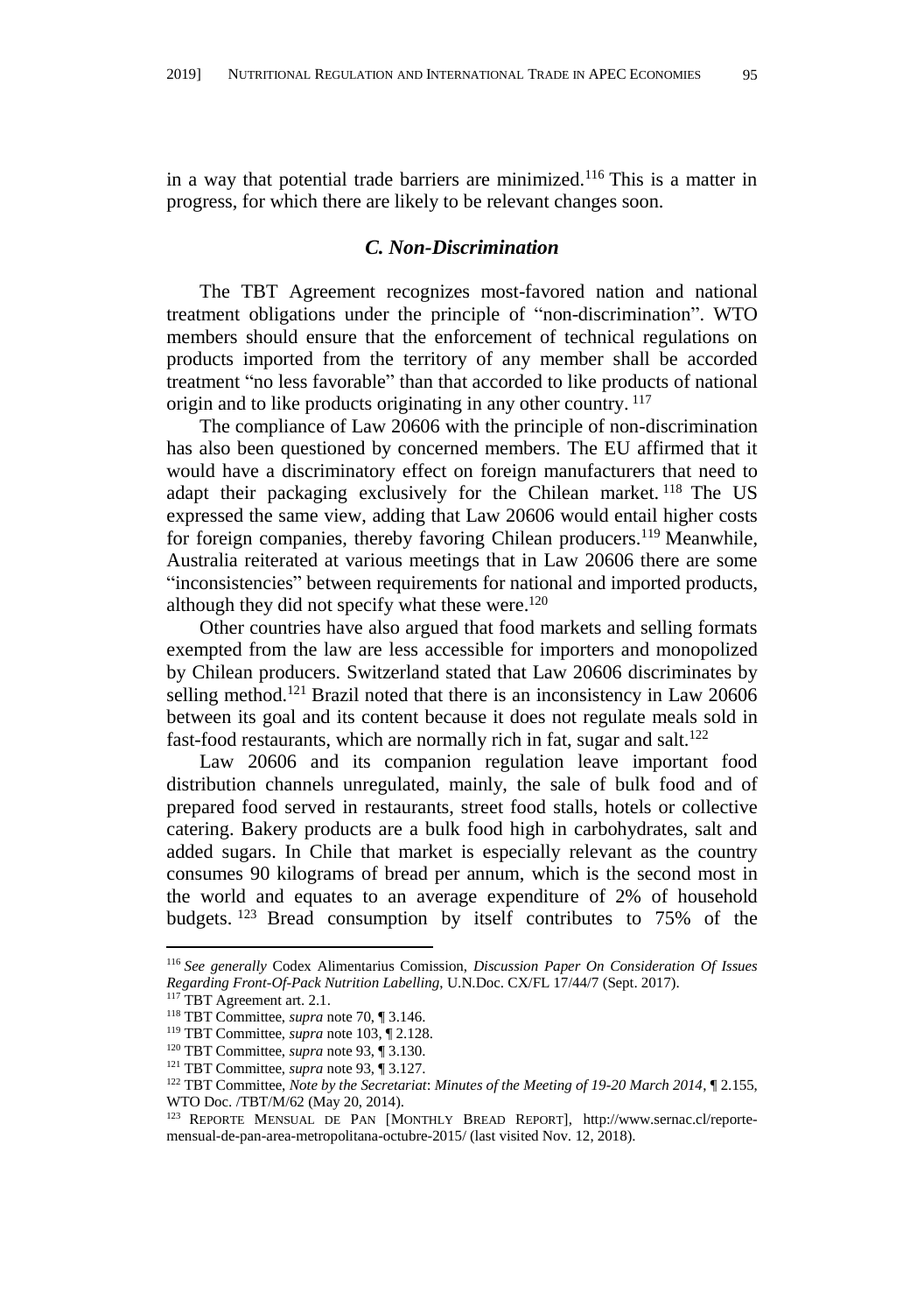maximum recommended daily salt intake which motivated the Ministry of Health to formulate joint strategies with bakers' associations that aimed to decrease the sodium content of bread. <sup>124</sup> Prepared foods are an important part of the Chilean diet as well, as 41% of Chileans over fifteen eat at fast food restaurants at least once a week, and 75% in the class between fifteen and twenty-four. <sup>125</sup> Many of them perceive eating at fast food restaurants as a kind of reward. Chilean adults, especially in the medium and low income classes, are more satisfied with their eating habits when they increase their consumption of fast food.<sup>126</sup> For Chilean children and university students, poor eating habits, including high consumption of fast food, are present at all economic levels.<sup>127</sup>

The Chilean Ministry of Health agreed with the concerned countries' comments that suggest the necessity of expanding the scope of Law 20606 to bulk products and prepared foods. In fact, adapting the regulation to include these segments is considered a challenge to face in the coming years.<sup>128</sup> At this time there have been no concrete changes.

WTO jurisprudence shows that to assess the fulfillment of TBT Agreement article 2.1, two aspects are essential: whether the imported and domestic products are like products and whether imported like products are treated less favorably than domestic products.  $129$  The discussion should therefore start by determining which products are alike. We can assume that concerned countries are looking at industrial food products such as snacks or sodas, for which they consider to have a greater market share, which could be substituted with exempt local products. However, along the TBT Committees meetings they did not explicitly declare those like

1

<sup>124</sup> Karen Valenzuela & Eduardo Atalah, Estrategias globales para reducir el consumo de sal [*Global Strategies to Reduce Salt Intake*], 61(2) ARCHIVOS LATINOAMERICANOS DE NUTRICIÓ N 111, 116 (2011).

<sup>125</sup> *¿Cuánta Comida Rápida Consumen los Chilenos?* [*How Much Quick Food Do the Chileans Consume?*], ADIMARK 2-3 (2014), http://www.adimark.cl/es/estudios/documentos/los%20chilenos %20y%20la%20comida%20r%C3%A1pida.pdf.

<sup>126</sup> *See generally* Berta Schnettler et al., *Variables que afectan la satisfacción con la alimentación según nivel socioeconómico: un estudio exploratorio en el sur de Chile* [*Variables Affecting Food Satisfaction According to Socioeconomic Status: an Exploratory Study in Southern Chile*], 41(2) REV. CHILE NUTRITION 149, (2014); *see generally* Berta Schnettler et al., *Analyzing Food-Related Life Satisfaction and other Predictors of Life Satisfaction in Central Chile*, 18 SPAN. J. PHYSIOL. E38, (2015).

<sup>127</sup> *See generally* Fernando Rodríguez et al., *Hábitos alimentarios, actividad física y nivel socioeconómico en estudiantes universitarios de Chile*, [*Eating Habits, Physical Activity and Socioeconomic Level In University Students in Chile*], 28(2) NUTRITION HOSP. 447 (2013); *See generally* Victor Castillo et al., *Hábitos alimentarios en la población escolar chilena. Análisis comparativo por tipo de establecimiento educacional* [*Food Habits In Chilean Schoolchildren. Comparative Analysis By Type of Educational Establishment*], 43(11) REV. CHILE NUTRITION 6  $(2016)$ 

<sup>&</sup>lt;sup>128</sup> FAO & PAHO, APROBACIÓN DE NUEVA LEY DE ALIMENTOS EN CHILE: RESUMEN DEL PROCESO [APPROVAL OF NEW FOOD LAW IN CHILE: SUMMARY OF THE PROCESS] 20 (2017).

<sup>129</sup> Jonathan Carlone, *An Added Exception to the TBT Agreement After Clove, Tuna II, and Cool*, 37(1) BOS. C. INT'L & COMP. L. REV. 103, 138 (2014).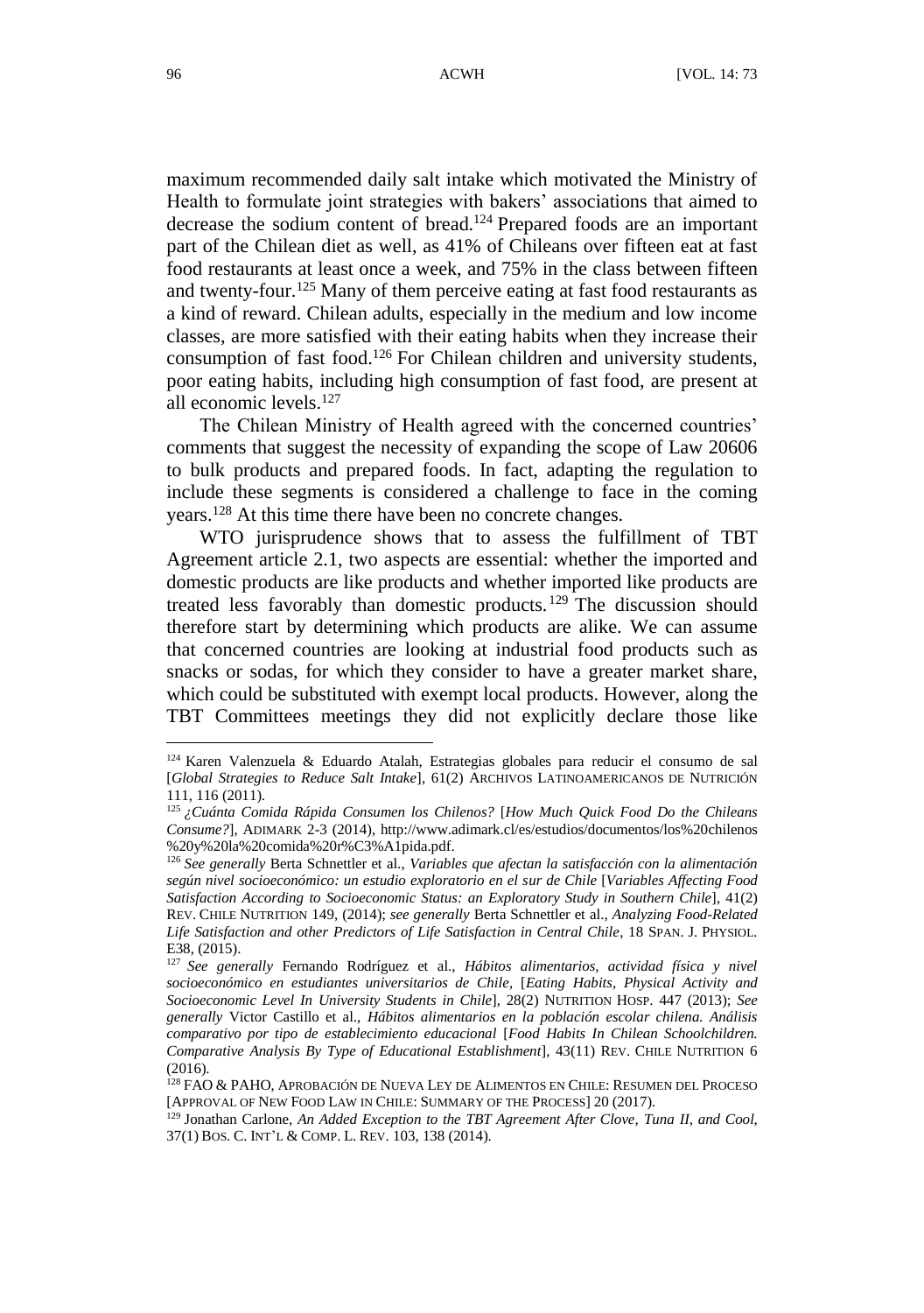products, and the range of possibilities is quite broad. This lack of a specific reference is a limitation, but the following analysis discusses whether there are indications of less favorable treatment in general terms.

Disregarding the exempted products, the new Chilean Food Labeling Law and its regulation does not discriminate between national and imported products, and unlike the COOL case, domestic products receive the same treatment as foreign products. In fact, the Chilean food industry has been very critical of the new food labeling requirements. Even the special rules that grant micro and small-size businesses a 36 months grace period for the implementation of the new labeling do not exclude foreign SMEs.

On the issue of whether or not labeling distorts competition to the detriment of imported products, the AB in US—COOL held that such an examination:

[M]ust take account of all the relevant features of the market, which may include the particular characteristics of the industry, the relative market shares in a given industry, consumer preferences, and historical trade patterns. A panel must examine the operation of the particular technical regulation at issue in the particular market in which it is applied.<sup>130</sup>

The exceptions for bulk products and for prepared food served in restaurants, street food stalls, hotels or collective catering could be considered discriminatory under that line of reasoning, as domestic producers have a greater share in those market segments.

In US—COOL, the panel found that a considerable portion of beef and pork was exempted from the meat labeling measure because food service establishments, such as restaurants, cafeterias, and enterprises providing ready-to-eat foods, were excluded. In practice, however, there was no differentiation based on the ultimate destination of the meat, as it is often unknown during production.<sup>131</sup> The Appellate Body held in the US-Clove Cigarettes case that: "If products that are in a sufficiently strong competitive relationship to be considered like are excluded from the group of like products on the basis of a measure's regulatory purposes, such products would not be compared in order to ascertain whether less favorable treatment has been accorded to imported products. This would inevitably distort the less favorable treatment comparison, as it would refer to a "marketplace" that would include some like products, but not others". 132

<sup>130</sup> *COOL JUNE Report 2012*, ¶ 269.

<sup>131</sup> *Id.* ¶¶ 242, 335, 344.

<sup>132</sup> *TUNA NOVEMBER Report 2015*, ¶ 116.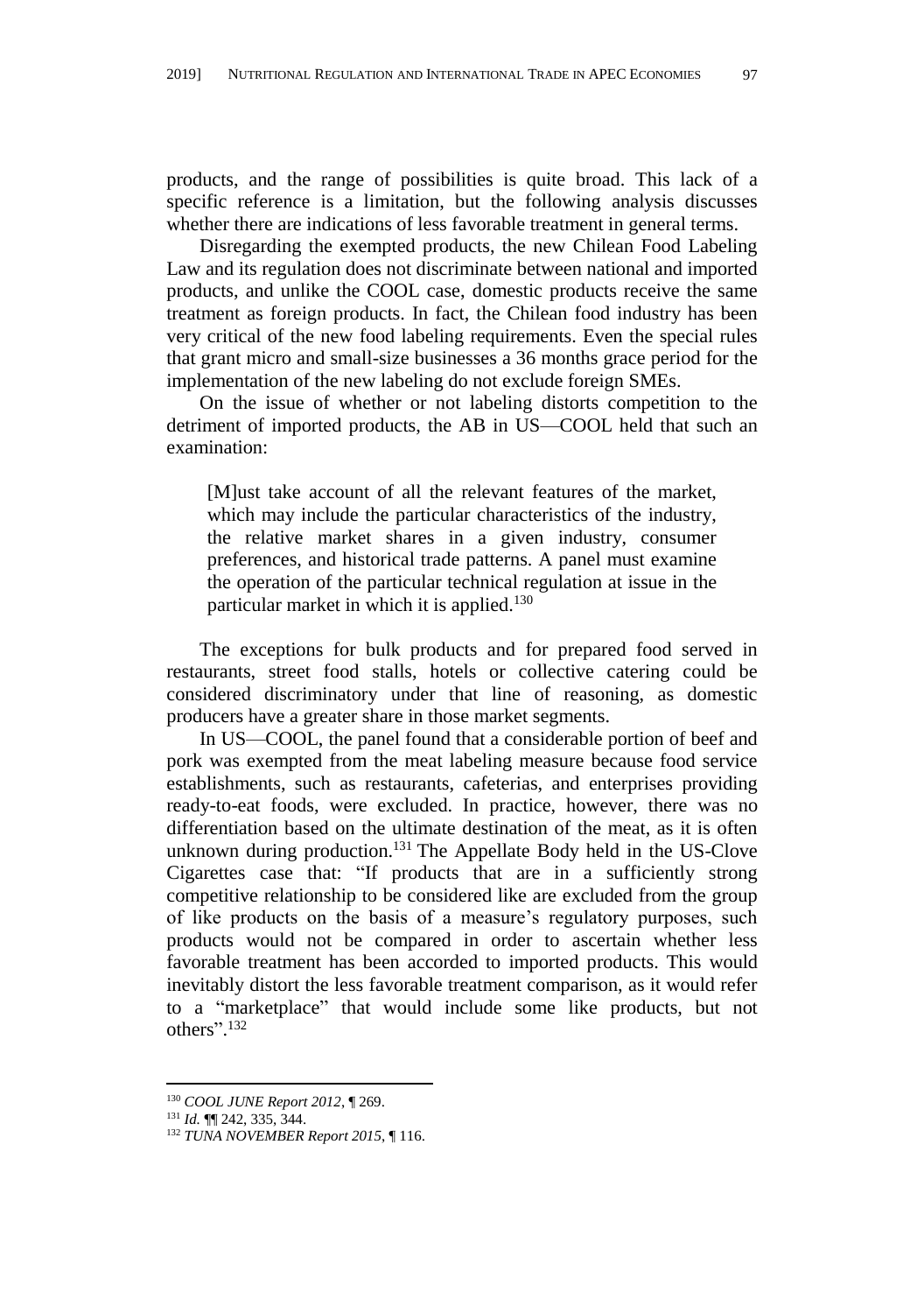Because the Chilean FOP labeling does not include a *de jure* discrimination against imported products, the existence of a detrimental impact on competitive opportunities compared to domestic like products is not always evidence of less favorable treatment. Instead, further analysis is required to prove that there is a *de facto* detrimental impact on imports which stems exclusively from discrimination against the imported products, rather than a legitimate regulatory distinction. In that case, the detrimental impact will reflect discrimination prohibited under Article  $2.1^{133}$ 

Several factors need to be taken into account for this analysis, such as the design, architecture, revealing structure, operation, and application of the measure, and in particular, whether the technical regulation is evenhanded.<sup>134</sup> Even-handedness is a relational concept, which must be tested through a comparative analysis to prove that a regulation has been designed and applied as a means of arbitrary or unjustifiable discrimination regarding an imported product.  $135$  Another concept related to evenhandedness to be tested in this case is legitimate regulatory distinction. US—COOL, US—Tuna II and US—Clove Cigarettes introduced this concept for further interpretation of Article 2.1 of the TBT Agreement, specifically, as an exception to when the differentiated treatment to a national product compared to the imported like product is necessary to achieve the legitimate objective. <sup>136</sup> In the case of Chilean labeling, Chile's Ministry of Health has recognized its willingness to extend the scope of the law to bulk and prepared foods. Therefore, the current exceptions seem to be due to technical restrictions rather than being formed as part of an intentional strategy.

In conclusion, the discussion on whether the food labeling law implies a breach of the national treatment obligation and TBT Agreement Article 2.1 is based on proving that imported like products get less favorable *de facto* treatment when compared to domestic exempt products sold already prepared or in bulk. There are some aspects of Law 20606 that could be questioned in this respect. However, an explicit definition of the categories of like products is necessary in the first instance.

<sup>133</sup> *COOL JUNE Report 2012*, ¶ 293.

<sup>134</sup> Appellate Body Report, *United States — Measures Affecting the Production and Sale of Clove Cigarettes*, ¶ 182, WTO Doc. WT/DS406/AB/R (adopted Apr. 4, 2012) [hereinafter CLOVE APRIL Report 2012].

<sup>135</sup> *TUNA NOVEMBER Report 2015*, ¶ 7.125.

<sup>136</sup> Jason Houston-McMillan, *The Legitimate Regulatory Distinction Test: Incomplete and Inadequate for the Particular Purposes of the TBT Agreement*, 15(4) WORLD TRADE REV. 543, 562 (2016).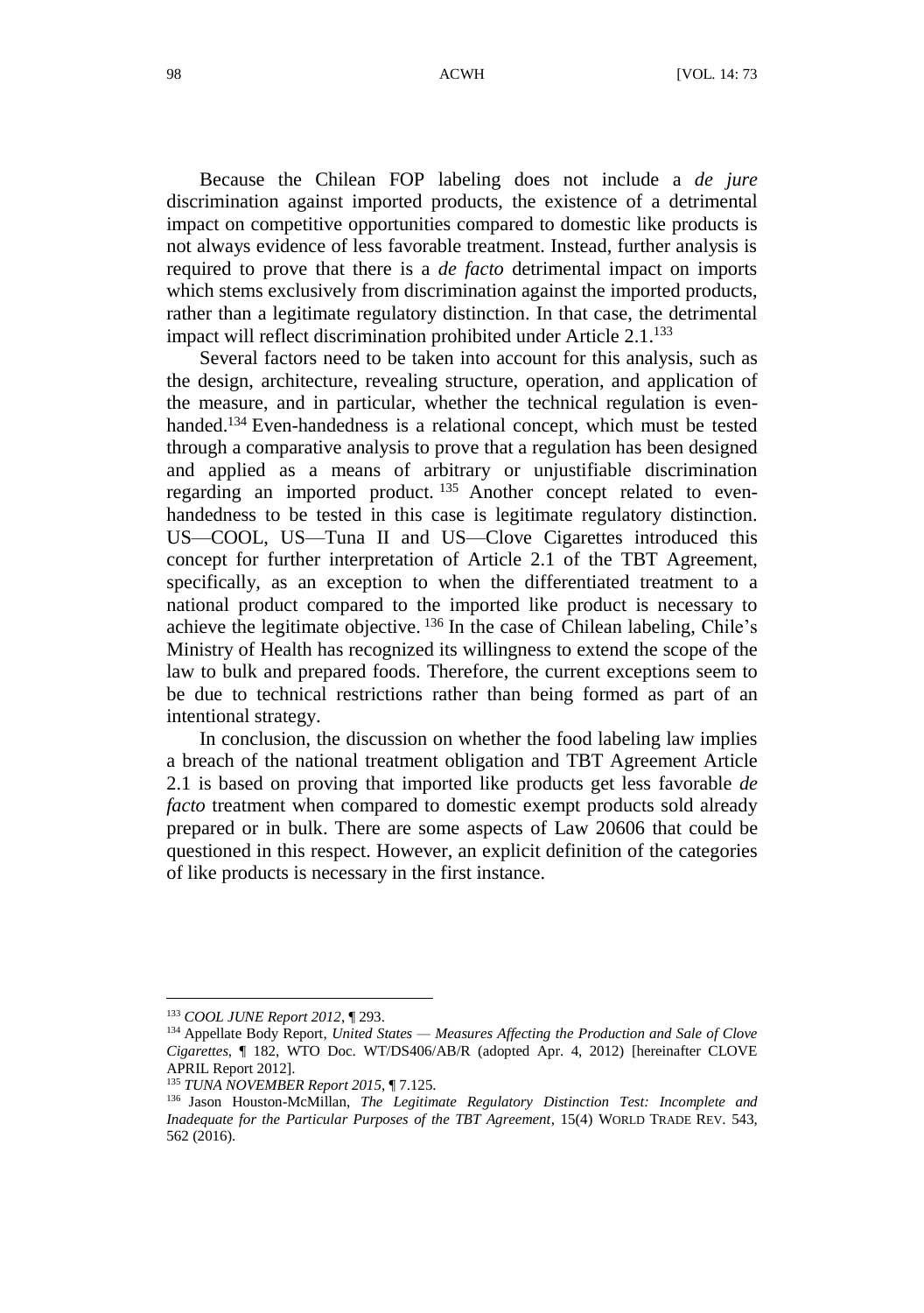#### *D. Transparency*

Whenever a relevant international standard does not exist, or the content of a proposed technical regulation is not in accordance with the content of relevant international standards, and the technical regulation may have a significant effect on trade of other WTO Members, the TBT Agreement imposes detailed transparency and notification requirements. These include: (i) publish a notice at an appropriately early stage to enable interested parties to become acquainted with it; (ii) notify other WTO Members early in the process through the Secretariat of the products to be covered by the proposed technical regulation, together with a brief indication of its objective and rationale at a time when amendments can still be introduced and comments taken into account; (iii) if requested, provide other members copies of the proposed technical regulation; (iv) allow a reasonable time for other members to make comments in writing, discuss these comments and take them into consideration without discrimination. <sup>137</sup> Furthermore, the TBT Agreement directs members to ensure that all technical regulations are published promptly or made available in such a manner as to enable interested parties from other member countries to become acquainted with them. <sup>138</sup> This allows a reasonable interval between the publication of technical regulations and the time when they come into effect, therein allowing producers in exporting member countries, and particularly in developing member countries, to adapt their products or methods of production.

Compliance with transparency under the TBT Agreement was also a cause of concern by WTO countries, especially during the first meetings after the notification of Law 20606. The EU and Guatemala expressed their concern about the lack of a sufficient time to present comments for consideration in the final version of the regulation.<sup>139</sup>

When the initial concerns about transparency were presented, the Chilean delegates indicated that they would pass them on to the national authorities, who would consider them when deciding the time-frame for when Law 20606 would become effective.<sup>140</sup> In subsequent meetings, they emphasized that the preparation of the final version of the law was still an open discussion which involved public and interested private parties.<sup>141</sup> Chilean representatives referred to the document containing the replies to the WTO Members' comments at the 2014 public consultation as an

<sup>137</sup> TBT Agreement, *supra* not[e 16,](#page-3-1) art. 2.9.

<sup>138</sup> *Id.* art. 2.11.

<sup>139</sup> TBT Committee, *Note by the Secretariat*: *Minutes of the Meeting of 6-7 March 2013*, ¶¶ 2.31 and 2.39, WTO Doc. G/TBT/M/59 (May 8, 2013).

<sup>140</sup> *Id*. ¶ 2.42*.*

<sup>141</sup> TBT Committee, *supra* not[e 70,](#page-12-3) ¶ 3.154.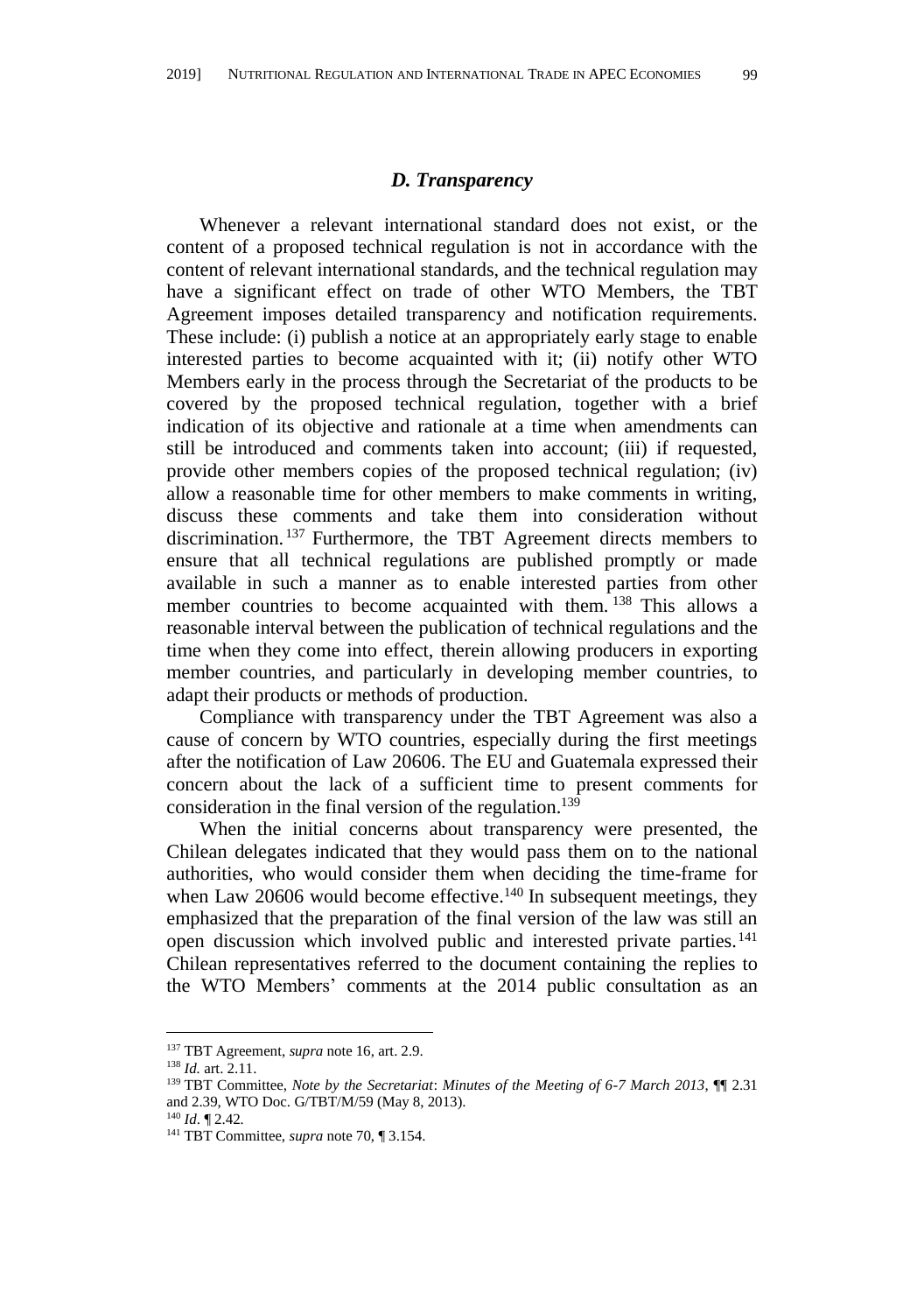example of dialogue and transparency.<sup>142</sup> In a subsequent meeting they affirmed that Chile has complied with the transparency principle "by notifying to the WTO, as well as complying with recommendations of the Committee by responding the comments received from trading partners". 143

The TBT Agreement requires that members notify other members of their measures "at an early and appropriate stage", with the objective that the other members "become acquainted" and have a "reasonable time for comments". Chile notified the WTO about Law 20606, Decree N° 12 and Decree  $N^{\circ}$  13 after they were published. It could be reasonable, therefore, to question whether there was enough time for the other countries to be properly informed and to make comments that have an impact on the final version of the law and its related regulation. However, the delay in the completion of the regulatory process, seen as a continuum, and its entry into effect expanded *de facto* the time for comments and discussion of the law between Chile and WTO Members. In fact, at the TBT Committee the concerns on transparency stopped with the passing of more meetings.

#### <span id="page-27-0"></span>*E. Implementation of the Law*

Finally, some WTO Members have expressed their concerns about the implementation period after the publication of the final FOP labeling regulation. The U.S. considered that at least a two-year window would be necessary to give the food industry sufficient time to adapt their production. <sup>144</sup> Guatemala expressed concerns about the time frame for compliance with Law 20606 for products already on the market when it came into effect.<sup>145</sup> The concerns at the TBT Committee on the "adaptation" period" to the new labeling decreased over time, like concerns over transparency. This might be because the period initially provided between the publication of the Chilean law and its entry into effect was *de facto* delayed, and as a consequence, the acquaintance period for the private sector was extended.

Another aspect of the implementation of the law that was questioned in the TBT Committee was the capacity to monitor compliance. Chile responded that, since June 2016, the country has been training the auditors as well as having meetings with food companies.<sup>146</sup> The official evaluation report considered the results of audits at the first six months of implementation. There were 588 inspections in places of sale, 809 in

<sup>142</sup> TBT Committee, *supra* not[e 72,](#page-12-1) ¶ 2.116.

<sup>143</sup> TBT Committee, *Note by the Secretariat*: *Minutes of the Meeting of 9-10 March 2016*, ¶ 2.122, WTO Doc. G/TBT/M/68 (May 12, 2016).

<sup>144</sup> *Id*. ¶ 2.117; TBT Committee, *supra* not[e 72,](#page-12-1) ¶ 2.113.

<sup>145</sup> TBT Committee, *supra* not[e 143,](#page-27-0) ¶ 2.119.

<sup>146</sup> TBT Committee, *Note by the Secretariat*: *Minutes of the Meeting of 15-16 June 2016*, ¶ 3.113, WTO Doc. G/TBT/M/69 (Sept. 22, 2016).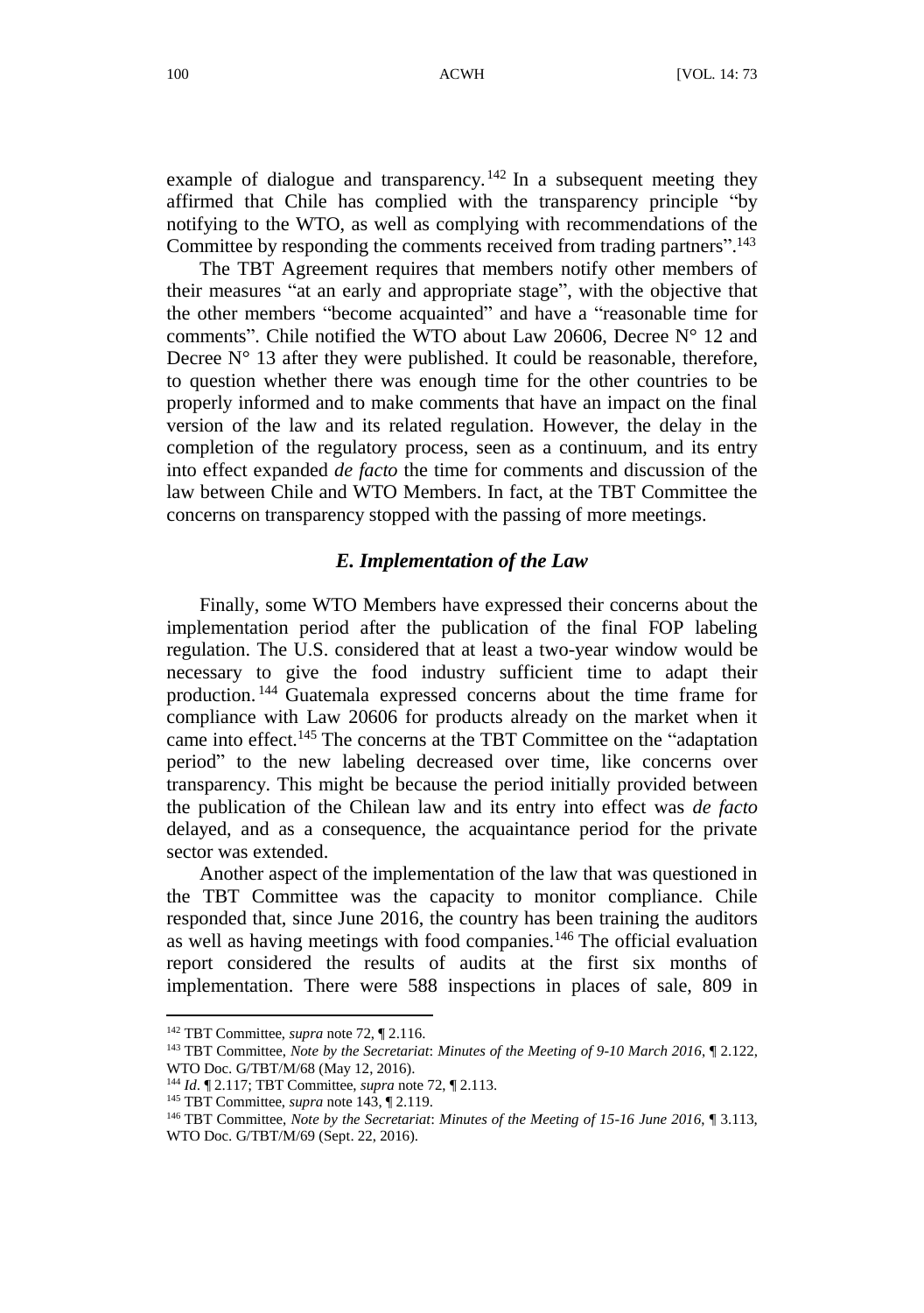schools and a total of 3000 products were analyzed.<sup>147</sup> The TBT Agreement does not refer to the demonstration of monitoring capabilities for the enforcement of a measure. However, in the provisions on assistance and special and differential treatment in the agreement, the recognition of the gap in the technical capacities of member countries is implicit.<sup>148</sup> In the Latin American context, Chile is a country with a remarkably well functioning food control system, and has well developed technical regulation and participation at the WTO.<sup>149</sup> This background reduces, but does not preclude, the assumption of insufficient implementation and monitoring capacity.

### **IV. CONCLUSIONS AND LESSONS FOR APEC ECONOMIES**

The number of overweight and obese people is growing worldwide. The use of FOP labeling is a public health policy alternative to which many countries are turning, and Chile is a pioneer in mandating FOP labeling on foods with added ingredients. The compatibility of Chilean regulation with WTO rules has been strongly questioned within the TBT Committee. This article analyzed that discussion in detail, considering arguments based on WTO rules and other related jurisprudence. The results obtained also allow us to derive some lessons for other APEC or WTO countries interested in FOP labeling. In the APEC there are already a significant number of economies that have implemented or are developing FOP labeling, some of them mandatory. However, the issue has not been addressed collectively.

Regarding the compatibility of the Chilean regulation with the WTO TBT Agreement, the discussion is focused on the possible violation of the principles of necessity, harmonization, non-discrimination, transparency and implementation of the new law.

Necessity: There is no question that reducing obesity and related NCDs is a legitimate objective. However, Chile has not presented sufficient information on the impact of its new regulation to allow an assessment as to whether it fulfills that objective and, to a greater extent, that it is the least trade restrictive alternative.

Harmonization: Chile has not based key aspects of its regulation on existing food labeling standards from international bodies, such as the Codex Alimentarius. There are even doubts about its compatibility with some provisions. However, the Codex Secretariat itself has acknowledged

<sup>147</sup> MINSAL, *supra* not[e 45,](#page-8-0) at 5.

<sup>148</sup> TBT Agreement, *supra* not[e 16,](#page-3-1) arts. 11 & 12.

<sup>149</sup> Sofia Boza et al., *Implications of Non-Compliance with Technical Non-Tariff Measures: The Case of Chilean Food Related Export Refusals at the United States Border*, *in* NON-TARIFF MEASURES: ECONOMIC ASSESSMENT AND POLICY OPTIONS FOR DEVELOPMENT, 225, 230-231 (J. De Melo & A. Nicita eds. 2018).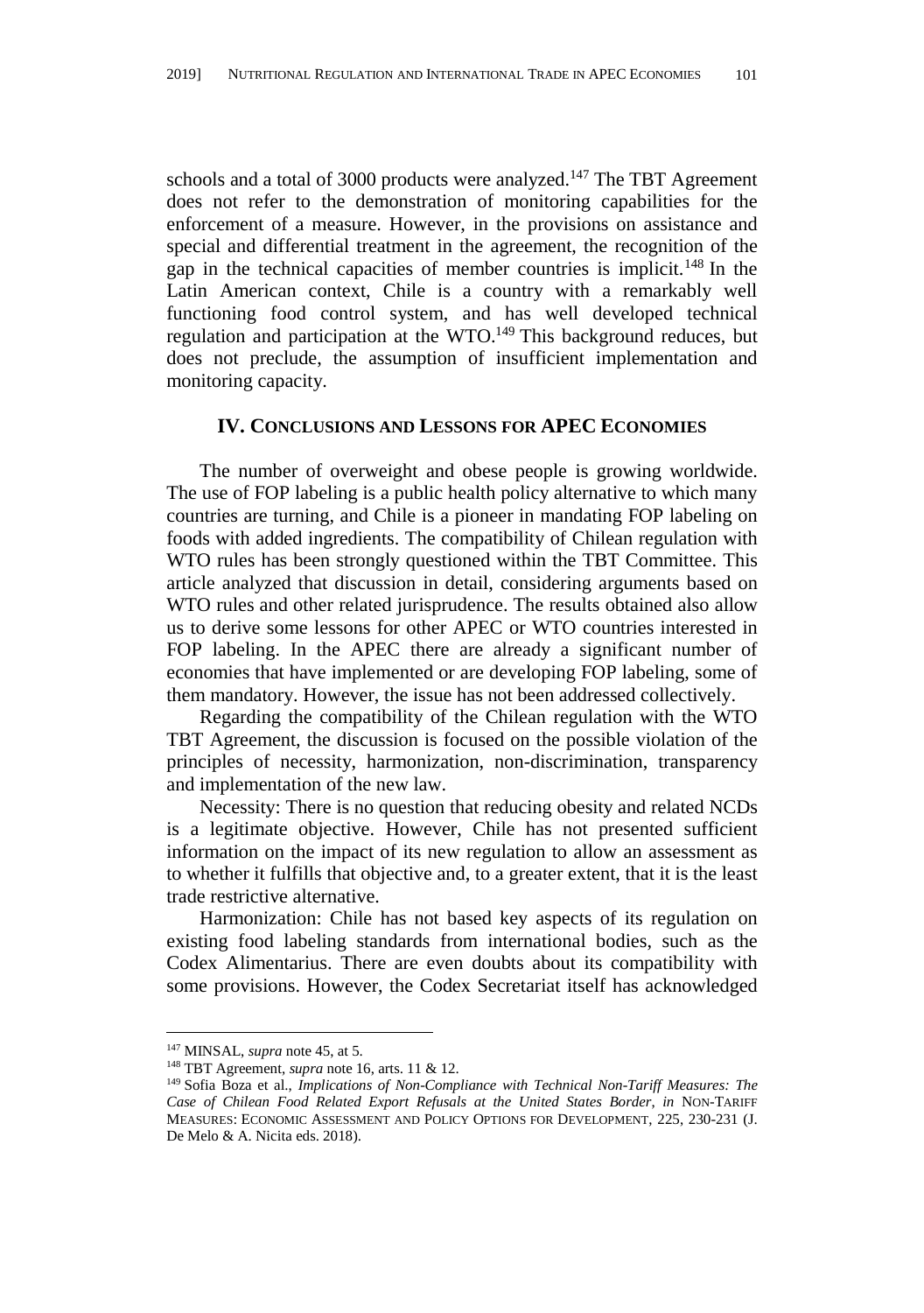the lack of specific guidelines for FOP labeling, which could mean that Law 20606 was exempt from harmonization because a "relevant international standard" doesn't exist.

Non-discrimination: The Chilean law does not discriminate against imports for the products it regulates, however, its exemptions, for example, in relation to prepared and bulk foods, may constitute discrimination. Nevertheless, it is crucial to have an explicit definition of the categories of like products for further discussion on this topic.

Transparency and implementation: The notification process might have been considered late if the initial schedule of implementation had been respected. However, the delay in the regulatory process significantly extended the time for other members to become acquainted, make comments and discuss.

As mentioned, the Chilean experience leaves useful lessons to be considered for APEC economies and other WTO members. Reducing obesity is recognized as a legitimate objective for public health policies. It is very important, however, to assess the expected impact of different alternatives before implementation. Countries should address aspects such as: whether the labeling reflects the actual servings of the different food, minimizing the stigmatization of affected products, assessing if other alternatives such as "traffic lights" or highlighting healthy qualities of the food could achieve the same objectives.

Another lesson for APEC countries enacting labeling provisions for public health is that non-discriminatory treatment should not be limited to a *de jure* national treatment in the pertinent regulations, but also be extended to the *de facto* implementation of the rules and their exceptions. Also, it is recommended for APEC economies and other countries that have implemented or intend to implement FOP labeling to be engaged with the Codex Committee on Food Labeling during the development of new provisions. This is an on-going issue, so it is very important to be up to date on any developments.

To avoid concerns on transparency, countries planning to develop FOP labeling should consider designing an adequate time frame for providing notice and for receiving comments on the regulation. This process should embrace not only other countries, but also private stakeholders at a domestic and international level, including businesses, civil society and academia. Regarding the implementation of new FOP labeling, APEC countries should aim to provide adequate clarity to the industry, avoiding contradictory messages.

The Chilean food labeling law is a relevant innovation in public policies, which intends to prevent obesity by providing consumers with information. In fact, it is the most stringent nutritional labeling regulation in the world, purporting to mitigate a dramatic health crisis that needs to be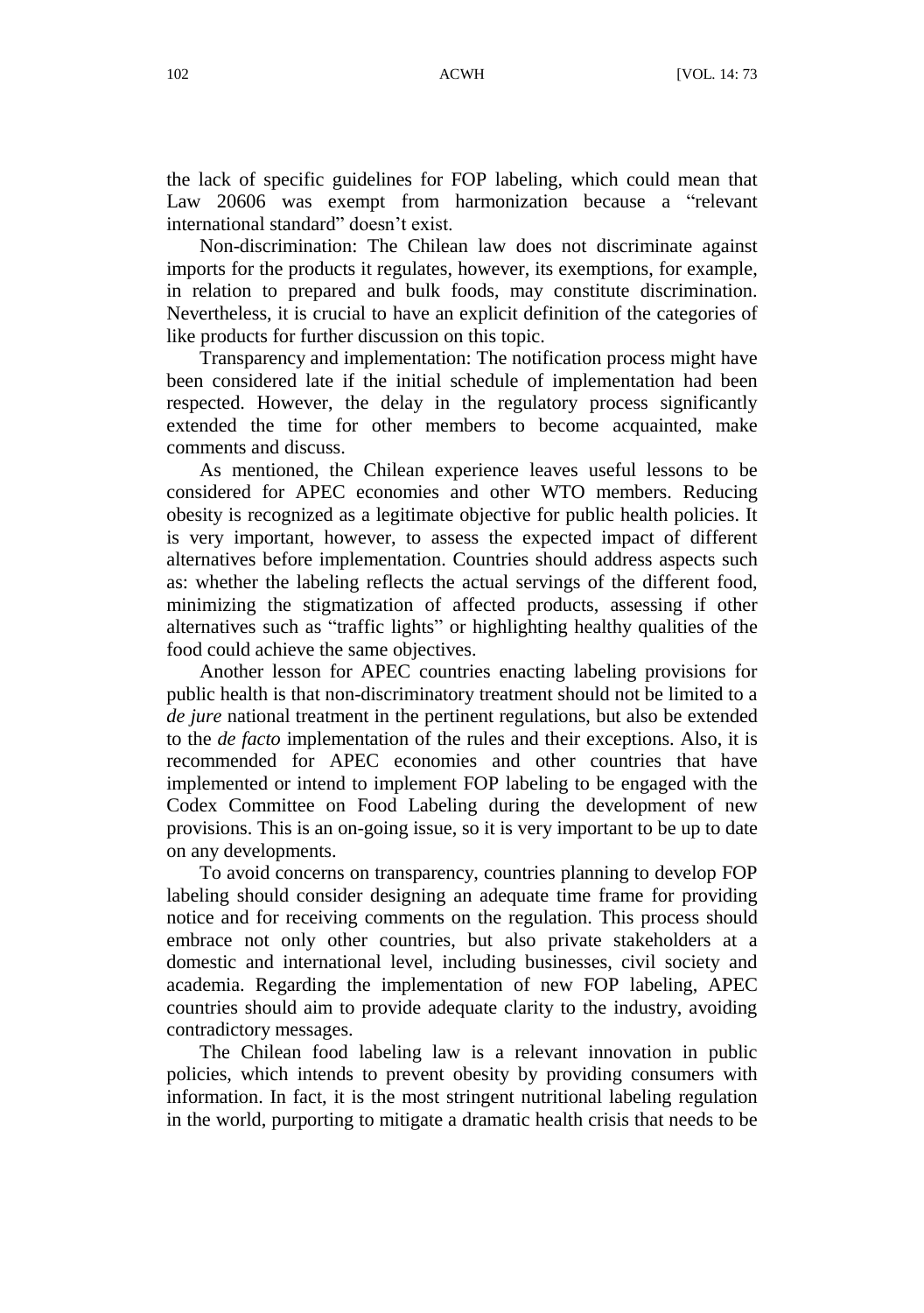addressed in a decisive way. However, some aspects of its implementation could be improved to avoid potential infringements of WTO law, in particular with the TBT Agreement. Such improvements can facilitate the continuity of this initiative and the beginning of other similar innovations.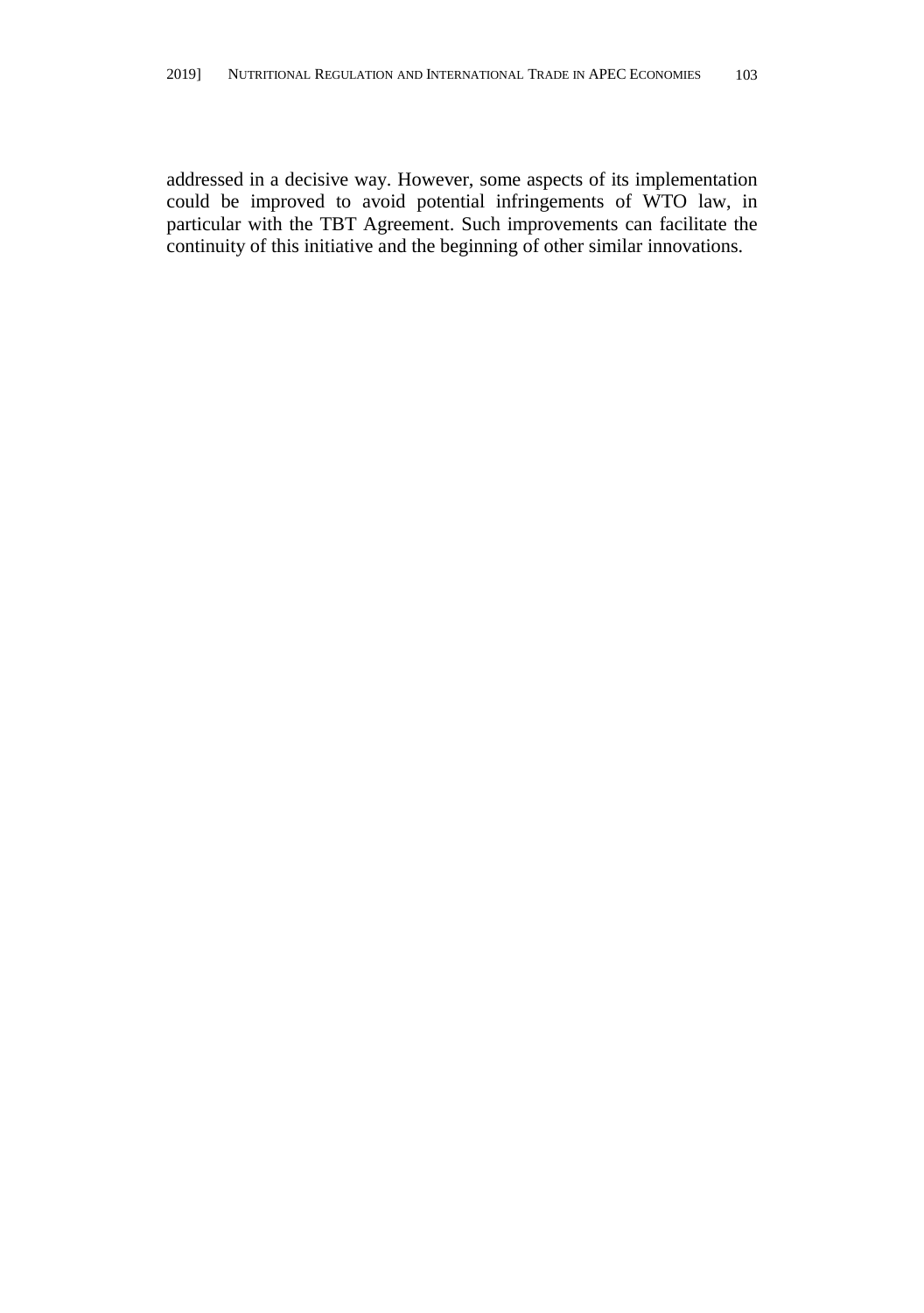| Nutrient  | Classification             | From date of | 24 months   | 36 months       |
|-----------|----------------------------|--------------|-------------|-----------------|
|           |                            | implementati | after       | after           |
|           |                            | on           | implementat | implementa      |
|           |                            | (June 26,    | ion         | tion            |
|           |                            | 2016)        | (June 26,   | $\mu$ (June 26, |
|           |                            |              | 2018)       | 2019)           |
| Energy    | Solid (kcal/100 g)         | 350          | 300         | 275             |
|           | Liquid (kcal/100           | 100          | 80          | 70              |
|           | ml)                        |              |             |                 |
| Sodium    | Solid $(mg/100 g)$         | 800          | 500         | 400             |
|           | Liquid $(mg/100)$          | 100          | 100         | 100             |
|           | ml)                        |              |             |                 |
| Sugar     | Solid $(g/100 g)$          | 22.5         | 15          | 10              |
|           | Liquid $(g/100$ ml)        | 6            | 5           | 5               |
| Saturated | Solid $(g/100 \text{ gr})$ | 6            | 5           | $\overline{4}$  |
| fats      | Liquid $(g/100$ ml)        | 3            | 3           | 3               |

Table 1. Thresholds of "critical nutrients" in Decree  $N^{\circ}$  13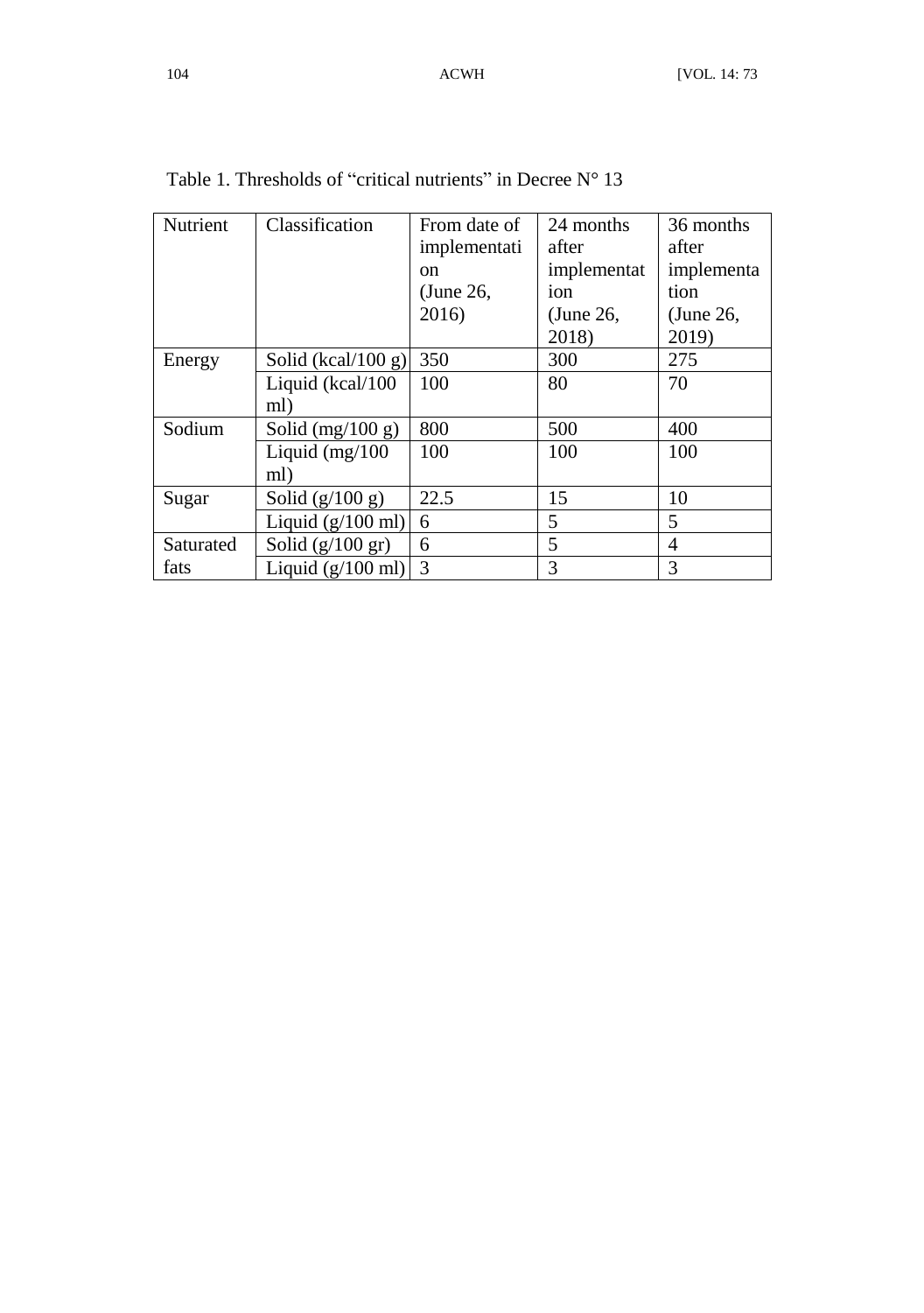Figure 1. Warning labeling in Decree N° 13

From top left to bottom right: "High in Sugar"; "High in Saturated Fats"; "High in Salt"; "High in Energy".

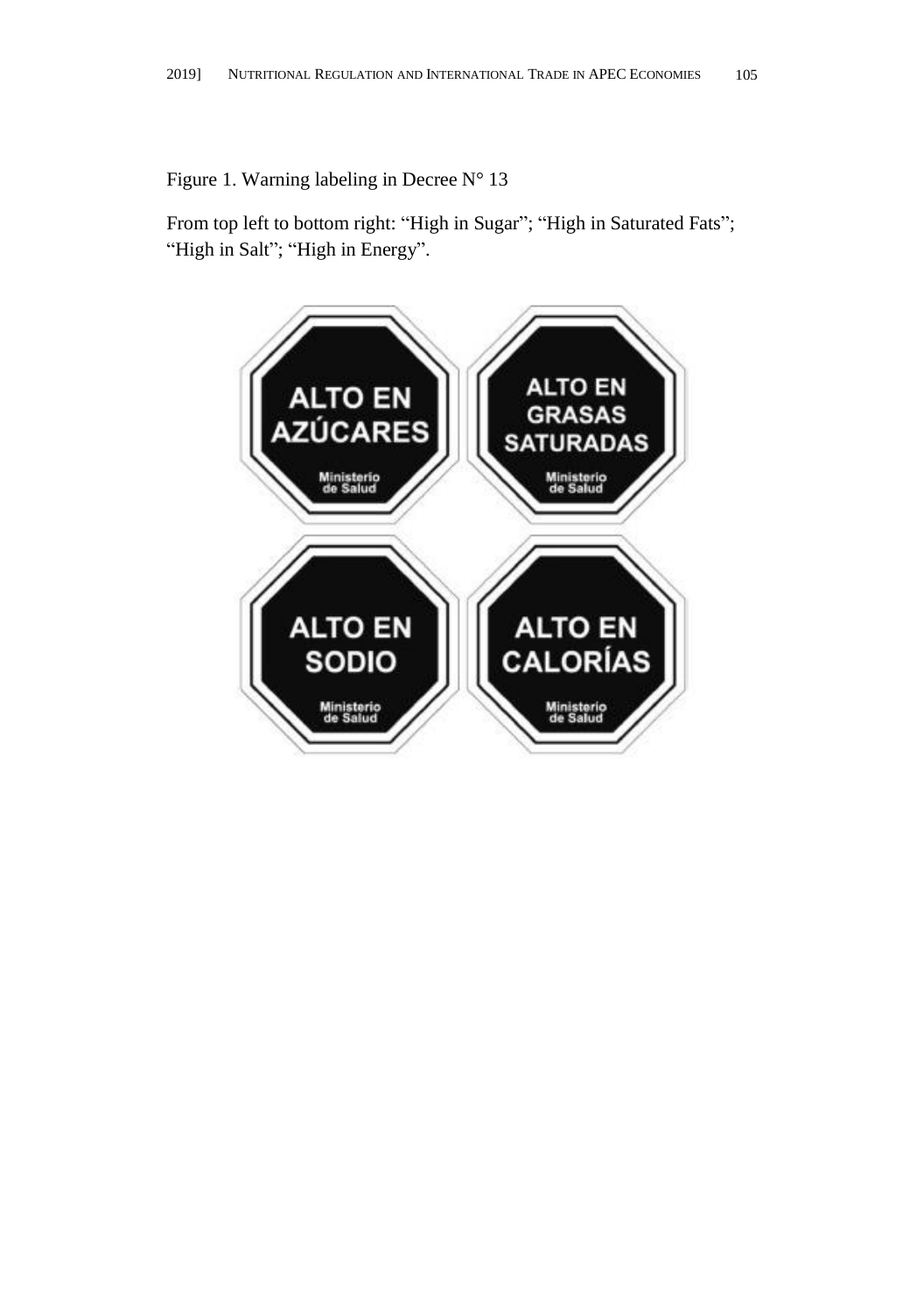#### **REFERENCES**

Books

- MCGRADY, BENN (2011), TRADE AND PUBLIC HEALTH: THE WTO, TOBACCO, ALCOHOL, AND DIET, 1st ed.
- VAN DEN BOSSCHE, PETER & WERNER ZDOUC (2017), THE LAW AND POLICY OF THE WORLD TRADE ORGANIZATION: TEXT, CASES AND MATERIALS.

#### Articles

- ANDA Chile (2013), *No perdamos una oportunidad*, [*Don't Lose an opportunity*], MARZO-ABRIL, REVISTA DE LA ASOCIACIÓ N NACIONAL DE AVISADORES [MARCH-APRIL, NATIONAL ADVERTISEMENT ASSOCIATION JOURNAL].
- Azar, Ariel et al. (2015), *Determinantes individuales, sociales y ambientales del sobrepeso y la obesidad adolescente en Chile*  [*Individual, Social and Environmental Determinants of Overweight and Obesity Among Chilean Adolescents*], 143 REVISTA MEDICA DE CHILE 598.
- Boza, Sofia et al. (2018), *Implications of Non-Compliance with Technical Non-Tariff Measures: The Case Of Chilean Food Related Export Refusals at The United States Border*, *in* NON-TARIFF MEASURES: ECONOMIC ASSESSMENT AND POLICY OPTIONS FOR DEVELOPMENT, 225, 230-231 (De Melo, J. & Nicita, A. eds.).
- Cabrera, Manuel et al. (2017), *Nutrition Warnings as Front-of-pack Labels: Influence of Design Features on Healthfulness Perception and Attentional Capture*, 20(18) PUBLIC HEALTH NUTRITION 3360.
- Carlone, Jonathan (2014), *An Added Exception to the TBT Agreement After Clove, Tuna II, and Cool*, 37(1) BOSTON COLLEGE INTERNATIONAL & COMPARATIVE LAW REVIEW 103.
- Castillo, Victor et al. (2016), *Hábitos alimentarios en la población escolar chilena. Análisis comparativo por tipo de establecimiento educacional*  [*Food Habits In Chilean Schoolchildren. Comparative Analysis By Type of Educational Establishment*], 43(11) REVIEW CHILE NUTRITION 6.
- Cecchini, Michele & L Warin (2016), *Impact of Food Labelling Systems on Food Choices and Eating Behaviours: A Systematic Review and Metaanalysis of Randomized Studies*, 17(3) OBESITY REVIEW 201.
- Corvalán, Camila et al. (2013), *Structural Responses to the Obesity and Non-Communicable Diseases Epidemic: The Chilean Law of Food Labeling and Advertising*, SUPPLEMENT 2 OBESITY REVIEW 79.
- Dietz, William (1998), *Childhood Weight Affects Adult Morbidity and Mortality*, 128 THE JOURNAL OF NUTRITION 411.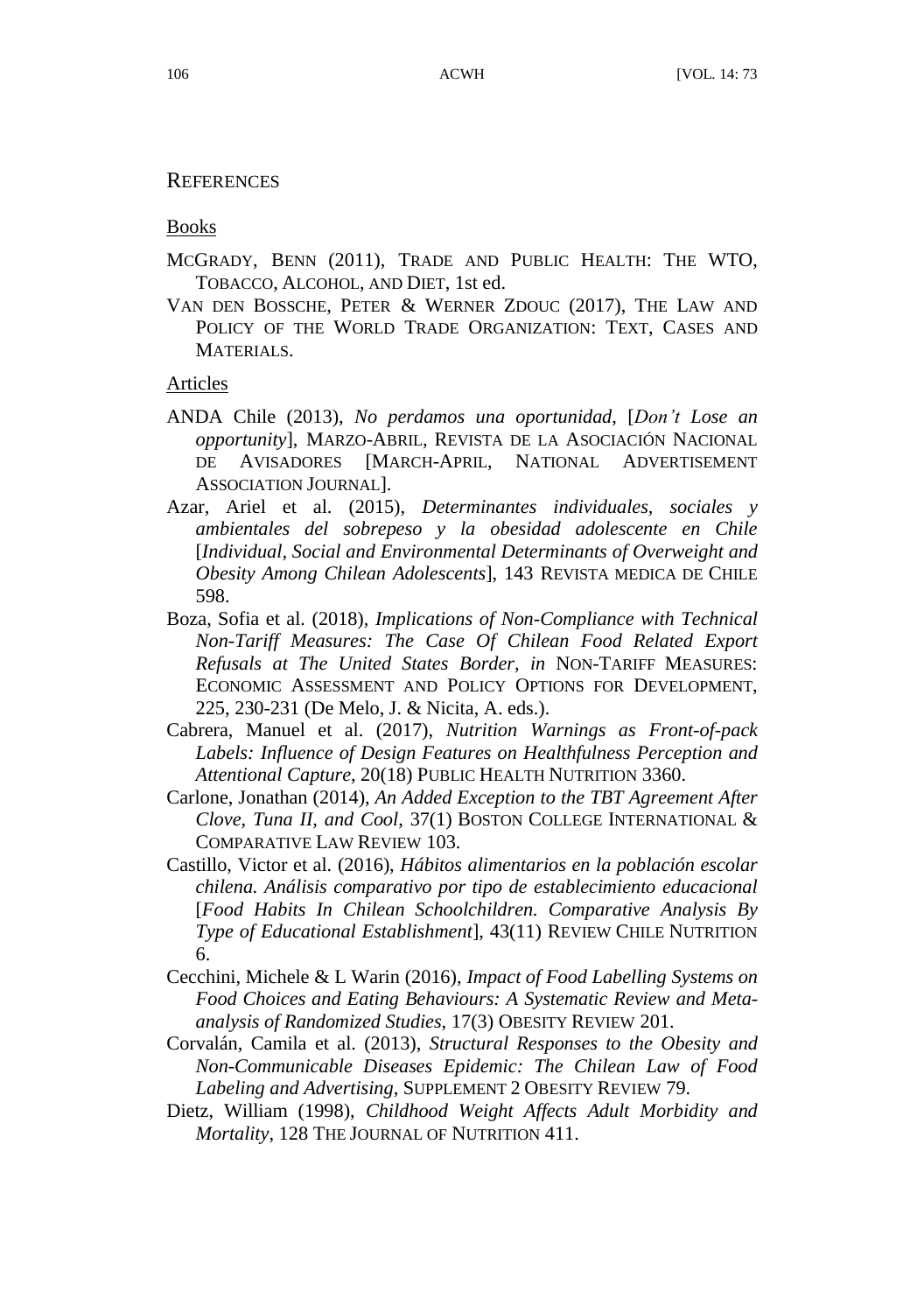- Ducrot, Pauline et al. (2015), *Impact of Different Front-of-Pack Nutrition Labels on Consumer Purchasing Intentions*, 50(5) AMERICAN JOURNAL OF PREVENTIVE MEDICINE 627.
- Hersey, Catherine et al. (2013), *Effects of Front-of-package and Shelf Nutrition Labeling Systems on Consumers*, 71(1) NUTRITION REVIEW 1.
- Houston-McMillan, Jason (2016), *The Legitimate Regulatory Distinction Test: Incomplete and Inadequate for the Particular Purposes of the TBT Agreement*, 15(4) WORLD TRADE REVIEW 543.
- Ioannidis, Michael (2014), *Beyond the Standard of Review: Deference Criteria in WTO Law and the Case for a Procedural Approach*, *in* DEFERENCE IN INTERNATIONAL COURTS AND TRIBUNALS: STANDARD OF REVIEW AND MARGIN OF APPRECIATION 91 (Lukasz Gruszczynski & Wouter Werner eds.).
- Kanter, Rebecca et al. (2018), *Front-of-package Nutrition Labelling Policy: Global Progress and Future Directions*, 21 PUBLIC HEALTH NUTRITION 1399.
- Kelly, Mike & Mary Barker (2016), *Why Is Changing Health-related Behavior So Difficult?*, 136 PUBLIC HEALTH 109.
- M. Du, Michael (2014), *Standard of Review in TBT Cases*, *in* RESEARCH HANDBOOK ON THE WTO AND TECHNICAL BARRIERS TO TRADE 164 (Tracey Epps & Michael J. Trebilcock eds.).
- Matjasko, Jennifer et al. (2016), *Applying Behavioral Economics to Public Health Policy: Illustrative Examples and Promising Directions*, 50 (5 Suppl 1) AMERICAN JOURNAL OF PREVENTIVE MEDICINE13.
- Rodríguez, Fernando et al. (2013), *Hábitos alimentarios, actividad física y nivel socioeconómico en estudiantes universitarios de Chile*, [*Eating Habits, Physical Activity and Socioeconomic Level In University Students in Chile*], 28(2) NUTRITION HOSPITAL 447.
- Savourey, Elsa (2016), *Supermarket Heuristics Behavioral Insights into the U.S. Nutrition Labeling Policy*, 23 VIRGINIA JOURNAL OF SOCIAL POLICY & THE LAW 89.
- Schnettler, Berta et al. (2014), *Variables que afectan la satisfacción con la alimentación según nivel socioeconómico: un estudio exploratorio en el sur de Chile* [*Variables affecting food satisfaction according to socioeconomic status: an exploratory study in Southern Chile*], 41(2) REVIEW CHILE NUTRITION 149.
- Schnettler, Berta et al. (2015), *Analyzing Food-Related Life Satisfaction and other Predictors of Life Satisfaction in Central Chile*, 18 SPANISH JOURNAL OF PSYCHOLOGY E38.
- Simões, Fernando D. (2013), *Paternalism and Health Law: Legal Promotion of a Healthy Lifestyle*, 4 EUROPEAN JOURNAL OF RISK REGULATION 347.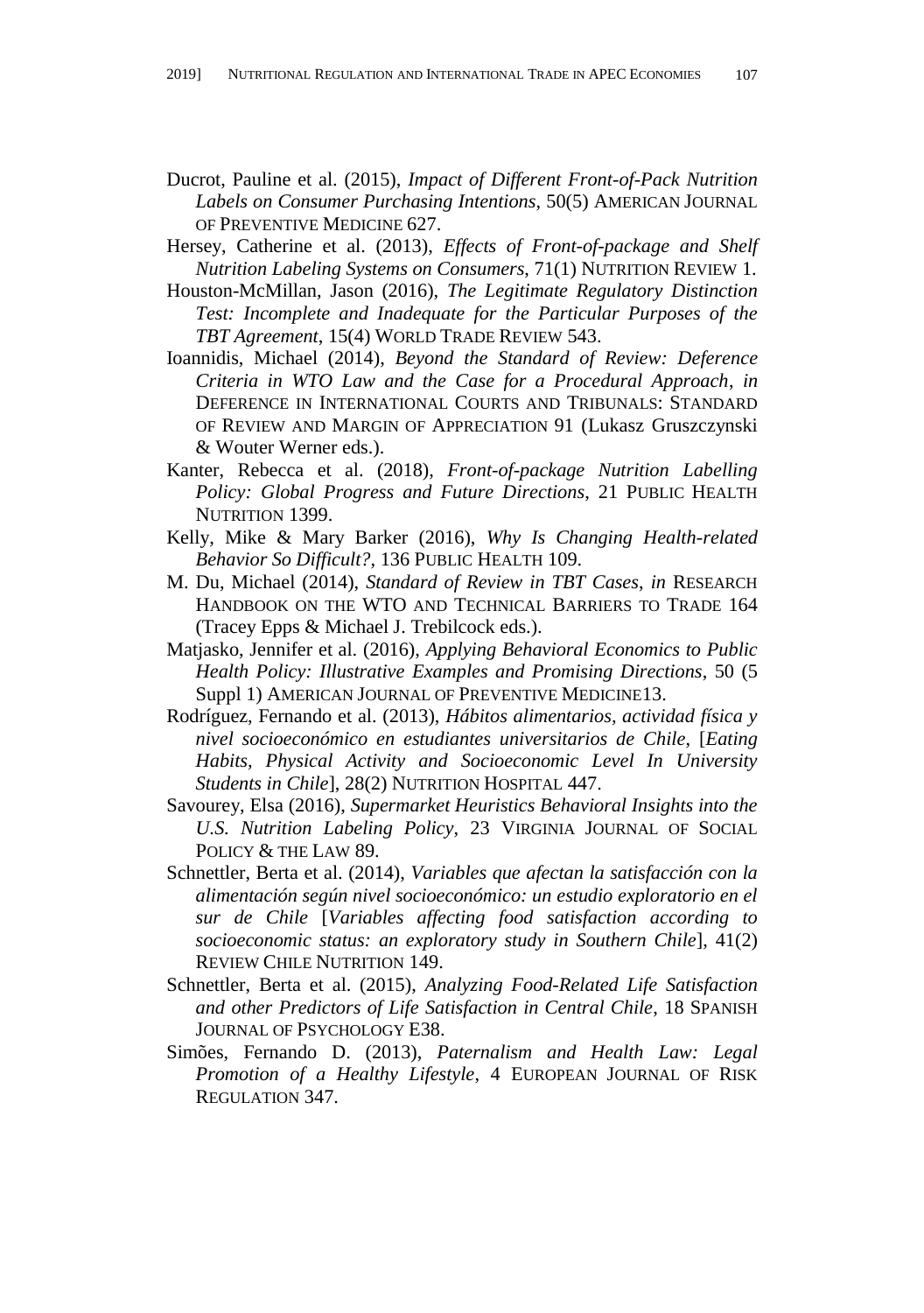- Valentina Vadi & Lukasz Gruszczynski (2014), *Standard of Review and Scientific Evidence in WTO Law and International Investment Arbitration: Converging Parallels? in* DEFERENCE IN INTERNATIONAL COURTS AND TRIBUNALS: STANDARD OF REVIEW AND MARGIN OF APPRECIATION 152 (Lukasz Gruszczynski & Wouter Werner eds.).
- Valenzuela, Karen & Eduardo Atalah (2011), Estrategias globales para reducir el consumo de sal [*Global Strategies to Reduce Salt Intake*], 61(2) ARCHIVOS LATINOAMERICANOS DE NUTRICIÓ N 111.

# WTO Cases

- Appellate Body Report, *United States — Certain Country of Origin Labelling Requirements*, WTO Doc. WT/DS384/AB/R, WT/DS386/AB/R (adopted June 29, 2012).
- Appellate Body Report, *United States — Measures Affecting the Production and Sale of Clove Cigarettes*, WTO Doc. WT/DS406/AB/R (adopted April 4, 2012).
- Appellate Body Report, *United States — Measures Concerning the Importation, Marketing and Sale of Tuna and Tuna Products*, WTO Doc. WT/DS381/AB/R (adopted May 16, 2012).
- Appellate Body Report, *United States — Measures Concerning the Importation, Marketing and Sale of Tuna and Tuna Products*, WTO Doc. WT/DS381/AB/RW (adopted November 20, 2015).
- Panel Report, *Australia — Certain Measures Concerning Trademarks, Geographical Indications and Other Plain Packaging Requirements Applicable to Tobacco Products and Packaging*, WTO Doc. WT/DS435/R; WT/DS441/R; WT/DS458/R; WT/DS467/R (adopted June 20, 2018).
- Panel Report, *European Communities — Trade Description of Sardines*, WTO Doc. WT/DS231/R (adopted May 29, 2002).

#### Treaties

- Agreement on Technical Barriers to Trade, April 15, 1994, 1868 U.N.T.S. 120.
- Agreement on the Application of Sanitary and Phytosanitary Measures, April 15, 1994, 1867 U.N.T.S. 493.
- DSU, Dispute Settlement Rules: Understanding on Rules and Procedures Governing the Settlement of Disputes, April 15, 1994, Marrakesh Agreement Establishing the World Trade Organization, Annex 2, 1869 U.N.T.S. 401, 33 I.L.M. 1226.

# Statutes

Decree No. 12 Amending Supreme Decree No. 977/1996 on Food Health Regulations, Diciembre 17, 2013 (Chile).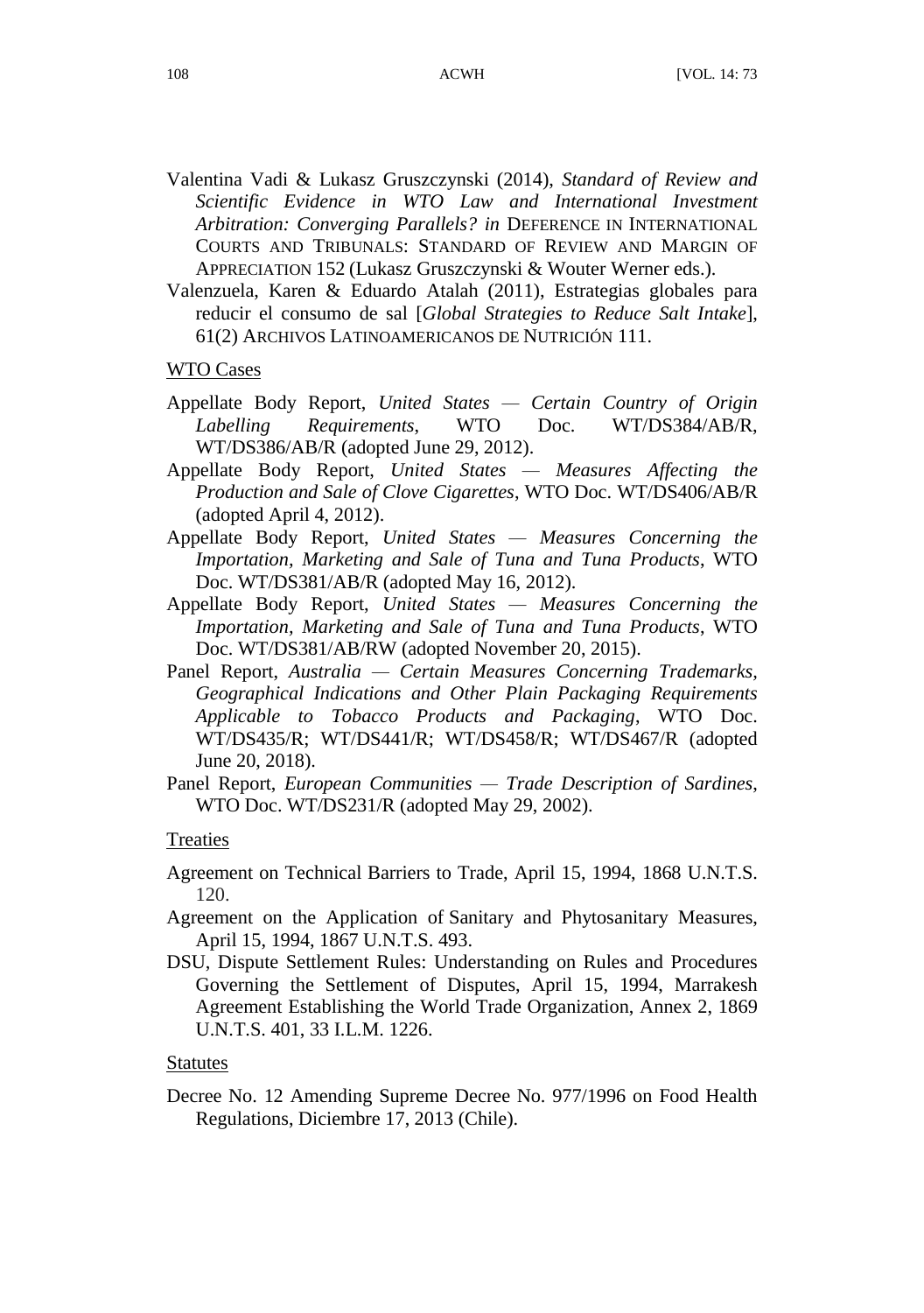- Decree No. 13 Amending Supreme Decree No. 977/1996 on Food Health Regulations, Junio 26, 2015 (Chile).
- Law No. 20606 On Nutritional Composition of Food and Food Advertising, Julio 6, 2012 (Chile).
- Law No. 30021, Mayo 17 2013 (Peru).
- Regulation No. 1169/2011 of the European Parliament and of the Council, October 25, 2011 (European Union).
- Supreme Decree No. 017-2017-SA that approves the regulation of Law 30021, Junio 17 2017 (Peru).
- Supreme Decree No. 977/1996 approving Food Health Regulations, Agosto 6, 1996 (Chile).

#### U.N.-related Documents

- Codex Alimentarius Comission, *Discussion Paper On Consideration Of Issues Regarding Front-Of-Pack Nutrition Labelling*, U.N.Doc. CX/FL 17/44/7 (September 2017).
- FOOD AND AGRICULTURE ORGANIZATION OF THE UNITED NATIONS & PAN AMERICAN HEALTH ORGANIZATION, APROBACIÓ N DE NUEVA LEY DE ALIMENTOS EN CHILE: RESUMEN DEL PROCESO [APPROVAL OF NEW FOOD LAW IN CHILE: SUMMARY OF THE PROCESS] (2017).
- Food and Agriculture Organization of the United Nations, *General Guidelines on Claims*, U.N. Doc. Cac/Gl 1 1979 (1979).
- Food and Agriculture Organization of the United Nations, *Guidelines for Use of Nutrition and Health Claims*, U.N. Doc. Cac/Gl 23-1997 (1997).
- Food and Agriculture Organization of the United Nations, *Guidelines on Nutrition Labelling*, U.N. Doc. Cac/Gl2-1985 (1985).
- United Nations Economic Commission for Latin America and the Caribbean, *Impacto Social y Económico de la Malnutrición: Modelo de Análisis y Estudio Piloto en Chile, el Ecuador y México* [*Social and Economic Impact of Malnutrition: Analysis Model and Pilot Study in Chile, Ecuador and Mexico*], U.N. Doc. LC/TS.2017/32 (November 2017).
- WTO Secretariat, *Trade Policy Review Report by the Secretariat Chile*, WTO Doc. WT/TPR/S/315 (May 5, 2015).

#### WTO/Health-related Documents

- Committee on Technical Barriers to Trade, *Note by the Secretariat*: *Minutes of the Meeting of 17, 19 and 20 June 2013*, WTO Doc. G/TBT/M/60 (September 23, 2013).
- Committee on Technical Barriers to Trade, *Note by the Secretariat*: *Minutes of the Meeting of 5-6 November 2014*, WTO Doc. G/TBT/M/64 (February 10, 2015).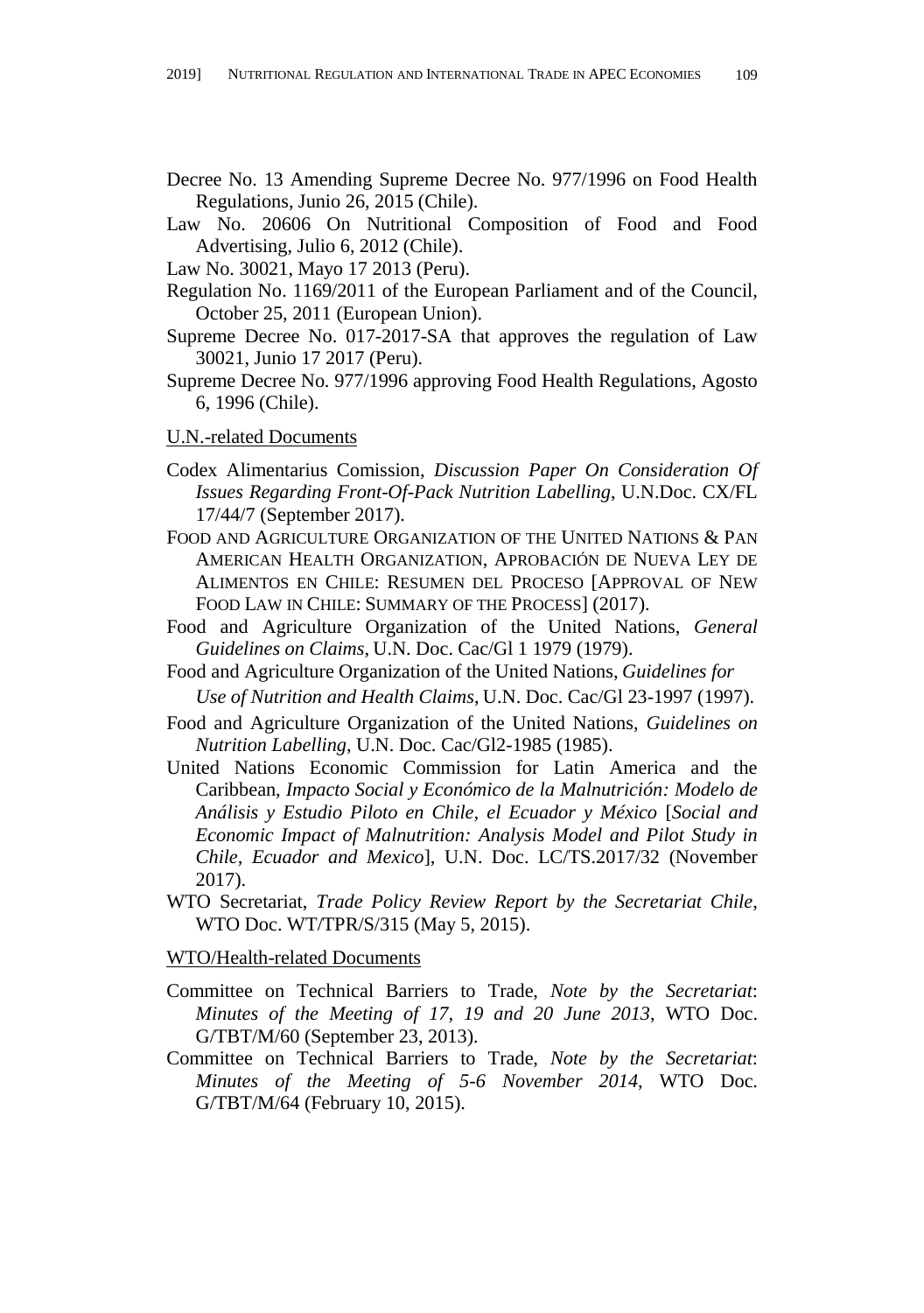- Committee on Technical Barriers to Trade, *Note by the Secretariat*: *Minutes of the Meeting of 4-6 November 2015*, WTO Doc. G/TBT/M/67 (February 3, 2016).
- Committee on Technical Barriers to Trade, *Note by the Secretariat*: *Minutes of the Meeting of 18-19 June 2014*, WTO Doc. G/TBT/M/63 (September 19, 2014).
- Committee on Technical Barriers to Trade, *Note by the Secretariat*: *Minutes of the Meeting of 30-31 October 2013*, WTO Doc. G/TBT/M/61(February 5, 2014).
- Committee on Technical Barriers to Trade, *Note by the Secretariat*: *Minutes of the Meeting of 10-11 November 2016*, WTO Doc. G/TBT/M/70 (February 17, 2017).
- Committee on Technical Barriers to Trade, *Note by the Secretariat*: *Minutes of the Meeting of 19-20 March 2014*, WTO Doc. /TBT/M/62 (May 20, 2014).
- Committee on Technical Barriers to Trade, *Note by the Secretariat*: *Minutes of the Meeting of 6-7 March 2013*, WTO Doc. G/TBT/M/59 (May 8, 2013).
- Committee on Technical Barriers to Trade, *Note by the Secretariat*: *Minutes of the Meeting of 9-10 March 2016*, WTO Doc. G/TBT/M/68 (May 12, 2016).
- Committee on Technical Barriers to Trade, *Note by the Secretariat*: *Minutes of the Meeting of 15-16 June 2016*, WTO Doc. G/TBT/M/69 (September 22, 2016).
- Committee on Technical Barriers to Trade, *Notification*, WTO Doc. G/TBT/N/CHL/219 (January 16, 2013).
- Committee on Technical Barriers to Trade, *Notification*, WTO Doc. G/TBT/N/CHL/219/Add.4 (August 20, 2014).
- Committee on Technical Barriers to Trade, *Notification*, WTO Doc. G/TBT/N/CHL/282 (August 22, 2014).
- Committee on Technical Barriers to Trade, *Notification*, WTO Doc. G/TBT/N/CHL/282/Add.1 (July 6, 2015).
- Committee on Technical Barriers to Trade, *Second Triennial Review of the Operation and Implementation of the Agreement on Technical Barriers to Trade*, annex 2, WTO Doc. G/TBT/9 (November 13, 2000).
- Committee on Technical Barriers to Trade, *Statement by Mexico at the Meeting of the Committee on Technical Barriers to Trade of 6-7 March 2013*, WTO Doc. G/TBT/W/361 (March 20, 2013).
- Pan American Health Organization & World Health Organization (2015), ULTRA-PROCESSED FOOD AND DRINK PRODUCTS IN LATIN AMERICA: TRENDS, IMPACT ON OBESITY, POLICY IMPLICATIONS.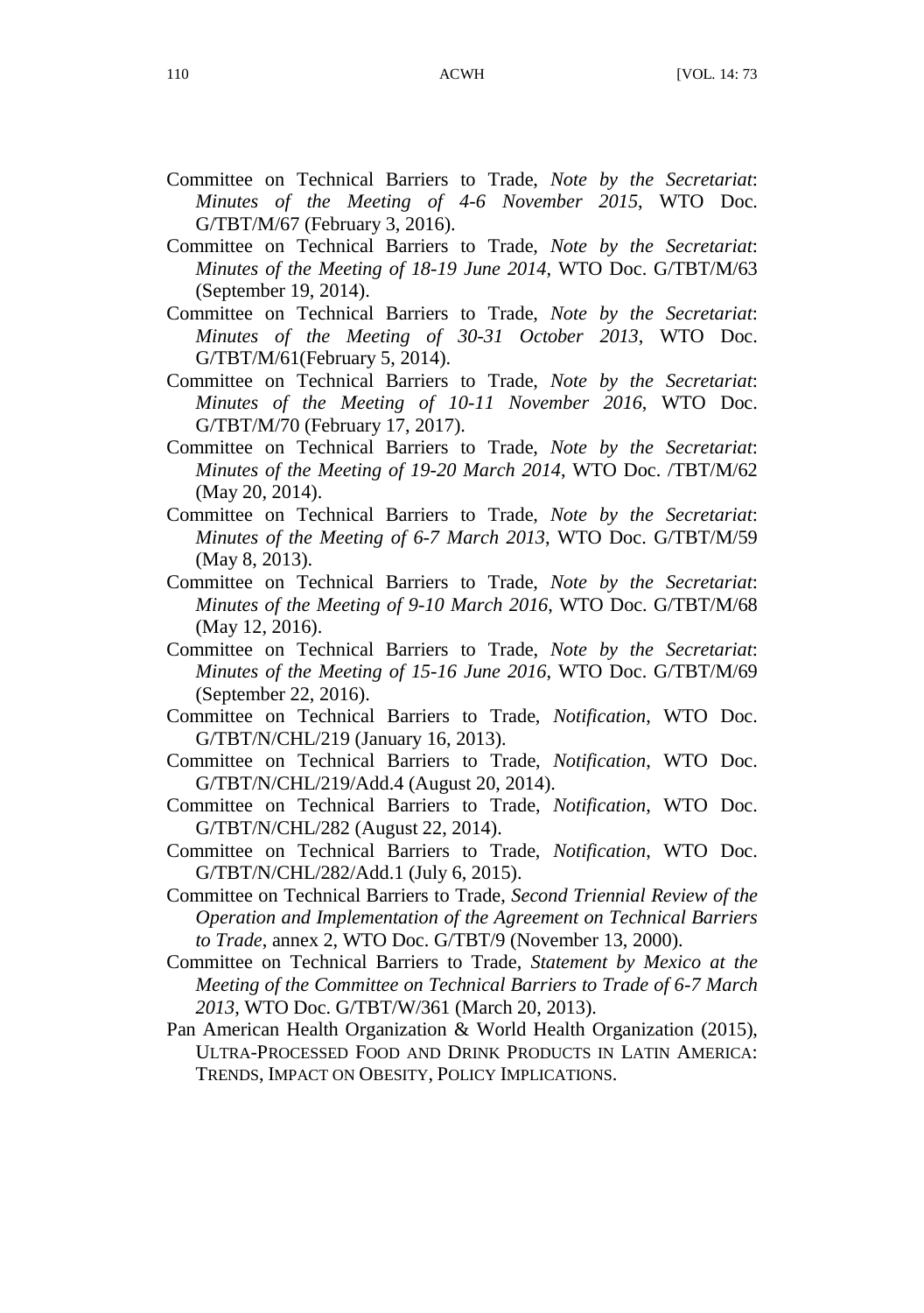- Working Party on Domestic Regulation, *"Necessity Tests in the WTO" Note by the Secretariat*, WTO Doc. S/WPDR/W/27 (December 2, 2003).
- WORLD HEALTH ORGANIZATION, DIET, NUTRITION AND THE PREVENTION OF CHRONIC DISEASES FINAL REPORT OF THE JOINT WHO/FAO MEETING (2003).
- WORLD HEALTH ORGANIZATION, GLOBAL STATUS REPORT ON NONCOMMUNICABLE HEALTH DISEASES 2014 (2014).
- WORLD HEALTH ORGANIZATION, GUIDELINE: SUGARS INTAKE FOR ADULTS AND CHILDREN (2015).

Internet Sources

- *¿Cuánta Comida Rápida Consumen los Chilenos?* [*How Much Quick Food Do the Chileans Consume?*], ADIMARK 2-3 (2014), http://www.adimar k.cl/es/estudios/documentos/los%20chilenos%20y%20la%20comida%2 0r%C3%A1pida.pdf.
- Ahmed, Azam et al., *In NAFTA Talks, U.S. Tries to Limit Junk Food Warning Labels*, NEW YORK TIMES, (March 20, 2018), https://www.nytimes.com/2018/03/20/world/americas/nafta-food-labels -obesit y.html.
- Biblioteca del Congreso Nacional de Chile, *Diario de Sesiones del Senado de la República de Chile, Sesión 5ª, miércoles 21 de marzo de 2007*  [*Journal of Sessions of the Senate of the Republic of Chile, Session 5, Wednesday, March 21, 2007*] (Mar. 21, 2007), https://www.bcn.cl/ laborparlamentaria/wsgi/consulta/verDiarioDeSesion.py?id=646377.
- *Consolidado de Respuestas a Observaciones Recibidas Durante Consulta Pública Nacional e Internacional Sobre Propuesta de Modificación del Decreto Supremo Nº 977/96, Reglamento Sanitario de los Alimentos, del Ministerio de Salud de Chile, para la Ejecución de la Ley N 20.606, Sobre Composición Nutricional de los Alimentos y Su Publicidad*, [*Responses to Observations Received During National and International Public Consultation on the Proposal to Amend Supreme Decree No. 977/96, Sanitary Regulation of Foods, of the Ministry of Health of Chile, for the Execution of Law No. 20606, on Nutritional Composition of Foods And Their Advertising*], MINSAL 6-10 (2014), http://www.minsal.cl/wp-content/uploads/2015/08/CONSOLIDADO-DE-RESPUESTAS-A-OBSERVACIONES-RECIBIDAS-DURANTE-CONSULTA-P%C3%9ABLICA.pdf.
- Daniela, Pradel A., *Ley de Etiquetado sigue golpeando: Dulces y snacks registraron mayores caídas en ventas*, [*Labeling Law Continues Hitting: Sweets and Snacks Registered Greater Falls in Sales*], ECONOMÍA Y NEGOCIOS (September 19, 2017), http://www. economiaynegocios.cl/not icias/noticia s. asp?id=399140.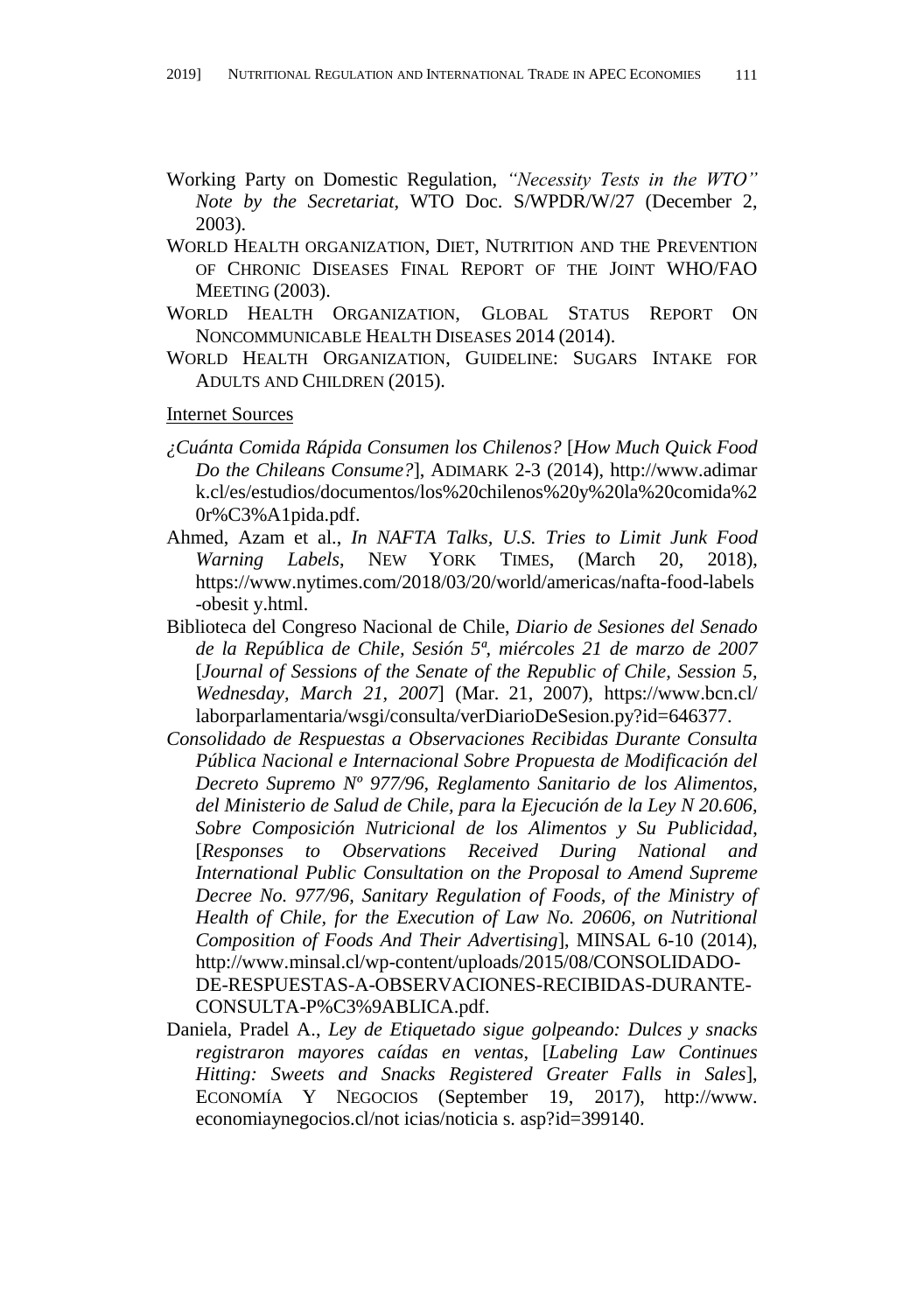- Data for 2016 on World Integrated Trade Solution (WITS), WORLD BANK, https://wits.worldbank.org/default.aspx?lang=es.
- DEVELOPING IDEAS & AMO, CHILE'S LAW ON FOOD LABELLING AND ADVERTISING: A REPLICABLE MODEL FOR LATIN AMERICA? (May 2016), http://www.desarrollando-ideas.com/wp-content/uploads/sites/5/ 2016/05/160504\_DI\_report\_food\_chile\_ENG.pdf.
- DIARIO OFICIAL EL PERUANO SÁ BADO 16 DE JUNIO DE 2018 [THE PERUVIAN OFFICIAL DAILY, SATURDAY, JUNE 16, 2018] (June 16, 2018), https://busquedas.elperuano.pe/download/url/aprueban-manualde-adve rtencias-publicitarias-en-el-marco-de-decreto-supremo-n-012- 2018-sa-1660606-1.
- *Global Health Observatory (GHO) Data*, WHO, http://www.who.int/gho/n cd/risk\_factors/overweight/en/.
- INSTITUTO NACIONAL DE ESTADÍSTICAS CHILE, INFORME FINAL QUINTA ENCUESTA DE MICROEMPRENDIMIENTO [NATIONAL INSTITUTE OF STATISTICS, FINAL REPORT MICRO ENTERPRENEURSHIP SURVEY] (2017), https://www.economia.gob.cl/wp-content/uploads/2018/02/ Informe-Final-EME-5.pdf.
- JUNAEB, *Plan Contrapeso* [*Counterweight Plan*], https://www.junaeb.cl/ wp-content/uploads/2016/11/Pol%C3%ADtica-Contra-la-Obesidad-Est udiantil-JUNAEB.pdf.
- Junta Nacional de Auxilio Escolar y Becas [National School Aid and Scholorship Board], *Mapa Nutricional 2017* [*Nutritional Map 2017*] (2017), https://www.junaeb.cl/wp-content/uploads/2013/03/Mapa-Nutri cionalpresentacio%CC%81n2.pdf.
- KIOSKOS SALUDABLES [HEALTHY KIOSKS] (September 10, 2015), http://ww w.minsal.cl/kioscos\_saludables/.
- Minsal Chile, *Encuesta Nacional de Salud 2016-2017: Primeros resultados*, [*National Health Survey 2016-2017: First Results*] (2017), http://www.minsal.cl/wp-content/uploads/2017/11/ENS-2016-17\_PRI MEROS-RESULTADOS.pdf.
- Moens, Heidi, *EC Report on Front-of-pack Nutrition Labeling* (June 1, 2018), https://ec.europa.eu/health/sites/health/files/nutrition\_physical\_ activity/docs/ev\_20180531\_co03\_en.pdf
- REPORTE MENSUAL DE PAN [MONTHLY BREAD REPORT], http://www.sernac.cl/reporte-mensual-de-pan-area-metropolitana-octub re-2015/.
- *Technical Barriers to Trade*, CODEX ALIMENTARIUS: INTERNATIONAL FOOD STANDARDS, http://www.fao.org/fao-who-codexalimentarius/ roster/deta il/en/c/387539/.
- WTO, *Regulatory Cooperation Between Members: Food Labelling*, https://w ww.wto.org/englis h/tratop\_e/tbt\_e/tbtnov16\_e.htm.